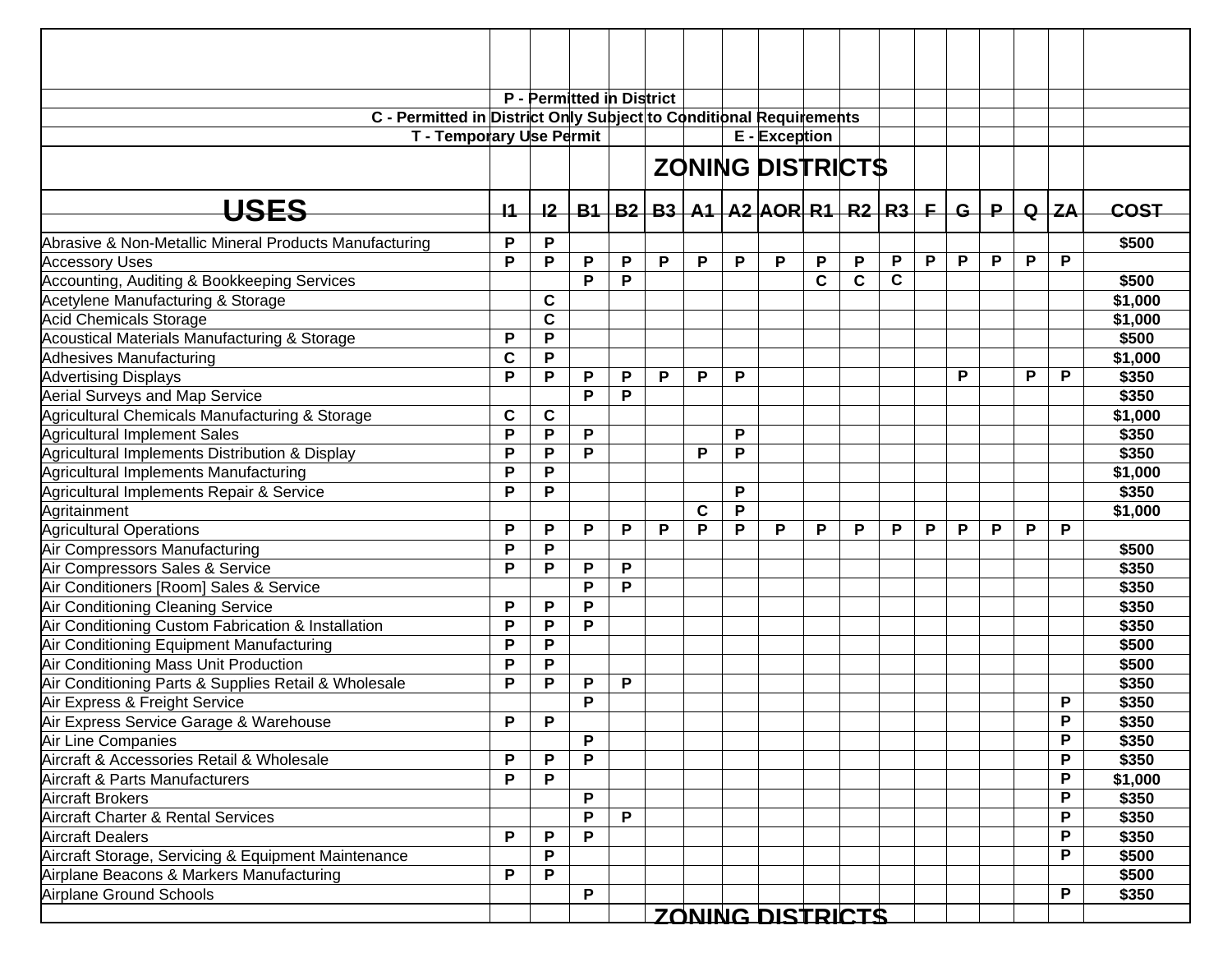|                                                            |                 |             |   |              |             |              |             | <b>ZONING DISTRICTS</b>                           |             |              |              |             |                |                |             |             |             |
|------------------------------------------------------------|-----------------|-------------|---|--------------|-------------|--------------|-------------|---------------------------------------------------|-------------|--------------|--------------|-------------|----------------|----------------|-------------|-------------|-------------|
|                                                            |                 |             |   |              |             |              |             |                                                   |             |              |              |             |                |                |             |             |             |
| <b>USES</b>                                                | $\overline{11}$ | 12          |   |              |             |              |             | $B1   B2   B3   A1   A2   AOR   R1   R2   R3   F$ |             |              |              |             |                | G P            |             | $Q$ $ZA$    | <b>COST</b> |
| Air Purifying & Thermostat Sales & Service - Retail        |                 |             | P | P            |             |              |             |                                                   |             |              |              |             |                |                |             |             | \$350       |
| Air Purifying & Thermostat Sales & Service - Wholesale     | P               | P           | P |              |             |              |             |                                                   |             |              |              |             |                |                |             |             | \$350       |
| Airplane Manufacture                                       | C               | $\mathbf C$ |   |              |             |              |             |                                                   |             |              |              |             |                |                |             | $\mathbf c$ | \$5,000     |
| Airplane Parts Sales & Display                             | P               | P           | P |              |             |              |             |                                                   |             |              |              |             |                |                |             | P           | \$500       |
| Airplane Repair & Storage                                  |                 |             |   |              |             |              |             |                                                   |             |              |              |             |                |                |             | P           | \$1,000     |
| Airport Transportation Services & Passenger Accomodations  |                 |             | P |              |             |              |             |                                                   |             |              |              |             |                |                |             | P           | \$10,000    |
| Airports - Private (Commercial) & Landing Strips           |                 |             |   |              |             | $\mathbf c$  |             |                                                   |             |              |              |             |                | $\mathbf c$    |             | P           | \$1,000     |
| Airports - Public                                          | Е               | Е           | Е | Е            | Е           | E            | E           | E                                                 | Е           | Е            | Е            | Е           | Е              | Е              | Е           | Е           | \$10,000    |
| Alfalfa Mills                                              |                 | P           |   |              |             |              | C           |                                                   |             |              |              |             |                |                |             |             | \$1,000     |
| All Terrain Vehicles Manufacturing                         | C               | $\mathbf c$ |   |              |             |              |             |                                                   |             |              |              |             |                |                |             |             | \$500       |
| All Terrain Vehicles Sales & Service                       | $\mathbf c$     |             | P |              |             |              |             |                                                   |             |              |              |             |                |                |             |             | \$500       |
| Alterations - Clothing                                     |                 |             | P | P            |             |              |             |                                                   |             |              |              |             |                |                |             |             | \$350       |
| Aluminum Can Recycling (Added 06/19/2015)                  |                 |             | P | P            |             |              |             |                                                   |             |              |              |             |                |                |             |             | \$350       |
| Aluminum Fabricators & Finishers, Products & Manufacturing | $\mathbf c$     | P           |   |              |             |              |             |                                                   |             |              |              |             |                |                |             |             | \$1,000     |
| Ambulance Service, Garages & Office                        |                 |             | P |              | P           |              |             |                                                   |             |              |              |             |                |                |             |             | \$5,000     |
| Ammonia Manufacturing & Storage                            | C               | P           |   |              |             |              | C           |                                                   |             |              |              |             |                |                |             |             | \$1,000     |
| Ammunition Manufacturing & Storage                         |                 | $\mathbf C$ |   |              |             |              |             |                                                   |             |              |              |             |                |                |             |             | \$1,000     |
| Ammunition Shell Reload                                    |                 |             |   |              |             | $\mathbf c$  |             |                                                   | $\mathbf c$ |              |              |             | $\mathbf c$    | C              |             |             | \$500       |
| Amphitheater - Commercial & Municipal                      | $\mathbf c$     | $\mathbf c$ | C | $\mathbf c$  | $\mathbf c$ | $\mathbf C$  | C           | $\mathbf c$                                       | $\mathbf C$ | $\mathbf c$  | $\mathbf c$  | $\mathbf c$ | $\overline{c}$ | $\overline{c}$ | $\mathbf c$ | C           | \$1,000     |
| Amusement Arcades & Parks                                  | T               | T           | T | T            | T           | $\mathbf{T}$ | T           | T                                                 | T           | $\mathbf{T}$ | $\mathbf{T}$ | T           | T              | T              | T           | T           | \$500       |
| Animal Boarding                                            |                 |             |   |              |             | P            | P           | $\mathbf{C}$                                      |             |              |              |             | C              |                |             |             | \$150       |
| Animals - Exotic                                           |                 |             |   |              |             | $\mathbf C$  | P           |                                                   |             |              |              |             |                |                |             |             | \$2,000     |
| Animal Fats & Oils Manufacturing                           |                 | $\mathbf c$ |   |              |             |              |             |                                                   |             |              |              |             |                |                |             |             | \$1,000     |
| <b>Animal Medical Supplies</b>                             |                 | P           | P |              |             |              | $\mathbf c$ |                                                   |             |              |              |             |                |                |             |             | \$350       |
| <b>Animal Rescue Shelter</b>                               | Е               | E           | E | E            | E           | E            | E           | E                                                 | E           | E            | E            | E           | Е              | Е              | Е           |             | \$350       |
| Antique Repair, Restoration & Sales                        |                 |             | P | P            | P           |              |             |                                                   |             |              |              |             |                |                |             |             | \$350       |
| Apartments                                                 |                 |             | C | $\mathbf C$  | $\mathbf c$ |              |             |                                                   |             |              | P            |             |                | $\mathbf c$    | C           |             | \$500       |
| <b>Apiary Farms</b><br>(Amended October, 14, 2011)         |                 |             |   |              |             | P            | P           | P                                                 |             |              |              |             |                |                |             |             | \$350       |
| Apparel - Retail & Wholesale                               |                 |             | P | P            |             |              |             |                                                   |             |              |              |             |                |                |             |             | \$350       |
| Apparel Accessory Manufacturing                            | P               | P           |   |              |             |              |             |                                                   |             |              |              |             |                |                |             |             | \$350       |
| Apparel Manufacturing                                      | C               | P           |   |              |             |              |             |                                                   |             |              |              |             |                |                |             |             | \$500       |
| Appliance - Retail                                         |                 |             | P |              |             |              |             |                                                   |             |              |              |             |                |                |             |             | \$350       |
| Appliance Manufacturing                                    | P               |             |   |              |             |              |             |                                                   |             |              |              |             |                |                |             |             | \$500       |
| Appliance Rental - Sales & Service                         |                 |             | P | P            |             |              |             |                                                   |             |              |              |             |                |                |             |             | \$350       |
| Aquariums & Aquarium Supplies - Retail & Wholesale         |                 |             | P | $\mathsf{P}$ |             |              |             |                                                   |             |              |              |             |                |                |             |             | \$350       |
| Arcades                                                    |                 |             | P | P            |             |              |             |                                                   |             |              |              |             | P              |                |             |             | \$350       |
| <b>Archery Ranges</b>                                      |                 |             | P |              |             | C            |             |                                                   |             |              |              |             | $\mathbf c$    |                |             |             | \$350       |
| Arenas & Field Houses                                      |                 |             |   |              |             | P            |             |                                                   |             |              |              |             | P              |                |             |             | \$350       |
| Argon Gas - Storage, Sales & Service                       | P               | P           | P | P            |             |              |             |                                                   |             |              |              |             |                |                |             |             | \$500       |
|                                                            |                 |             |   |              |             |              |             | ZONING DISTRICTS                                  |             |              |              |             |                |                |             |             |             |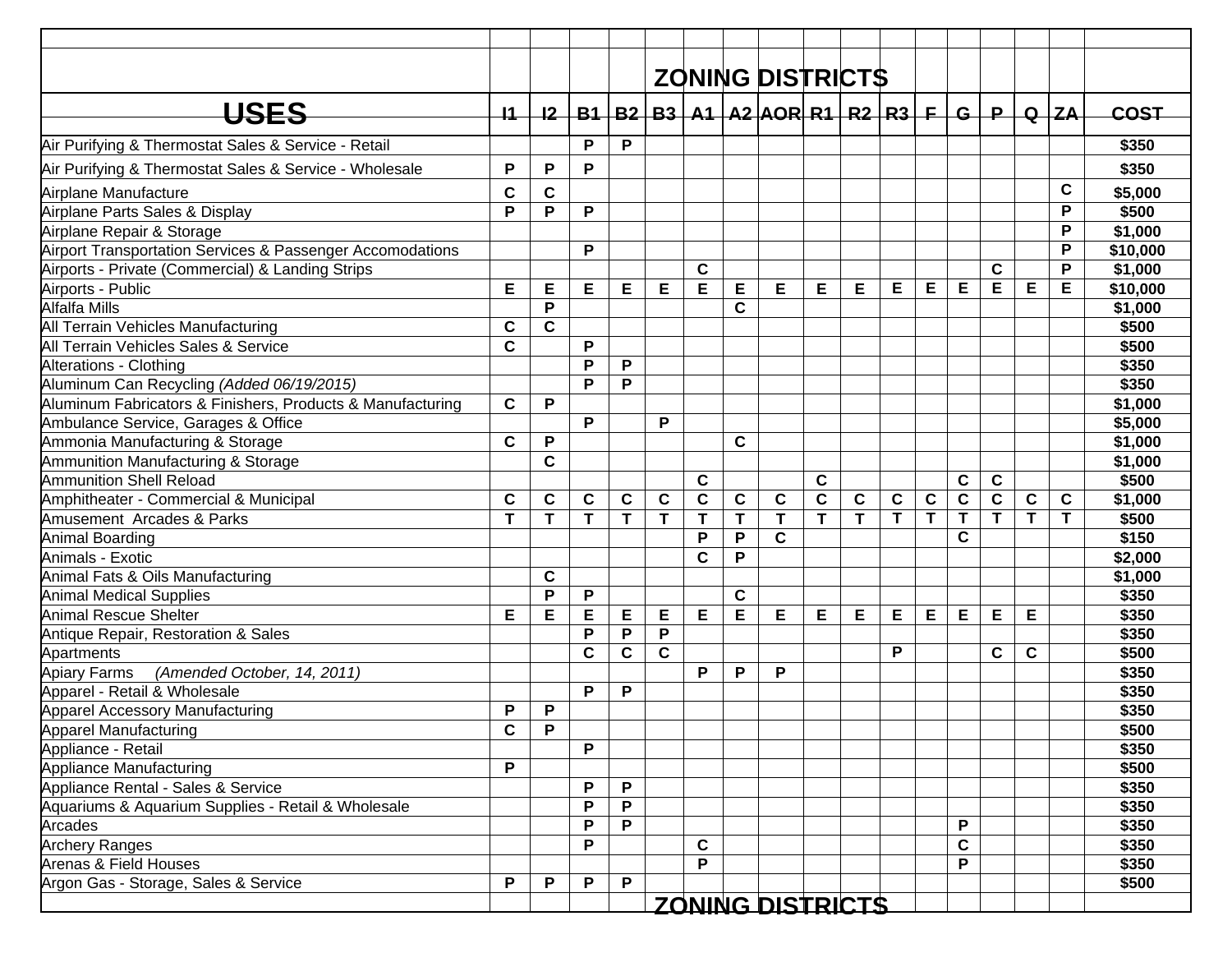|                                                          |             |             |              |              |             |             |             | <b>ZONING DISTRICTS</b>                                                  |              |             |             |              |              |             |             |              |             |
|----------------------------------------------------------|-------------|-------------|--------------|--------------|-------------|-------------|-------------|--------------------------------------------------------------------------|--------------|-------------|-------------|--------------|--------------|-------------|-------------|--------------|-------------|
| <b>USES</b>                                              | 11          | $+2$        |              |              |             |             |             | <u>B1   B2   B3   A1   A2  AOR  R1   R2   R3   F   G   P   Q   ZA   </u> |              |             |             |              |              |             |             |              | <b>COST</b> |
| <b>Armored Car Service</b>                               |             |             | P            | P            |             |             |             |                                                                          |              |             |             |              |              |             |             |              | \$500       |
| Armored Car Service Garage & Office                      | P           | P           | P            | P            |             |             |             |                                                                          |              |             |             |              |              |             |             |              | \$350       |
| Armory                                                   | $\mathbf c$ | $\mathbf C$ |              |              |             | C           |             |                                                                          |              |             |             |              |              |             |             |              | \$1,000     |
| Army & Navy Goods Sales                                  |             |             | P            |              |             |             |             |                                                                          |              |             |             |              |              |             |             |              | \$350       |
| <b>Arsenal - Government Property</b>                     |             | $\mathbf C$ |              |              |             |             |             |                                                                          |              |             |             |              |              |             |             |              | \$1,000     |
| Art Galleries & Museums                                  |             |             | P            | C            | C           |             |             |                                                                          |              |             |             |              | C            |             |             |              | \$500       |
| Art Gallery - Commercial Sales                           |             |             | P            | P            | $\mathbf c$ |             |             |                                                                          |              |             |             |              | C            |             |             |              | \$500       |
| <b>Art Glass Manufacturing</b>                           | P           | P           |              |              |             |             |             |                                                                          |              |             |             |              |              |             |             |              | \$500       |
| Art Museums & Galleries - Municipal                      | Е           | E           | E            | Е            | Е           | Е           | Е           | Е                                                                        | Е            | E           | Е           | Е            | E            | Е           | E           | Е            | \$150       |
| Art School - Commercial                                  |             |             | P            | $\mathbf C$  |             |             |             |                                                                          |              |             |             |              |              |             |             |              | \$500       |
| <b>Art School Institute</b>                              |             |             | P            | $\mathbf C$  |             |             |             |                                                                          |              |             |             |              |              |             |             | C            | \$500       |
| Artificial Flowers, Fruits, Foods & Plants - Wholesale   | P           | P           | P            |              |             |             |             |                                                                          |              |             |             |              |              |             |             |              | \$350       |
| Artificial Flowers, Fruits, Foods & Plants Manufacturing | P           | P           |              |              |             |             |             |                                                                          |              |             |             |              |              |             |             |              | \$500       |
| Artificial Leather & Oilcloth Manufacturing              | P           | P           |              |              |             |             |             |                                                                          |              |             |             |              |              |             |             |              | \$1,000     |
| Artists Materials & Supplies Sales & Service             |             |             | P            | P            |             |             |             |                                                                          |              |             |             |              |              |             |             |              | \$350       |
| Artists Studios                                          |             |             | P            | P            |             |             |             |                                                                          | $\mathbf c$  | $\mathbf c$ | $\mathbf c$ |              |              |             |             |              | \$500       |
| Arts & Crafts - Sales & Service                          |             |             | P            | P            | P           |             |             |                                                                          |              |             |             |              | C            |             |             |              | \$350       |
| Asbestos & Asbestos Products - Storage                   | P           | P           |              |              |             |             |             |                                                                          |              |             |             |              |              |             |             |              | \$1,000     |
| Asbestos Manufacturing                                   | $\mathbf c$ | $\mathbf c$ |              |              |             |             |             |                                                                          |              |             |             |              |              |             |             |              | \$5,000     |
| Asbestos Products - Sales                                | P           | P           | P            |              |             |             |             |                                                                          |              |             |             |              |              |             |             |              | \$350       |
| Asphalt & Asphalt Products Processing                    |             | $\mathbf c$ |              |              |             |             |             |                                                                          |              |             |             |              |              |             |             |              | \$5,000     |
| Asphalt Felts & Coatings Manufacturing                   |             | $\mathbf c$ |              |              |             |             |             |                                                                          |              |             |             |              |              |             |             |              | \$1,000     |
| <b>Asphalt Manufacturing</b>                             |             | $\mathbf c$ |              |              |             |             |             |                                                                          |              |             |             |              |              |             |             |              | \$5,000     |
| Asphalt or Concrete Batching Plants                      | $\mathbf T$ | T           | T            | $\mathbf{T}$ | $\mathbf T$ | $\mathbf T$ | T           | T                                                                        | Τ            | T           | $\mathbf T$ | $\mathsf{T}$ | T            | $\mathbf T$ | $\mathbf T$ | $\mathsf{T}$ | \$500       |
| Asphalt Siding - Shingles - Roofing Storage              | P           | P           |              |              |             |             |             |                                                                          |              |             |             |              |              |             |             |              | \$350       |
| Assembly Halls - Commercial                              |             |             | P            |              |             | $\mathbf c$ |             |                                                                          |              |             |             |              |              |             |             |              | \$500       |
| <b>Assembly Halls - Public</b>                           | E           | E           | E            | E            | Е           | E           | E           | E                                                                        | E            | E           | Е           | E            | $\mathsf E$  | E           | E           | Е            | \$150       |
| Associations - Clubs & Lodges - Private                  |             |             | P            |              |             | $\mathbf C$ |             |                                                                          |              |             |             |              | $\mathbf c$  |             |             |              | \$350       |
| Athletic Fields - Private Property                       |             |             | C            |              |             | $\mathbf c$ |             |                                                                          |              |             |             | $\mathbf{C}$ | $\mathbf c$  |             |             |              | \$500       |
| <b>Atomic Energy Plants</b>                              |             | $\mathbf c$ |              |              |             | $\mathbf c$ | $\mathbf c$ |                                                                          |              |             |             |              |              |             |             |              | \$20,000    |
| <b>Auction Establishments</b>                            |             |             | P            |              |             | $\mathbf C$ |             |                                                                          |              |             |             |              |              |             |             |              | \$350       |
| Auditoriums, Convention Centers & Halls                  | $\mathbf c$ | $\mathbf c$ | $\mathbf{C}$ | $\mathbf c$  | C           | $\mathbf C$ | $\mathbf c$ | $\mathbf c$                                                              | $\mathbf{C}$ | $\mathbf c$ | $\mathbf c$ | $\mathbf{C}$ | $\mathbf{C}$ | $\mathbf c$ | $\mathbf c$ | $\mathbf c$  | \$1,000     |
| Automatic Temperature Controls Manufacturing             | P           | P           |              |              |             |             |             |                                                                          |              |             |             |              |              |             |             |              | \$1,000     |
|                                                          |             |             |              |              |             |             |             |                                                                          |              |             |             |              |              |             |             |              |             |
|                                                          |             |             |              |              |             |             |             |                                                                          |              |             |             |              |              |             |             |              |             |
|                                                          |             |             |              |              |             |             |             |                                                                          |              |             |             |              |              |             |             |              |             |
|                                                          |             |             |              |              |             |             |             |                                                                          |              |             |             |              |              |             |             |              |             |
|                                                          |             |             |              |              |             |             |             |                                                                          |              |             |             |              |              |             |             |              |             |
|                                                          |             |             |              |              |             |             |             |                                                                          |              |             |             |              |              |             |             |              |             |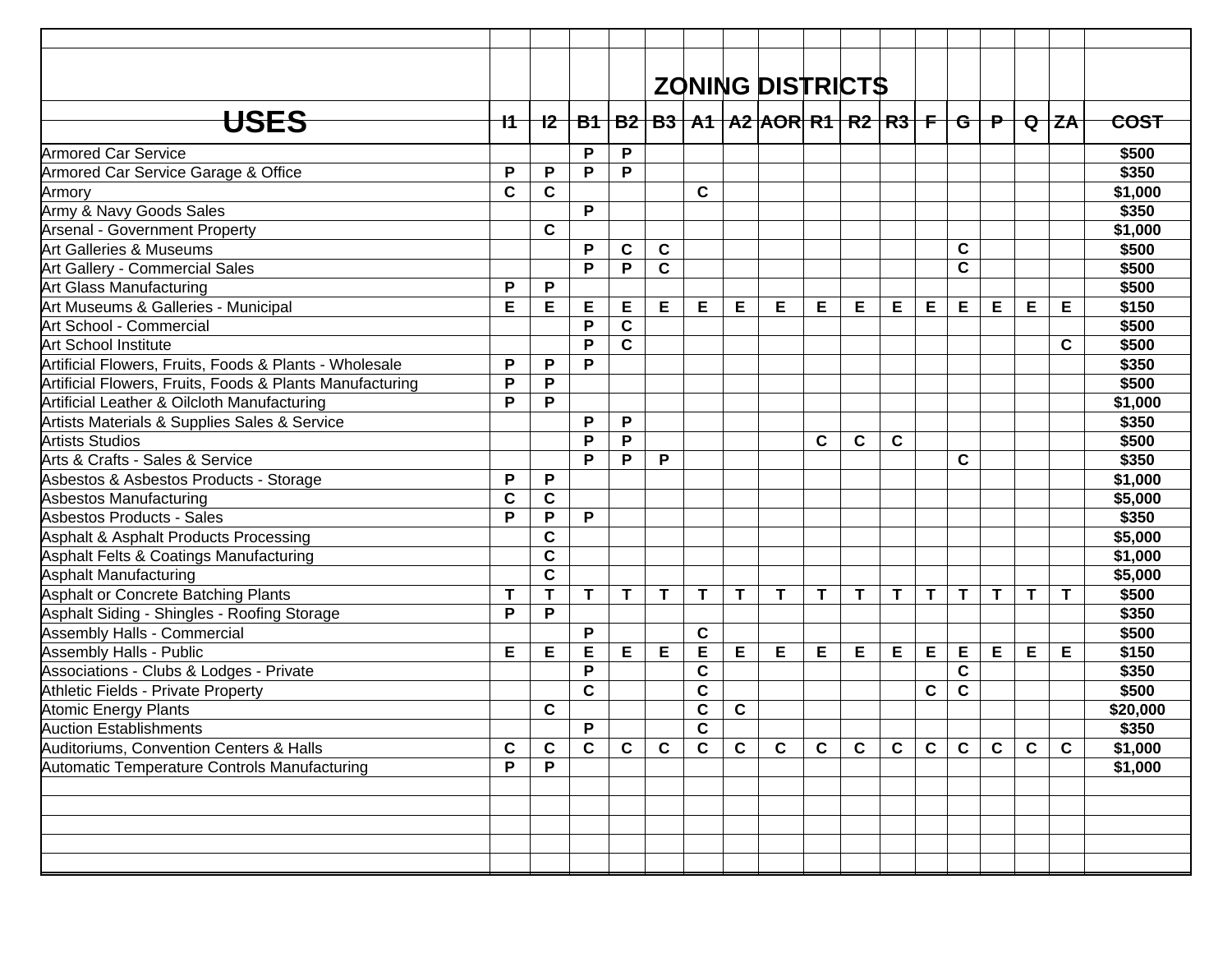|                                          |             |              |   |             |             |             |   | <b>ZONING DISTRICTS</b>                                 |  |  |             |  |        |             |
|------------------------------------------|-------------|--------------|---|-------------|-------------|-------------|---|---------------------------------------------------------|--|--|-------------|--|--------|-------------|
| <b>USES</b>                              | $+1$        | 12           |   |             |             |             |   | B1   B2   B3   A1   A2   AOR   R1   R2   R3   F   G   P |  |  |             |  | Q   ZA | <b>COST</b> |
| Automobile Assembly & Manufacturing      | $\mathbf c$ | P            |   |             |             |             |   |                                                         |  |  |             |  |        | \$1,000     |
| <b>Automobile Auctions</b>               |             | P            | P |             |             | $\mathbf c$ |   |                                                         |  |  |             |  |        | \$350       |
| Automobile Body Repair                   | P           | P            | P |             |             | $\mathbf C$ |   |                                                         |  |  |             |  |        | \$500       |
| Automobile Clubs                         |             |              | P | P           |             | $\mathbf c$ |   |                                                         |  |  | $\mathbf c$ |  |        | \$500       |
| Automobile Dealers - New & Used          |             |              | P | P           | P           | $\mathbf c$ |   |                                                         |  |  |             |  |        | \$350       |
| Automobile Junk Yards                    |             | C            |   |             |             |             |   |                                                         |  |  |             |  |        | \$1,000     |
| Automobile Parts & Supplies - New & Used |             | $\mathbf c$  | P | $\mathbf c$ | P           |             |   |                                                         |  |  |             |  |        | \$500       |
| Automobile - Public Parking              |             |              | P | $\mathbf c$ | P           | $\mathbf c$ |   |                                                         |  |  |             |  |        | \$500       |
| Automobile Repair & Services Shop        | P           | P            | P |             | $\mathbf c$ | $\mathbf c$ |   |                                                         |  |  |             |  | P      | \$1,000     |
| Automobile Seat Covers Manufacturing     | $\mathsf P$ |              |   |             |             |             |   |                                                         |  |  |             |  |        | \$500       |
| <b>Automobile Service Station</b>        | $\mathbf c$ | $\mathbf{C}$ |   |             | P           | P           |   |                                                         |  |  |             |  |        | \$500       |
| Automobile Upholsterers                  |             |              | P | $\mathbf c$ |             | $\mathbf c$ |   |                                                         |  |  |             |  |        | \$350       |
| Automobile Warehouses                    | $\mathsf P$ |              |   |             |             |             |   |                                                         |  |  |             |  |        | \$350       |
| Automobile Washes                        | $\mathbf c$ |              | P | $\mathbf c$ | $\mathbf c$ |             |   |                                                         |  |  |             |  |        | \$1,000     |
| Automotive Industrial Manufacturing      | $\mathbf c$ | P            |   |             |             |             |   |                                                         |  |  |             |  |        | \$1,000     |
| Aviaries<br>(Amended October, 2011)      |             |              |   |             |             | P           | P | P                                                       |  |  |             |  |        | \$350       |
| Awning Manufacturing & Storage           | P           | P            |   |             |             |             |   |                                                         |  |  |             |  |        | \$1,000     |
| Awning Sales & Service                   | P           | P            | P |             |             |             |   |                                                         |  |  |             |  |        | \$350       |
|                                          |             |              |   |             |             |             |   |                                                         |  |  |             |  |        |             |
|                                          |             |              |   |             |             |             |   |                                                         |  |  |             |  |        |             |
|                                          |             |              |   |             |             |             |   |                                                         |  |  |             |  |        |             |
|                                          |             |              |   |             |             |             |   |                                                         |  |  |             |  |        |             |
|                                          |             |              |   |             |             |             |   |                                                         |  |  |             |  |        |             |
|                                          |             |              |   |             |             |             |   |                                                         |  |  |             |  |        |             |
|                                          |             |              |   |             |             |             |   |                                                         |  |  |             |  |        |             |
|                                          |             |              |   |             |             |             |   |                                                         |  |  |             |  |        |             |
|                                          |             |              |   |             |             |             |   |                                                         |  |  |             |  |        |             |
|                                          |             |              |   |             |             |             |   |                                                         |  |  |             |  |        |             |
|                                          |             |              |   |             |             |             |   |                                                         |  |  |             |  |        |             |
|                                          |             |              |   |             |             |             |   |                                                         |  |  |             |  |        |             |
|                                          |             |              |   |             |             |             |   |                                                         |  |  |             |  |        |             |
|                                          |             |              |   |             |             |             |   |                                                         |  |  |             |  |        |             |
|                                          |             |              |   |             |             |             |   |                                                         |  |  |             |  |        |             |
|                                          |             |              |   |             |             |             |   |                                                         |  |  |             |  |        |             |
|                                          |             |              |   |             |             |             |   |                                                         |  |  |             |  |        |             |
|                                          |             |              |   |             |             |             |   |                                                         |  |  |             |  |        |             |
|                                          |             |              |   |             |             |             |   |                                                         |  |  |             |  |        |             |
|                                          |             |              |   |             |             |             |   |                                                         |  |  |             |  |        |             |
|                                          |             |              |   |             |             |             |   |                                                         |  |  |             |  |        |             |
|                                          |             |              |   |             |             |             |   | <b>ZONING DISTRICTS</b>                                 |  |  |             |  |        |             |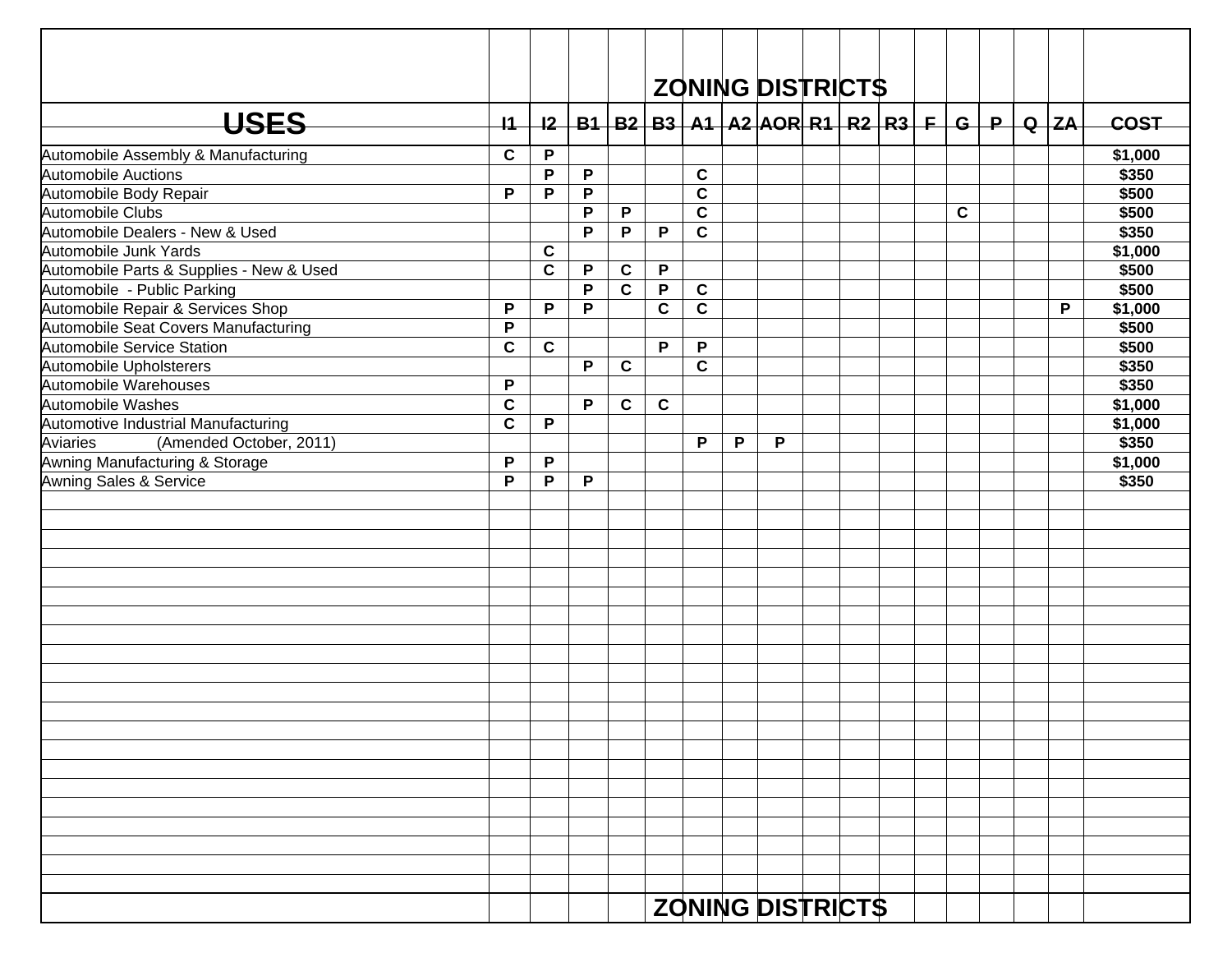|                                                   |             |             |   |             |             |              |             | <b>ZONING DISTRICTS</b>                                                       |   |             |             |   |             |   |   |   |             |
|---------------------------------------------------|-------------|-------------|---|-------------|-------------|--------------|-------------|-------------------------------------------------------------------------------|---|-------------|-------------|---|-------------|---|---|---|-------------|
|                                                   |             |             |   |             |             |              |             |                                                                               |   |             |             |   |             |   |   |   |             |
| <b>USES</b>                                       | $+1$        |             |   |             |             |              |             | <u>I2   B1   B2   B3   A1   A2  AOR  R1   R2   R3   F   G   P   Q   ZA   </u> |   |             |             |   |             |   |   |   | <b>COST</b> |
| <b>Baby Shops</b>                                 |             |             | P | P           |             |              |             |                                                                               |   |             |             |   |             |   |   |   | \$350       |
| Badges - Manufacturing & Wholesale                | P           | P           | P |             |             |              |             |                                                                               |   |             |             |   |             |   |   |   | \$500       |
| <b>Bag Cleaning</b>                               | $\mathbf c$ | $\mathbf c$ |   |             |             |              |             |                                                                               |   |             |             |   |             |   |   |   | \$1,000     |
| Baggage Warehouse & Transfer Company              | P           | P           |   |             |             |              |             |                                                                               |   |             |             |   |             |   |   |   | \$500       |
| Bags - Burlap & Paper Manufacturing               | P           | P           |   |             |             |              |             |                                                                               |   |             |             |   |             |   |   |   | \$1,000     |
| Bakeries - Manufacturing - Retail Only            |             |             | P |             |             |              |             |                                                                               |   |             |             |   |             |   |   |   | \$350       |
| Bakeries - Manufacturing - Wholesale              | P           | P           | P |             |             |              |             |                                                                               |   |             |             |   |             |   |   |   | \$1,000     |
| Bakeries - No Manufacturing - Retail or Wholesale | P           | P           | P | P           | P           |              |             |                                                                               |   |             |             |   |             |   |   |   | \$350       |
| Bakers Equipment & Supplies                       | P           | P           | P |             |             |              |             |                                                                               |   |             |             |   |             |   |   |   | \$350       |
| Ball Bearings - Manufacturing                     | P           | P           |   |             |             |              |             |                                                                               |   |             |             |   |             |   |   |   | \$500       |
| <b>Band Shell &amp; Stands</b>                    |             |             |   |             |             |              |             |                                                                               |   |             |             |   | P           |   |   |   | \$350       |
| <b>Bank Equipment Manufacturing</b>               | P           | P           |   |             |             |              |             |                                                                               |   |             |             |   |             |   |   |   | \$1,000     |
| Banks & Banking Services - Trust Companies        |             |             | P | P           | P           |              |             |                                                                               |   |             |             |   |             |   |   |   | \$350       |
| Banks (Drive - in)                                |             |             | P | $\mathbf c$ | P           |              |             |                                                                               |   |             |             |   |             |   |   |   | \$500       |
| <b>Barber Shops</b>                               |             |             | P | P           | P           |              |             |                                                                               |   | $\mathbf c$ | $\mathbf c$ |   |             |   |   | C | \$500       |
| Barber Supplies - Distributors & Dealers          |             | P           | P |             |             |              |             |                                                                               |   |             |             |   |             |   |   |   | \$350       |
| Barge - Gasoline - Retail Sales                   | P           | P           |   |             |             |              |             |                                                                               |   |             |             |   |             |   |   |   | \$1,000     |
| Barge Terminal - Private & Public                 | P           | P           |   |             |             |              |             |                                                                               |   |             |             |   |             |   |   |   | \$1,000     |
| Barrels - Manufacturing                           |             |             |   |             |             |              |             |                                                                               |   |             |             |   |             |   |   |   | \$1,000     |
| Barrels - Wholesale                               | P           |             |   |             |             | $\mathbf{C}$ | $\mathbf c$ |                                                                               |   |             |             |   |             |   |   |   | \$500       |
| Bars (Alcoholic Beverages)                        |             |             | P | $\mathbf c$ | $\mathbf c$ |              |             |                                                                               |   |             |             |   | $\mathbf c$ |   |   | C | \$1,000     |
| <b>Baseball Park - Public</b>                     | Е           | Е           | E | E           | E           | Е            | Е           | Е                                                                             | Е | Е           | Е           | E | E           | E | E | Е | \$150       |
| Baskets - Manufacturing & Storage                 | P           | P           |   |             |             |              |             |                                                                               |   |             |             |   |             |   |   |   | \$500       |
| Bath House - Private Commercial                   |             |             | P |             |             |              |             |                                                                               |   |             |             |   | P           |   |   |   | \$350       |
| Bathroom Accessories Displays & Sales - Retail    |             |             | P | P           |             |              |             |                                                                               |   |             |             |   |             |   |   |   | \$350       |
| Bathroom Accessories Manufacturing                | P           | P           |   |             |             |              |             |                                                                               |   |             |             |   |             |   |   |   | \$1,000     |
|                                                   |             |             |   |             |             |              |             |                                                                               |   |             |             |   |             |   |   |   |             |
|                                                   |             |             |   |             |             |              |             |                                                                               |   |             |             |   |             |   |   |   |             |
|                                                   |             |             |   |             |             |              |             |                                                                               |   |             |             |   |             |   |   |   |             |
|                                                   |             |             |   |             |             |              |             |                                                                               |   |             |             |   |             |   |   |   |             |
|                                                   |             |             |   |             |             |              |             |                                                                               |   |             |             |   |             |   |   |   |             |
|                                                   |             |             |   |             |             |              |             |                                                                               |   |             |             |   |             |   |   |   |             |
|                                                   |             |             |   |             |             |              |             |                                                                               |   |             |             |   |             |   |   |   |             |
|                                                   |             |             |   |             |             |              |             |                                                                               |   |             |             |   |             |   |   |   |             |
|                                                   |             |             |   |             |             |              |             |                                                                               |   |             |             |   |             |   |   |   |             |
|                                                   |             |             |   |             |             |              |             |                                                                               |   |             |             |   |             |   |   |   |             |
|                                                   |             |             |   |             |             |              |             |                                                                               |   |             |             |   |             |   |   |   |             |
|                                                   |             |             |   |             |             |              |             |                                                                               |   |             |             |   |             |   |   |   |             |
|                                                   |             |             |   |             |             |              |             |                                                                               |   |             |             |   |             |   |   |   |             |
|                                                   |             |             |   |             |             |              |             | <b>ZONING DISTRICTS</b>                                                       |   |             |             |   |             |   |   |   |             |
|                                                   |             |             |   |             |             |              |             |                                                                               |   |             |             |   |             |   |   |   |             |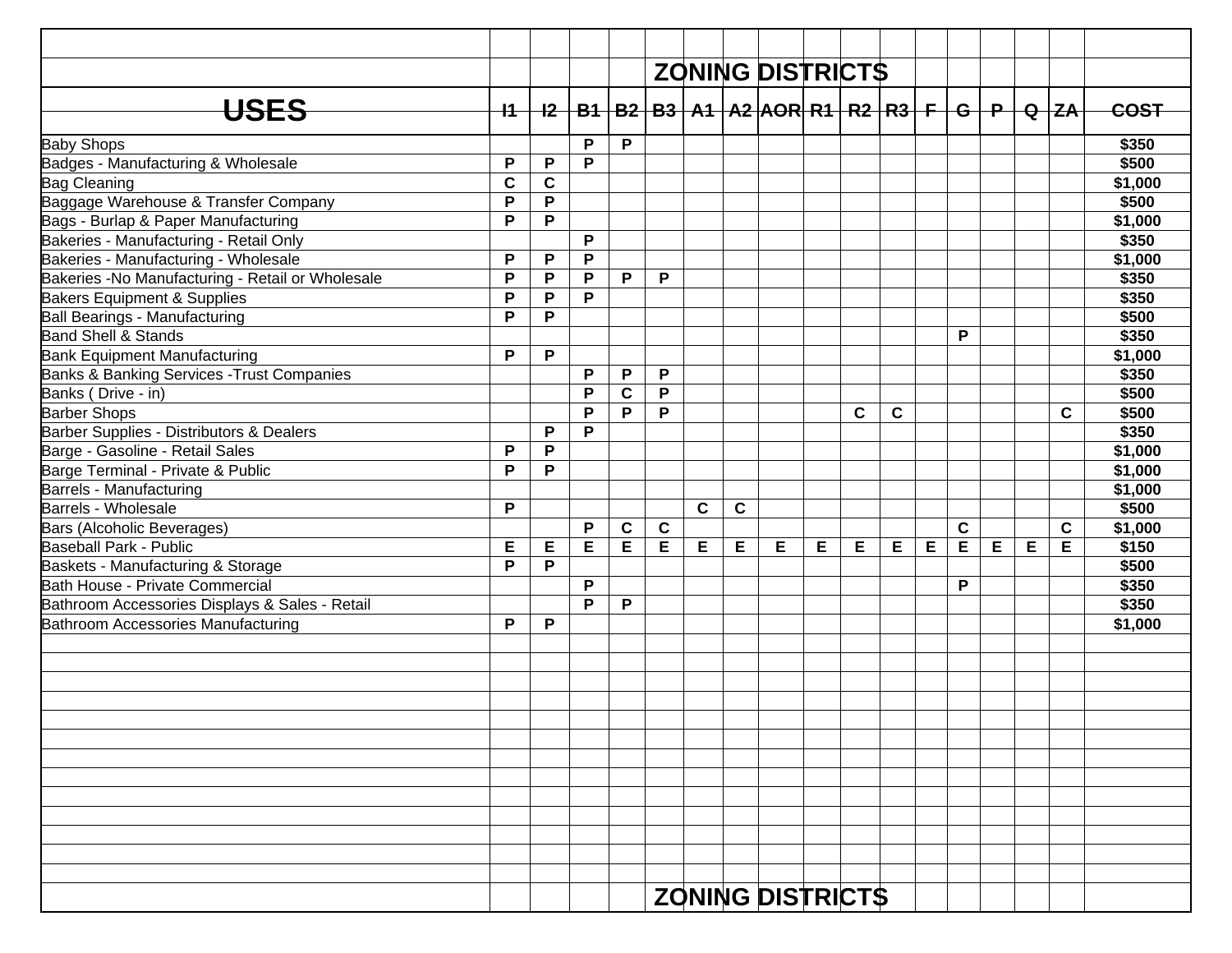|                                                        |                 |             |   |   |   |              |   | <b>ZONING DISTRICTS</b>                           |             |             |   |   |             |       |   |          |         |
|--------------------------------------------------------|-----------------|-------------|---|---|---|--------------|---|---------------------------------------------------|-------------|-------------|---|---|-------------|-------|---|----------|---------|
|                                                        |                 |             |   |   |   |              |   |                                                   |             |             |   |   |             |       |   |          |         |
| USES                                                   | $\overline{11}$ | 12          |   |   |   |              |   | $B1   B2   B3   A1   A2   AOR   R1   R2   R3   F$ |             |             |   |   |             | $G+P$ |   | $Q$ $ZA$ | COST    |
| Baths - Public & Private                               |                 |             | P |   |   |              |   |                                                   |             |             |   |   | C           |       |   |          | \$500   |
| Batteries - Manufacturing & Wholesale Sales            | P               | P           |   |   |   |              |   |                                                   |             |             |   |   |             |       |   |          | \$1,000 |
| Batteries - Sales & Service                            | $\mathbf c$     | ${\sf P}$   | P |   |   |              |   |                                                   |             |             |   |   |             |       |   |          | \$500   |
| Battery Cables - Manufacturing                         | P               | P           |   |   |   |              |   |                                                   |             |             |   |   |             |       |   |          | \$1,000 |
| Battery Charging Equipment - Sales & Service           |                 |             | P |   |   |              |   |                                                   |             |             |   |   |             |       |   |          | \$350   |
| <b>Battery Repairing</b>                               |                 |             | P |   |   |              |   |                                                   |             |             |   |   |             |       |   |          | \$350   |
| Beach - Private Commercial                             |                 |             |   |   |   |              |   |                                                   |             |             |   | C | $\mathbf c$ |       |   |          | \$150   |
| Beach - Public                                         | Е               | Е           | Е | Е | E | Е            | Е | Е                                                 | Е           | Е           | Е | E | E           | E     | Е | Е        | \$150   |
| <b>Beauty Salons</b>                                   |                 |             | P | P |   |              |   |                                                   | $\mathbf c$ | $\mathbf c$ | C |   |             |       |   |          | \$500   |
| Beauty Salons - Equipment & Supplies                   |                 |             | P | P |   | $\mathbf c$  |   |                                                   |             |             |   |   |             |       |   |          | \$350   |
| <b>Bed and Breakfast</b>                               |                 |             |   |   |   | $\mathbf{C}$ |   | $\mathbf c$                                       | C           | $\mathbf c$ | C |   |             | C     |   |          | \$500   |
| <b>Belting Manufacturing</b>                           | P               | P           |   |   |   |              |   |                                                   |             |             |   |   |             |       |   |          | \$1,000 |
| Belting Repairing, Sales & Service                     |                 | P           | P |   |   |              |   |                                                   |             |             |   |   |             |       |   |          | \$350   |
| <b>Beverage Dispensing Equipment</b>                   | P               | P           | P |   |   |              |   |                                                   |             |             |   |   |             |       |   |          | \$350   |
| Beverage Manufacturing & Bottling (Non-Alcoholic)      | C               | $\mathbf c$ |   |   |   |              |   |                                                   |             |             |   |   |             |       |   |          | \$1,000 |
| Beverages - Wholesale & Storage                        | P               | P           | P |   |   |              |   |                                                   |             |             |   |   |             |       |   |          | \$350   |
| <b>Bicycle Manufacturing</b>                           | P               | P           |   |   |   |              |   |                                                   |             |             |   |   |             |       |   |          | \$500   |
| <b>Bicycle Repair</b>                                  |                 |             | P | P |   |              |   |                                                   |             |             |   |   |             |       |   |          | \$350   |
| <b>Bicycle Retail Sales &amp; Supplies</b>             |                 |             | P | P | P |              |   |                                                   |             |             |   |   |             |       |   |          | \$350   |
| <b>Bicycles - Wholesale</b>                            | P               | P           | P |   |   |              |   |                                                   |             |             |   |   |             |       |   |          | \$350   |
| <b>Billboards</b>                                      | P               | P           |   |   | P | P            | P |                                                   |             |             |   |   |             |       |   |          | \$500   |
| <b>Billiard Parlors</b>                                |                 |             | P | P |   |              |   |                                                   |             |             |   |   |             | P     |   |          | \$350   |
| <b>Binding Manufacturers</b>                           | P               | P           |   |   |   |              |   |                                                   |             |             |   |   |             |       |   |          | \$1,000 |
| <b>Biological Products Manufacturing</b>               | $\mathbf c$     | $\mathbf c$ |   |   |   |              |   |                                                   |             |             |   |   |             |       |   |          | \$1,000 |
| Blacksmiths                                            | P               | P           |   |   |   | $\mathbf c$  | P |                                                   |             |             |   |   |             |       |   |          | \$500   |
| <b>Blankets - Wholesale</b>                            | P               | P           |   |   |   |              |   |                                                   |             |             |   |   |             |       |   |          | \$350   |
| Blast Furnaces, Coke Ovens, Steel Works & Iron Rolling |                 | P           |   |   |   |              |   |                                                   |             |             |   |   |             |       |   |          | \$1,000 |
| Bleacheries - Cloth Processing                         |                 | P           |   |   |   |              |   |                                                   |             |             |   |   |             |       |   |          | \$1,000 |
| <b>Bleaching Compound Manufacturing</b>                | P               | P           |   |   |   |              |   |                                                   |             |             |   |   |             |       |   |          | \$1,000 |
| <b>Block Building</b>                                  | P               | P           |   |   |   |              |   |                                                   |             |             |   |   |             |       |   |          | \$1,000 |
| Blueprints & Photocopy Services, Equipment & Supplies  |                 |             | P |   |   |              |   |                                                   |             |             |   |   |             |       |   |          | \$350   |
| <b>Boarding Houses</b>                                 |                 |             |   |   |   |              |   |                                                   |             |             | P |   |             |       |   |          | \$350   |
| <b>Boat Manufacturing</b>                              | P               | ${\sf P}$   |   |   |   |              |   |                                                   |             |             |   |   |             |       |   |          | \$1,000 |
| <b>Boat Club</b>                                       |                 |             |   |   |   |              |   |                                                   |             |             |   |   | P           |       |   |          | \$350   |
| Boat - Pleasure - Storage - Repair                     | P               | P           | P |   |   |              |   |                                                   |             |             |   |   | P           |       |   |          | \$350   |
| Boat Sales, Rentals, Accessories & Supplies            | P               | P           | P |   |   |              |   |                                                   |             |             |   |   | P           |       |   |          | \$350   |
| Boiler Manufacturing & Repair                          | $\mathbf c$     | C           |   |   |   |              |   |                                                   |             |             |   |   |             |       |   |          | \$1,000 |
|                                                        |                 |             |   |   |   |              |   |                                                   |             |             |   |   |             |       |   |          |         |
|                                                        |                 |             |   |   |   |              |   |                                                   |             |             |   |   |             |       |   |          |         |
|                                                        |                 |             |   |   |   |              |   |                                                   |             |             |   |   |             |       |   |          |         |
|                                                        |                 |             |   |   |   |              |   | <b>ZONING DISTRICTS</b>                           |             |             |   |   |             |       |   |          |         |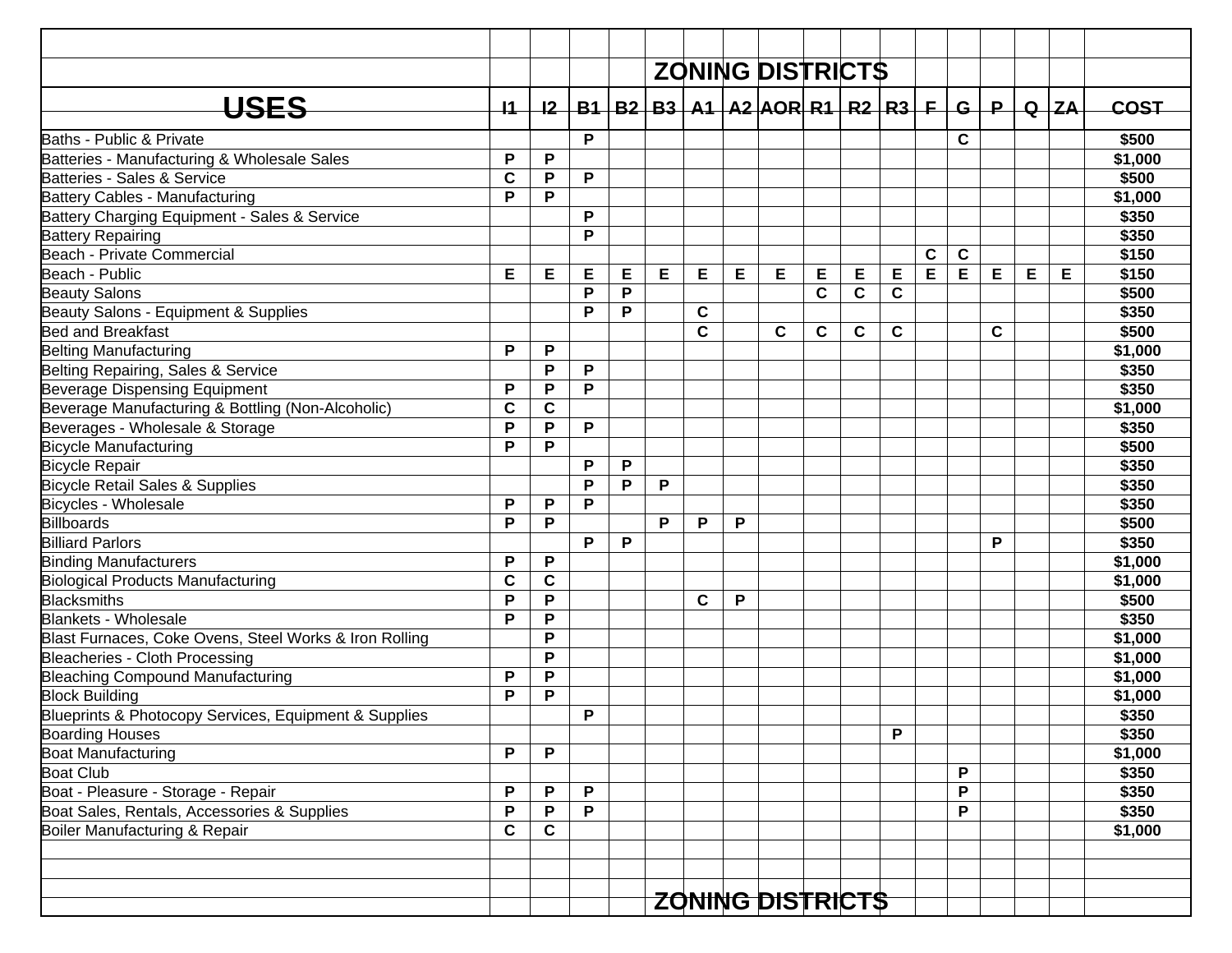|                                                        |                 |    |   |             |             |   |   | <b>ZONING DISTRICTS</b>                  |  |   |   |  |             |
|--------------------------------------------------------|-----------------|----|---|-------------|-------------|---|---|------------------------------------------|--|---|---|--|-------------|
|                                                        |                 |    |   |             |             |   |   |                                          |  |   |   |  |             |
| <b>USES</b>                                            | $\overline{11}$ | 12 |   |             |             |   |   | $B1 B2 B3 A1 A2 AOR R1 R2 R3 F G P Q ZA$ |  |   |   |  | <b>COST</b> |
| Boiler - Sales & Service                               |                 | C  | P |             |             |   |   |                                          |  |   |   |  | \$1,000     |
| Boiler - Storage                                       | P               | P  |   |             |             |   |   |                                          |  |   |   |  | \$350       |
| Bones - Reduction or Distillation                      |                 | C  |   |             |             |   |   |                                          |  |   |   |  | \$5,000     |
| Book & Stationery - Retail                             |                 |    | P | P           |             |   |   |                                          |  |   |   |  | \$350       |
| Book Publishing - Printing, Binding & Manufacturing    | P               | P  |   |             |             |   |   |                                          |  |   |   |  | \$500       |
| <b>Booksellers</b>                                     |                 |    | P | P           |             |   |   |                                          |  |   |   |  | \$350       |
| Botanical Gardens & Arboretums                         |                 |    |   |             |             | P | P |                                          |  | P |   |  | \$350       |
| Bottle Manufacturing - Wholesale                       |                 | P  |   |             |             |   |   |                                          |  |   |   |  | \$1,000     |
| Bottlecaps & Seals Manufacturing                       | P               | P  |   |             |             |   |   |                                          |  |   |   |  | \$500       |
| Bottlecaps & Seals Sales                               | P               | P  | P |             |             |   |   |                                          |  |   |   |  | \$350       |
| Bottled Gas - Retail, Storage & Distribution           |                 | P  | P |             |             |   |   |                                          |  |   |   |  | \$500       |
| Bottled Gas - Wholesale                                |                 | P  |   |             |             |   |   |                                          |  |   |   |  | \$1,000     |
| Bottled Gas Manufacturing                              |                 | C  |   |             |             |   |   |                                          |  |   |   |  | \$5,000     |
| Bottling & Canning Soft Drinks & Carbonated Water      | P               | P  |   |             |             |   |   |                                          |  |   |   |  | \$500       |
| <b>Bowling Alleys</b>                                  |                 |    | P | $\mathbf c$ | $\mathbf c$ |   |   |                                          |  |   | C |  | \$1,000     |
| Box & Crate - Manufacturing - Paper & Wood             | P               | P  |   |             |             |   |   |                                          |  |   |   |  | \$500       |
| Box & Crate - Sales                                    | P               | P  | P |             |             |   |   |                                          |  |   |   |  | \$350       |
| Box & Crates - Wholesale                               | P               | P  |   |             |             |   |   |                                          |  |   |   |  | \$500       |
| <b>Brake Manufacturing</b>                             | P               | P  |   |             |             |   |   |                                          |  |   |   |  | \$500       |
| Brakes - Industrial - Sales & Service                  | P               | P  | P |             |             |   |   |                                          |  |   |   |  | \$350       |
| Brick & Structural Clay Tile Manufacturing             |                 | P  |   |             |             |   |   |                                          |  |   |   |  | \$1,000     |
| <b>Brick Kilns</b>                                     |                 | P  |   |             |             |   |   |                                          |  |   |   |  | \$350       |
| <b>Brick Storage</b>                                   |                 | P  |   |             |             |   |   |                                          |  |   |   |  | \$350       |
| Broadcasting Station / Studio                          |                 |    | P | P           | P           | P |   |                                          |  |   |   |  | \$500       |
| Brooms & Brushes Manufacturing                         | P               | P  |   |             |             |   |   |                                          |  |   |   |  | \$500       |
| <b>Brushes - Sales</b>                                 | P               | P  | P |             |             |   |   |                                          |  |   |   |  | \$350       |
| Buffing & Polishing Equipment & Supplies Manufacturing | P               | P  |   |             |             |   |   |                                          |  |   |   |  | \$500       |
| Buffing & Polishing Equipment & Supplies Sales         | P               | P  | P |             |             |   |   |                                          |  |   |   |  | \$350       |
| <b>Building Materials - Retail</b>                     | P               | P  | P |             |             |   |   |                                          |  |   |   |  | \$350       |
| Building Materials - Wholesale                         | P               | P  |   |             |             |   |   |                                          |  |   |   |  | \$500       |
| <b>Building Metal Manufacturing</b>                    | P               | P  |   |             |             |   |   |                                          |  |   |   |  | \$1,000     |
| Building Paper & Building Board Manufacturing          | $\mathsf P$     | P  |   |             |             |   |   |                                          |  |   |   |  | \$500       |
| <b>Building Portable - Renting</b>                     |                 |    | P |             |             |   |   |                                          |  |   |   |  | \$350       |
| Building Pre - Cut & Prefabricated                     | $\mathsf{P}$    | P  |   |             |             |   |   |                                          |  |   |   |  | \$500       |
| <b>Bulk Materials - Wholesale</b>                      | $\mathsf{P}$    |    |   |             |             |   |   |                                          |  |   |   |  | \$500       |
| Butchers - Retail                                      |                 |    | P |             |             |   |   |                                          |  |   |   |  | \$350       |
|                                                        |                 |    |   |             |             |   |   |                                          |  |   |   |  |             |
|                                                        |                 |    |   |             |             |   |   |                                          |  |   |   |  |             |
|                                                        |                 |    |   |             |             |   |   |                                          |  |   |   |  |             |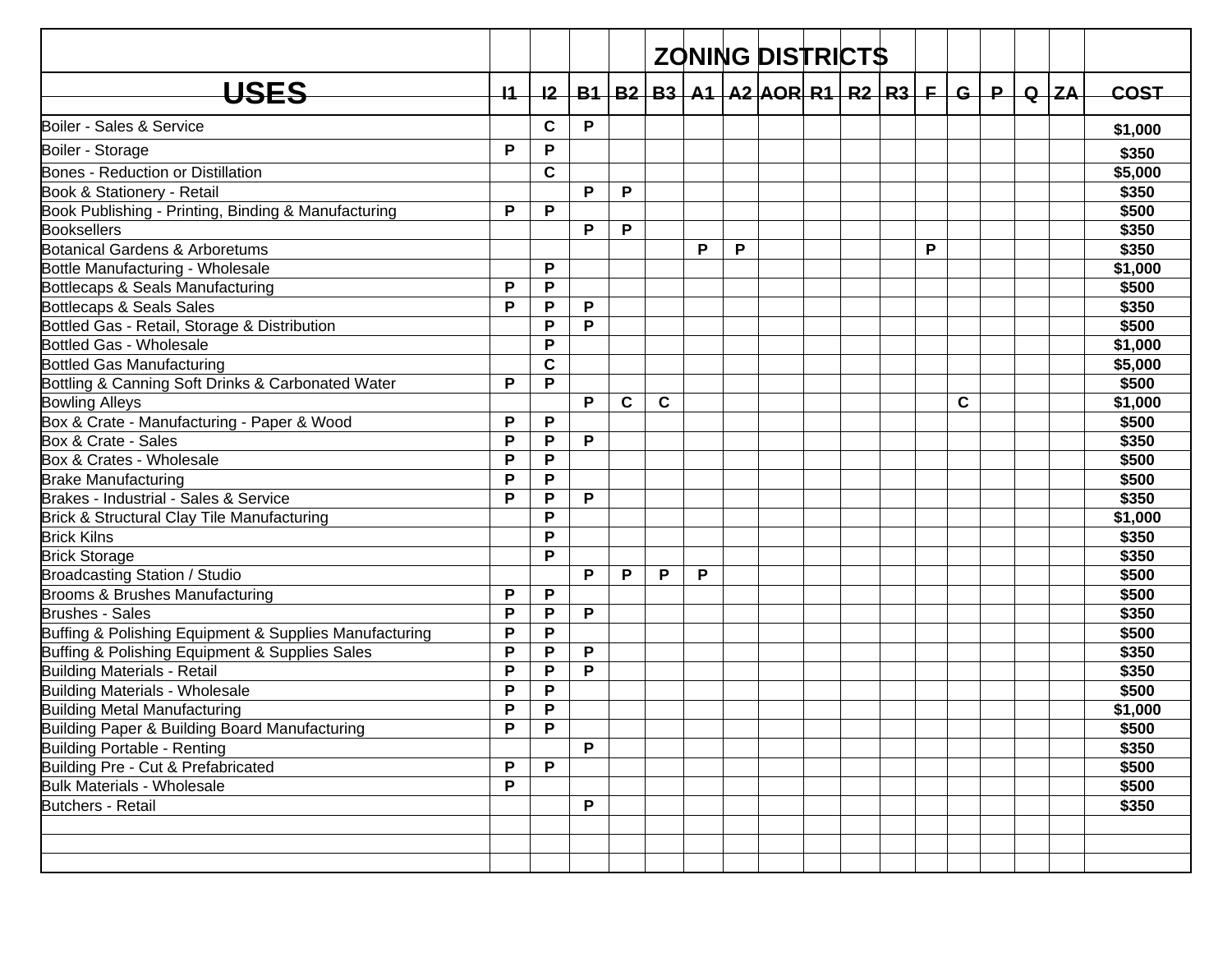|                                                       |              |                         |             |   |              |  | <b>ZONING DISTRICTS</b>                                              |  |  |  |          |             |
|-------------------------------------------------------|--------------|-------------------------|-------------|---|--------------|--|----------------------------------------------------------------------|--|--|--|----------|-------------|
| USES                                                  | $+1$         |                         |             |   |              |  | <u>I2   B1   B2   B3   A1   A2  AOR  R1   R2   R3   F   G   P   </u> |  |  |  | $Q$ $ZA$ | <b>COST</b> |
| Business Machines Distribution & Sales                |              |                         | P           | P | $\mathsf{P}$ |  |                                                                      |  |  |  |          | \$350       |
| Business Machines Manufacturing/Storage & Wholesale   | P            | P                       |             |   |              |  |                                                                      |  |  |  |          | \$1,000     |
| Business Machines Repair & Service                    |              |                         | P           | P | P            |  |                                                                      |  |  |  |          | \$350       |
| Building Cleaners, Maintenance Service & Supplies     | P            | P                       | P           |   |              |  |                                                                      |  |  |  |          | \$500       |
| <b>Building Constructor Services</b>                  | P            | P                       | $\mathbf c$ |   |              |  |                                                                      |  |  |  |          | \$500       |
| Building Contractors - Equipment & Material Storage   | P            | P                       | $\mathbf c$ |   |              |  |                                                                      |  |  |  |          | \$500       |
| Burglar Alarm Systems -Installation - Sales & Service | $\mathsf{P}$ | P                       | P           |   |              |  |                                                                      |  |  |  |          | \$350       |
| Bus Garage - Equipment & Maintenance                  | P            | P                       |             |   |              |  |                                                                      |  |  |  |          | \$500       |
| Bus Depot & Passenger Terminals                       |              |                         | P           |   | P            |  |                                                                      |  |  |  |          | \$350       |
| <b>Business Associations</b>                          |              |                         | P           | P |              |  |                                                                      |  |  |  |          | \$350       |
| <b>Butane Gas Distributors</b>                        | $\mathbf c$  | C                       |             |   |              |  |                                                                      |  |  |  |          | \$1,000     |
| Butane Gas Manufacturing - Sales & Storage            | $\mathbf c$  | $\overline{\mathbf{c}}$ |             |   |              |  |                                                                      |  |  |  |          | \$5,000     |
| <b>Butchers</b>                                       |              |                         | P           |   |              |  |                                                                      |  |  |  |          | \$500       |
| Butchers Equipment & Supplies - Sales & Service       | P            | P                       | P           |   |              |  |                                                                      |  |  |  |          | \$350       |
| <b>Button Covering (Fabrics)</b>                      | P            | P                       |             |   |              |  |                                                                      |  |  |  |          | \$350       |
| <b>Button Manufacturing</b>                           | P            | $\mathsf P$             |             |   |              |  |                                                                      |  |  |  |          | \$500       |
| Buttons - Advertising - Manufacturing                 | P            | P                       |             |   |              |  |                                                                      |  |  |  |          | \$500       |
|                                                       |              |                         |             |   |              |  |                                                                      |  |  |  |          |             |
|                                                       |              |                         |             |   |              |  |                                                                      |  |  |  |          |             |
|                                                       |              |                         |             |   |              |  |                                                                      |  |  |  |          |             |
|                                                       |              |                         |             |   |              |  |                                                                      |  |  |  |          |             |
|                                                       |              |                         |             |   |              |  |                                                                      |  |  |  |          |             |
|                                                       |              |                         |             |   |              |  |                                                                      |  |  |  |          |             |
|                                                       |              |                         |             |   |              |  |                                                                      |  |  |  |          |             |
|                                                       |              |                         |             |   |              |  |                                                                      |  |  |  |          |             |
|                                                       |              |                         |             |   |              |  |                                                                      |  |  |  |          |             |
|                                                       |              |                         |             |   |              |  |                                                                      |  |  |  |          |             |
|                                                       |              |                         |             |   |              |  |                                                                      |  |  |  |          |             |
|                                                       |              |                         |             |   |              |  |                                                                      |  |  |  |          |             |
|                                                       |              |                         |             |   |              |  |                                                                      |  |  |  |          |             |
|                                                       |              |                         |             |   |              |  |                                                                      |  |  |  |          |             |
|                                                       |              |                         |             |   |              |  |                                                                      |  |  |  |          |             |
|                                                       |              |                         |             |   |              |  |                                                                      |  |  |  |          |             |
|                                                       |              |                         |             |   |              |  |                                                                      |  |  |  |          |             |
|                                                       |              |                         |             |   |              |  |                                                                      |  |  |  |          |             |
|                                                       |              |                         |             |   |              |  |                                                                      |  |  |  |          |             |
|                                                       |              |                         |             |   |              |  |                                                                      |  |  |  |          |             |
|                                                       |              |                         |             |   |              |  |                                                                      |  |  |  |          |             |
|                                                       |              |                         |             |   |              |  |                                                                      |  |  |  |          |             |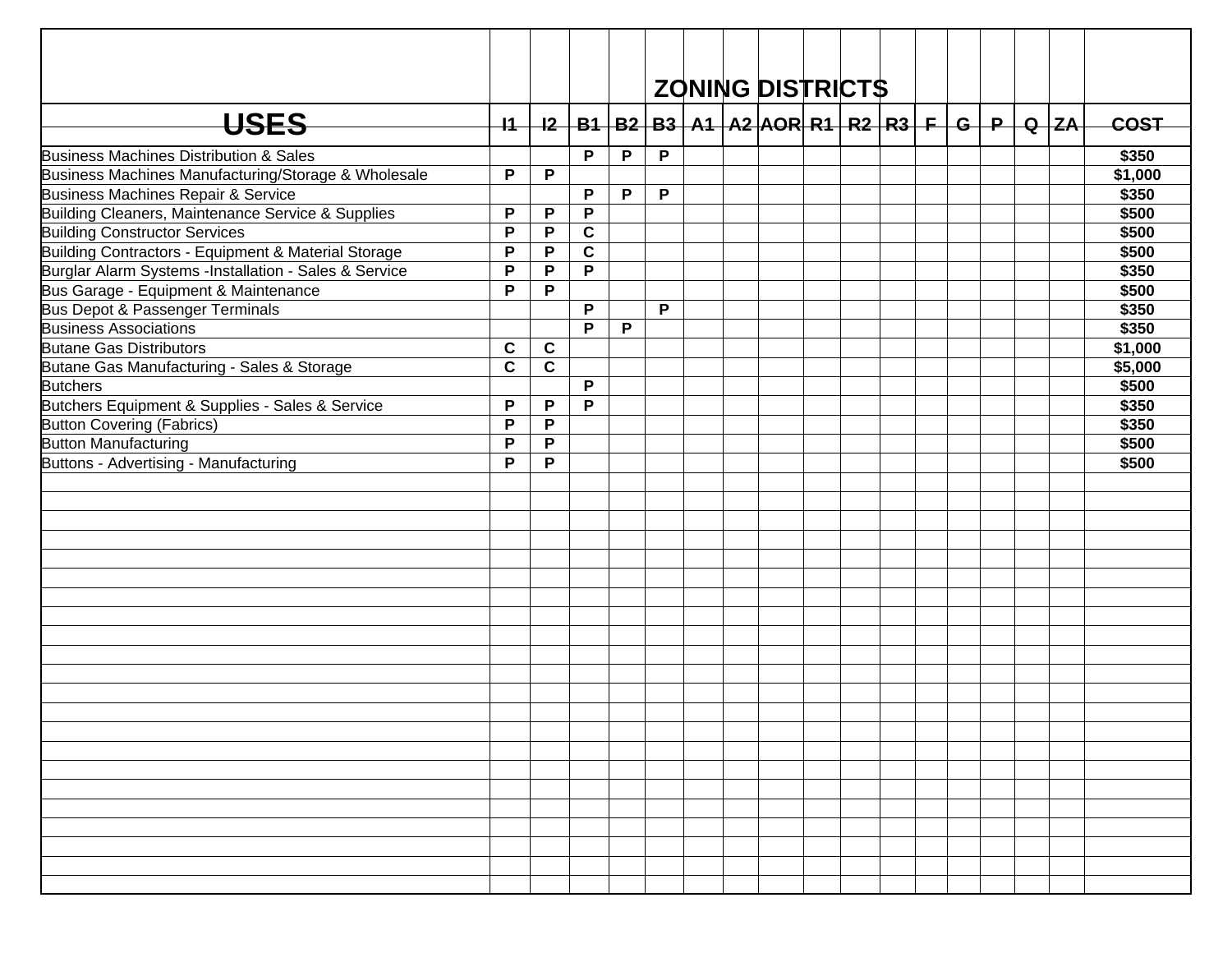|                                        |              |       |   |             |              |             |             | <b>ZONING DISTRICTS</b>                                          |   |             |   |              |              |   |              |          |             |
|----------------------------------------|--------------|-------|---|-------------|--------------|-------------|-------------|------------------------------------------------------------------|---|-------------|---|--------------|--------------|---|--------------|----------|-------------|
|                                        |              |       |   |             |              |             |             |                                                                  |   |             |   |              |              |   |              |          | <b>CUP</b>  |
| <b>USES</b>                            | $+1$         | $+2-$ |   |             |              |             |             | <u>  B1   B2   B3   A1   A2  AOR  R1   R2   R3   F   G   P  </u> |   |             |   |              |              |   |              | $Q$ $ZA$ | <b>COST</b> |
| Cabinet Makers                         | P            | P     | P |             |              |             |             |                                                                  |   |             |   |              |              |   |              |          | \$500       |
| Cabins                                 |              |       |   |             |              | $\mathbf c$ |             |                                                                  |   |             |   | C            | $\mathbf c$  |   |              |          | \$500       |
| Cafeterias                             |              |       | P | P           | P            |             |             |                                                                  |   |             |   |              |              |   |              | P        | \$350       |
| Camping & Picnicking Areas             |              |       |   |             |              | $\mathbf c$ | $\mathbf c$ |                                                                  |   |             |   | C            | P            |   |              |          | \$500       |
| Camping Equipment & Supplies - Retail  |              |       | P |             | P            |             |             |                                                                  |   |             |   |              |              |   |              |          | \$350       |
| Camps / Campsites                      |              |       |   |             |              | $\mathbf c$ | $\mathbf c$ |                                                                  |   |             |   |              | P            |   |              |          | \$500       |
| Candle Manufacture                     | P            | P     |   |             |              |             |             |                                                                  |   |             |   |              |              |   |              |          | \$1,000     |
| Candy - Wholesale Distribution         | P            | P     |   |             |              |             |             |                                                                  |   |             |   |              |              |   |              |          | \$500       |
| Cannery                                | $\mathsf{P}$ | P     |   |             |              |             |             |                                                                  |   |             |   |              |              |   |              |          | \$1,000     |
| Can Manufacture                        | P            | P     |   |             |              |             |             |                                                                  |   |             |   |              |              |   |              |          | \$1,000     |
| Cans, Metal Manufacturing              | P            | P     |   |             |              |             |             |                                                                  |   |             |   |              |              |   |              |          | \$1,000     |
| Cans - Paper or Fiber Manufacturing    | P            | P     |   |             |              |             |             |                                                                  |   |             |   |              |              |   |              |          | \$500       |
| Canvas Goods Sales & Service           | P            | P     | P |             |              |             |             |                                                                  |   |             |   |              |              |   |              |          | \$350       |
| Canvas Manufacturing / Canvas Products | P            | P     |   |             |              |             |             |                                                                  |   |             |   |              |              |   |              |          | \$500       |
| Cap & Hat Manufacturing - Cloth & Felt | P            |       |   |             |              |             |             |                                                                  |   |             |   |              |              |   |              |          | \$350       |
| Carbide Manufacturing                  |              | P     |   |             |              |             |             |                                                                  |   |             |   |              |              |   |              |          | \$1,000     |
| Carbide Sales & Distribution           |              | P     | P |             |              |             |             |                                                                  |   |             |   |              |              |   |              |          | \$350       |
| Carbon Black Manufacturing             |              | P     |   |             |              |             |             |                                                                  |   |             |   |              |              |   |              |          | \$1,000     |
| Carbonic Acid Gas Manufacturing        | P            | P     |   |             |              |             |             |                                                                  |   |             |   |              |              |   |              |          | \$5,000     |
| Carbonic Acid Gas Sales & Storage      |              | P     | P |             |              |             |             |                                                                  |   |             |   |              |              |   |              |          | \$5,000     |
| Carbonic Ice Bulk Sales & Distribution |              | P     | P |             |              |             |             |                                                                  |   |             |   |              |              |   |              |          | \$350       |
| Carbonic Ice Manufacturing             |              | P     |   |             |              |             |             |                                                                  |   |             |   |              |              |   |              |          | \$1,000     |
| Carnivals                              | $\mathsf T$  | T     | T | Τ           | $\mathbf{T}$ | T           | $\mathbf T$ | T                                                                | T | $\mathbf T$ | T | $\mathsf{T}$ | $\mathsf{T}$ | Τ | $\mathbf{T}$ | T        | \$125       |
| Carpenters' Shops & Power Woodworking  |              |       | P | $\mathbf c$ |              |             |             |                                                                  |   |             |   |              |              |   |              |          | \$500       |
| Carpet & Rug Cleaning & Repair Service | P            | P     |   |             |              |             |             |                                                                  |   |             |   |              |              |   |              |          | \$1,000     |
| Carpet & Rug Manufacturing             | P            | P     |   |             |              |             |             |                                                                  |   |             |   |              |              |   |              |          | \$500       |
| Carpet & Rug - Retail & Wholesale      | P            | P     | P |             |              |             |             |                                                                  |   |             |   |              |              |   |              |          | \$350       |
| Carpet & Rug Warehouses                | $\mathsf{P}$ | P     |   |             |              |             |             |                                                                  |   |             |   |              |              |   |              |          | \$350       |
| Carriage & Wagon Manufacture           | P            | P     |   |             |              |             |             |                                                                  |   |             |   |              |              |   |              |          | \$500       |
| Carton Manufacturing                   | P            | P     |   |             |              |             |             |                                                                  |   |             |   |              |              |   |              |          | \$500       |
| Cash Registers - Sales & Service       | P            | P     | P |             |              |             |             |                                                                  |   |             |   |              |              |   |              |          | \$350       |
| <b>Casket Manufacturing</b>            | P            | P     |   |             |              |             |             |                                                                  |   |             |   |              |              |   |              |          | \$1,000     |
| Caskets - Retail Sales                 | $\mathsf{P}$ | P     | P |             |              |             |             |                                                                  |   |             |   |              |              |   |              |          | \$350       |
| Casting Foundry                        |              | P     |   |             |              |             |             |                                                                  |   |             |   |              |              |   |              |          | \$1,000     |
|                                        |              |       |   |             |              |             |             |                                                                  |   |             |   |              |              |   |              |          |             |
|                                        |              |       |   |             |              |             |             |                                                                  |   |             |   |              |              |   |              |          |             |
|                                        |              |       |   |             |              |             |             |                                                                  |   |             |   |              |              |   |              |          |             |
|                                        |              |       |   |             |              |             |             |                                                                  |   |             |   |              |              |   |              |          |             |
|                                        |              |       |   |             |              |             |             |                                                                  |   |             |   |              |              |   |              |          |             |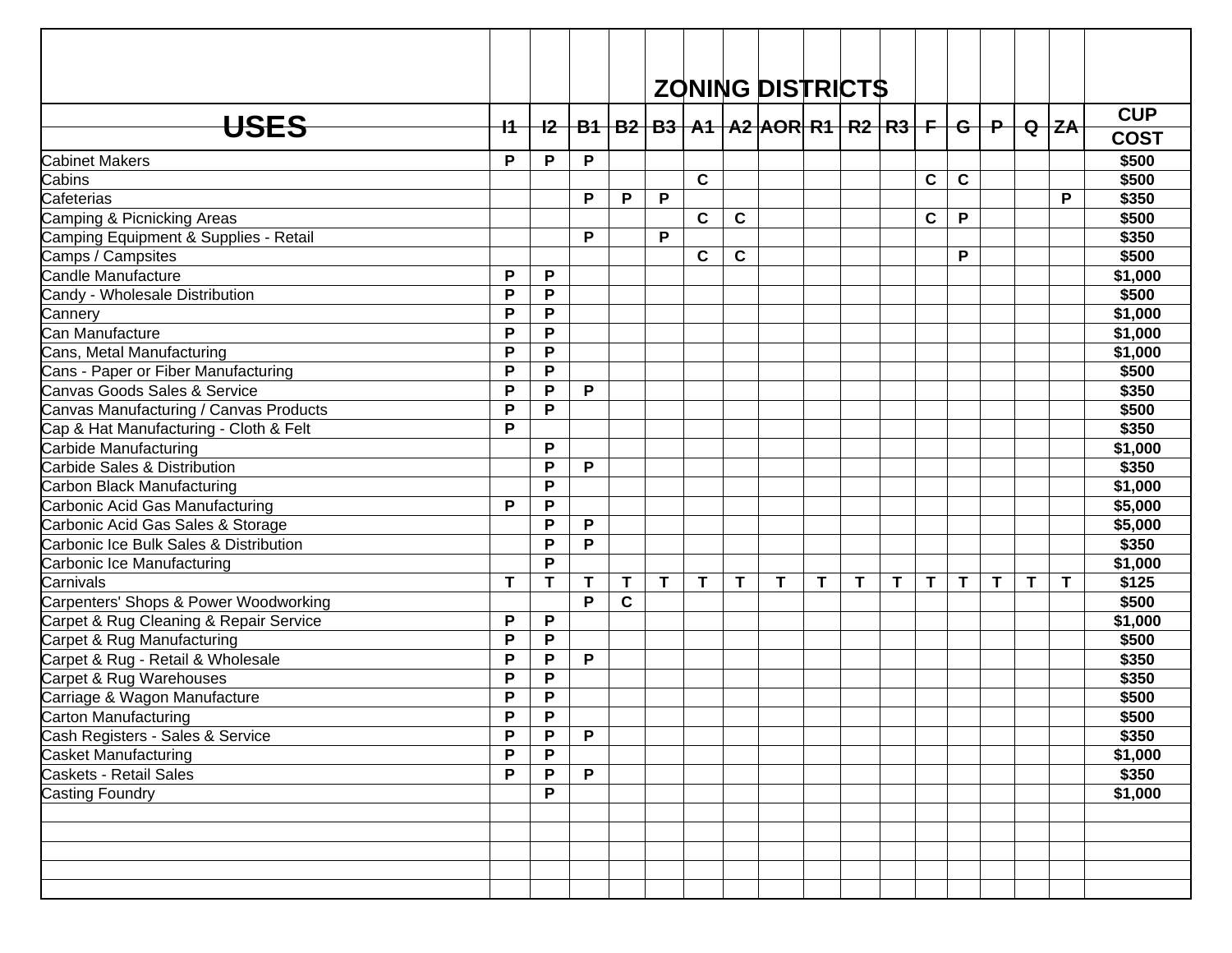|                                                           |             |              |             |             |             |             |             | <b>ZONING DISTRICTS</b>                           |   |   |             |    |             |       |    |          |             |
|-----------------------------------------------------------|-------------|--------------|-------------|-------------|-------------|-------------|-------------|---------------------------------------------------|---|---|-------------|----|-------------|-------|----|----------|-------------|
| <b>USES</b>                                               | 11          | 12           |             |             |             |             |             | $B1   B2   B3   A1   A2   AOR   R1   R2   R3   F$ |   |   |             |    |             | $G+P$ |    | $Q$ $ZA$ | <b>COST</b> |
| Cast Iron Pipe Manufacture                                | P           | P            |             |             |             |             |             |                                                   |   |   |             |    |             |       |    |          | \$1,000     |
| Caterer's Equipment Renting & Service                     | P           | P            | P           |             |             |             |             |                                                   |   |   |             |    |             |       |    |          | \$350       |
| Caulking Material Manufacturing                           | P           | P            |             |             |             |             |             |                                                   |   |   |             |    |             |       |    |          | \$1,000     |
| Caustic Soda Manufacture                                  |             | P            |             |             |             |             |             |                                                   |   |   |             |    |             |       |    |          | \$1,000     |
| Cellophane & Cellulose Materials & Products Manufacturing |             | P            |             |             |             |             |             |                                                   |   |   |             |    |             |       |    |          | \$1,000     |
| Cellular Phone Sales & Service                            |             |              | P           | P           |             |             |             |                                                   |   |   |             |    |             |       |    |          | \$350       |
| Cement Products Manufacturing, Products & Storage         |             | P            |             |             |             |             |             |                                                   |   |   |             |    |             |       |    |          | \$1,000     |
| Cemeteries                                                | E           | E            | Е           | E           | E           | E           | E           | Е                                                 | Е | E | E           | Е  | Е           | Е     | Е  | Е        | \$150       |
| Ceramic Supplies - Sales & Service                        | P           | P            | P           |             |             |             |             |                                                   |   |   |             |    |             |       |    |          | \$350       |
| Ceramic Wall & Floor Tile Manufacturing                   | P           | P            |             |             |             |             |             |                                                   |   |   |             |    |             |       |    |          | \$1,000     |
| <b>Chalk Manufacture</b>                                  | P           | $\mathsf{P}$ |             |             |             |             |             |                                                   |   |   |             |    |             |       |    |          | \$1,000     |
| Charcoal Manufacture & Pulverizing                        | P           | P            |             |             |             |             |             |                                                   |   |   |             |    |             |       |    |          | \$5,000     |
| Charitable Organizations                                  |             |              | P           |             |             |             |             |                                                   |   |   |             |    |             |       |    |          | \$350       |
| <b>Chemical Cleaning Service</b>                          |             | P            | P           |             |             |             |             |                                                   |   |   |             |    |             |       |    |          | \$1,000     |
| Chemical Plant Equipment - Sales & Service                |             | P            | P           |             |             |             |             |                                                   |   |   |             |    |             |       |    |          | \$5,000     |
| Chemicals - Wholesale                                     |             | P            |             |             |             |             |             |                                                   |   |   |             |    |             |       |    |          | \$1,000     |
| Chemicals & Drugs Manufacturing                           | P           | ${\sf P}$    |             |             |             |             |             |                                                   |   |   |             |    |             |       |    |          | \$5,000     |
| Chemicals & Drugs Storage & Distribution                  | P           | P            |             |             |             |             |             |                                                   |   |   |             |    |             |       |    |          | \$500       |
| Child Care Center & Play School - Over 10 Children        |             |              | C           |             | $\mathbf c$ | $\mathbf c$ | $\mathbf c$ |                                                   |   |   | C           |    |             |       |    |          | \$500       |
| Child Day Care - Maximum 10 Children                      |             |              | $\mathbf c$ |             | $\mathbf c$ | $\mathbf c$ | $\mathbf c$ |                                                   |   |   |             |    |             |       |    |          | \$500       |
| Children's Nursery School                                 |             |              | P           |             |             |             |             |                                                   |   |   |             |    |             |       |    |          | \$350       |
| Chimney - Repairing                                       | P           | P            | P           |             |             |             |             |                                                   |   |   |             |    |             |       |    |          | \$350       |
| China, Glassware & Metalware - Wholesale                  | P           | P            |             |             |             |             |             |                                                   |   |   |             |    |             |       |    |          | \$350       |
| <b>Chlorine Manufacturing</b>                             | P           | P            |             |             |             |             |             |                                                   |   |   |             |    |             |       |    |          | \$5,000     |
| Christmas Trees - Retail                                  | $\mathbf T$ | T            | T           | T           | $\mathbf T$ | T           | T           | T                                                 | T | T | $\mathbf T$ | T  | $\mathbf T$ | T     | T  | T        | \$125       |
| Christmas Trees - Wholesale                               |             | P            |             |             |             |             |             |                                                   |   |   |             |    |             |       |    |          | \$350       |
| Church Equipment & Supplies                               |             |              | P           |             |             |             |             |                                                   |   |   |             |    |             |       |    |          | \$350       |
| Churches, Synagogues & Temples                            |             |              | P           | P           |             | $\mathbf c$ |             | $\mathbf c$                                       | C | C | $\mathbf c$ |    |             |       |    |          | \$500       |
| Circuses & Circus Grounds                                 | $\mathsf T$ | Τ            | т           | T           | Τ           | T           | Τ           | T                                                 | T | T | T           | T  | $\mathbf T$ | T     | T  | Т        | \$500       |
| Civic Building                                            | Е           | E,           | E.          | Е           | E.          | E.          | Е           | E.                                                | Е | Е | Е.          | EI | E           | Е     | E, | Е        | \$150       |
| Civic, Social & Fraternal Associations                    |             |              | P           | $\mathbf c$ | C           |             |             |                                                   |   |   |             |    |             |       |    |          | \$500       |
| Clay Refractories Manufacturing                           |             | P            |             |             |             |             |             |                                                   |   |   |             |    |             |       | P  |          | \$1,000     |
| Clay, Ceramic & Refractory Minerals - Mining              |             | P            |             |             |             |             |             |                                                   |   |   |             |    |             |       | P  |          | \$1,000     |
|                                                           |             |              |             |             |             |             |             |                                                   |   |   |             |    |             |       |    |          |             |
|                                                           |             |              |             |             |             |             |             |                                                   |   |   |             |    |             |       |    |          |             |
|                                                           |             |              |             |             |             |             |             |                                                   |   |   |             |    |             |       |    |          |             |
|                                                           |             |              |             |             |             |             |             |                                                   |   |   |             |    |             |       |    |          |             |
|                                                           |             |              |             |             |             |             |             |                                                   |   |   |             |    |             |       |    |          |             |
|                                                           |             |              |             |             |             |             |             |                                                   |   |   |             |    |             |       |    |          |             |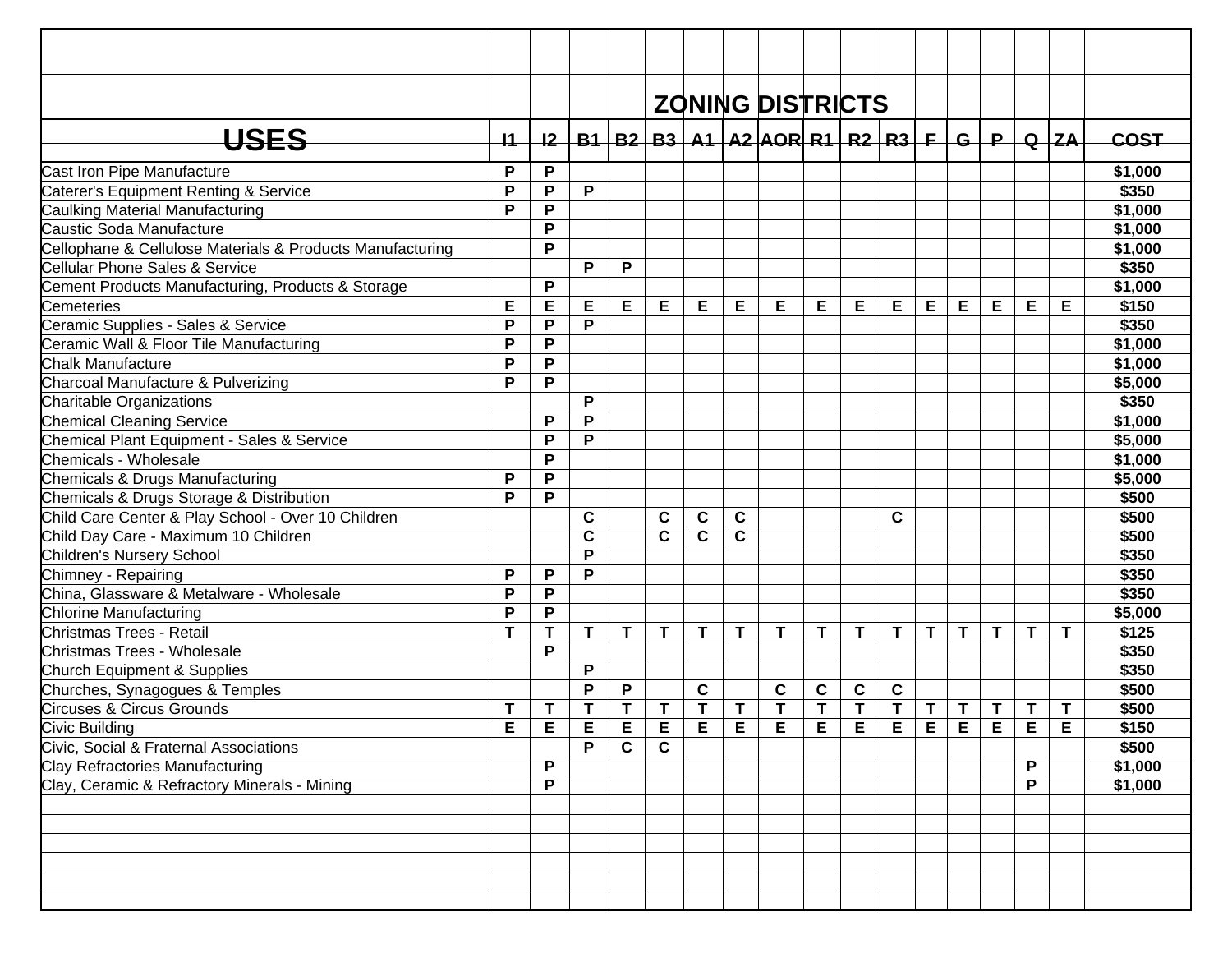|                                                             |              |           |   |             |             |              |   | <b>ZONING DISTRICTS</b>                                        |   |   |   |             |             |   |   |            |             |
|-------------------------------------------------------------|--------------|-----------|---|-------------|-------------|--------------|---|----------------------------------------------------------------|---|---|---|-------------|-------------|---|---|------------|-------------|
| <del>USES</del>                                             | -ł1-         | $+2-$     |   |             |             |              |   | <u>B1   B2   B3   A1   A2  AOR  R1   R2   R3   F   G   P  </u> |   |   |   |             |             |   |   | $Q$ $ ZA $ | <b>COST</b> |
| Cleaning & Dyeing Distribution Shops                        | P            | P         |   |             |             |              |   |                                                                |   |   |   |             |             |   |   |            | \$350       |
| <b>Cleaning &amp; Dyeing Processing</b>                     | P            | P         |   |             |             |              |   |                                                                |   |   |   |             |             |   |   |            | \$500       |
| Cleaning Compounds & Fluids Manufacturing - Sales & Service | $\mathsf{P}$ | ${\sf P}$ |   |             |             |              |   |                                                                |   |   |   |             |             |   |   |            | \$1,000     |
| <b>Cleaning Compounds Storage</b>                           | P            | P         |   |             |             |              |   |                                                                |   |   |   |             |             |   |   |            | \$500       |
| <b>Cleaning Services</b>                                    | P            | ${\sf P}$ | P |             |             |              |   |                                                                |   |   |   |             |             |   |   |            | \$350       |
| <b>Clinics - Private</b>                                    |              |           | P | $\mathbf c$ | P           |              |   |                                                                |   |   |   |             |             |   |   |            | \$500       |
| Clinics - Public                                            | Е            | Е         | E | E.          | Е           | Е            | Е | Е                                                              | Е | Е | Е | Е           | E           | Е | Е | Е          | \$150       |
| Clock Manufacturing - Wholesale                             | P            | P         | P |             |             |              |   |                                                                |   |   |   |             |             |   |   |            | \$350       |
| Clocks - Repairing                                          | P            | P         | P | $\mathbf c$ |             |              |   |                                                                |   |   |   |             |             |   |   |            | \$500       |
| Cloth - Weaving & Spinning                                  | P            | P         |   |             |             |              |   |                                                                |   |   |   |             |             |   |   |            | \$350       |
| Clothing - Manufacturing                                    | P            | P         |   |             |             |              |   |                                                                |   |   |   |             |             |   |   |            | \$500       |
| Clothing - Rental                                           |              |           | P | P           | P           |              |   |                                                                |   |   |   |             |             |   |   |            | \$350       |
| Clothing - Retail                                           |              |           | P | P           | P           |              |   |                                                                |   |   |   |             |             |   |   |            | \$350       |
| Clothing - Wholesale                                        | P            | P         |   |             |             |              |   |                                                                |   |   |   |             |             |   |   |            | \$350       |
| Clubs - Gun                                                 |              | P         |   |             |             | $\mathbf{C}$ |   |                                                                |   |   |   | $\mathbf c$ | $\mathbf c$ |   |   |            | \$500       |
| Clubs - Private - Social - Sports or Fraternal              |              |           | P |             | $\mathbf c$ |              |   |                                                                |   |   |   |             | $\mathbf c$ |   |   |            | \$500       |
| Clubs - Supper & Amusement                                  |              |           | P | $\mathbf c$ | P           |              |   |                                                                |   |   |   |             | $\mathbf C$ |   |   |            | \$500       |
| Coal - Retail                                               |              | P         |   |             |             |              |   |                                                                |   |   |   |             |             |   |   |            | \$500       |
| Coal & Coke Yards                                           |              | P         |   |             |             |              |   |                                                                |   |   |   |             |             |   |   |            | \$1,000     |
| Coal Mining & Wholesale                                     |              | P         |   |             |             |              |   |                                                                |   |   |   |             |             |   | P |            | \$1,000     |
| Coffee - Roasting                                           | P            | P         |   |             |             |              |   |                                                                |   |   |   |             |             |   |   |            | \$500       |
| Coffee - Wholesale                                          | P            | P         |   |             |             |              |   |                                                                |   |   |   |             |             |   |   |            | \$350       |
| Coin Machines, Counting, Wrapping, Sales & Service          |              | P         | P |             |             |              |   |                                                                |   |   |   |             |             |   |   |            | \$350       |
| Coke Ovens - Manufacturing                                  |              | P         |   |             |             |              |   |                                                                |   |   |   |             |             |   |   |            | \$1,000     |
| Cold Rolled Sheet, Strip & Bar Metal Manufacturing          |              | P         |   |             |             |              |   |                                                                |   |   |   |             |             |   |   |            | \$1,000     |
| Cold Storage Warehouse                                      |              | P         |   |             |             |              |   |                                                                |   |   |   |             |             |   |   |            | \$500       |
| College - Private                                           |              |           |   |             |             | C            | C | C                                                              |   |   |   |             |             |   |   |            | \$5,000     |
| College - Public                                            | Е            | E         | Е | Е           | Е           | E            | E | E                                                              | Е | E | Е | E           | Е           | Е | Е | Е          | \$150       |
| College Dormitories                                         |              |           |   |             |             |              |   |                                                                |   |   | P |             |             |   |   |            | \$500       |
| Combustion Controls & Safety Devices (Heating Equipment)    | $\mathbf c$  |           | P |             |             |              |   |                                                                |   |   |   |             |             |   |   |            | \$1,000     |
| <b>Comfort Station</b>                                      |              |           | C | $\mathbf c$ | $\mathbf c$ | $\mathbf c$  |   |                                                                |   |   |   |             | $\mathbf c$ |   |   |            | \$500       |
| Commercial Machinery, Equipment & Supplies - Wholesale      |              | P         |   |             |             |              |   |                                                                |   |   |   |             |             |   |   |            | \$1,000     |
| Communication Equipment - Manufacturing                     | P            | P         |   |             |             |              |   |                                                                |   |   |   |             |             |   |   |            | \$500       |
| <b>Communication Tower</b>                                  | E            | Е         | Е | Е           | Е           | E            | Е | E                                                              | E | E | Е | E           | E           | Е | Е | Е          | \$1,000     |
|                                                             |              |           |   |             |             |              |   |                                                                |   |   |   |             |             |   |   |            |             |
|                                                             |              |           |   |             |             |              |   |                                                                |   |   |   |             |             |   |   |            |             |
|                                                             |              |           |   |             |             |              |   |                                                                |   |   |   |             |             |   |   |            |             |
|                                                             |              |           |   |             |             |              |   |                                                                |   |   |   |             |             |   |   |            |             |
|                                                             |              |           |   |             |             |              |   |                                                                |   |   |   |             |             |   |   |            |             |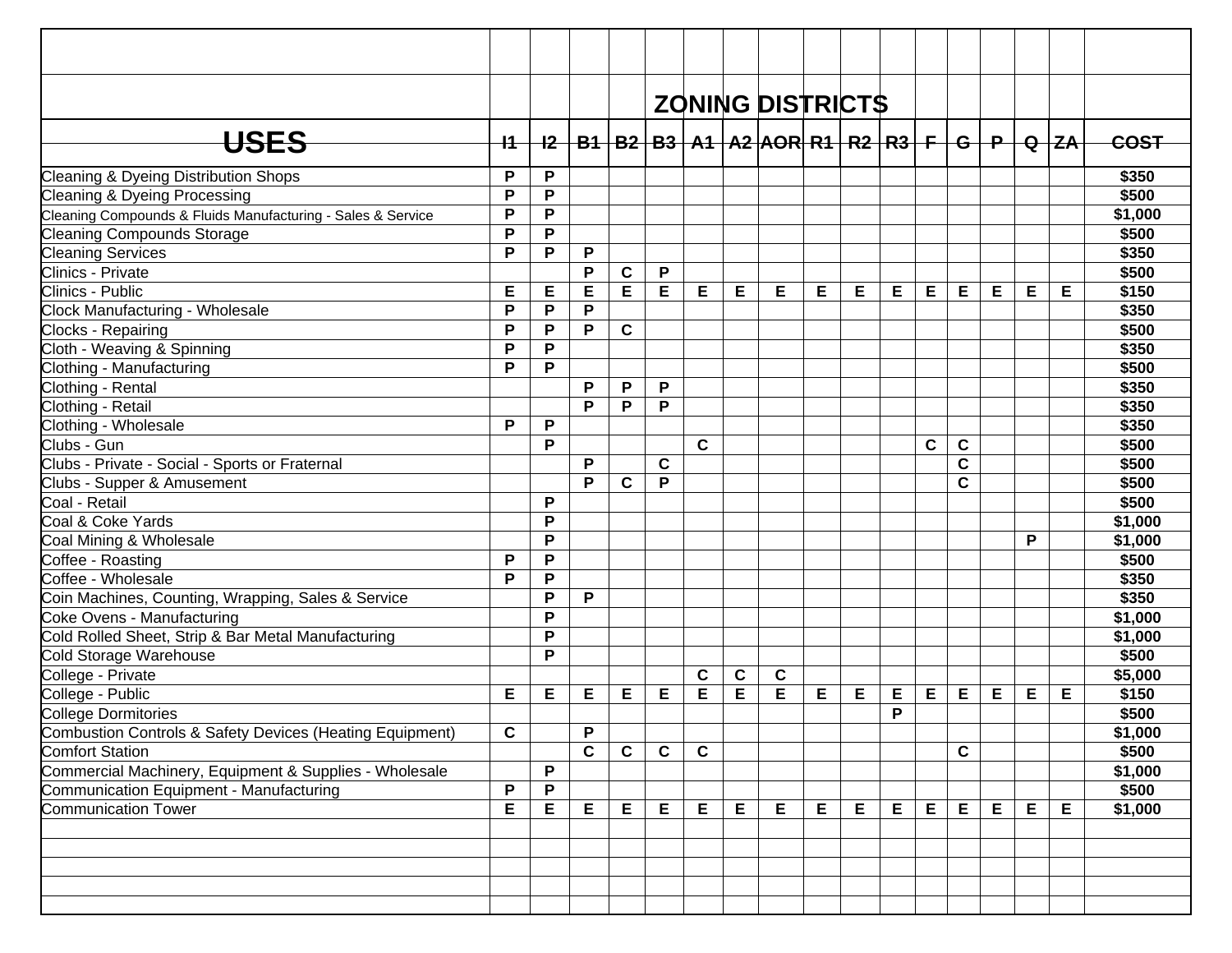|                                                              |             |              |              |             |             |             |             | <b>ZONING DISTRICTS</b>                                             |             |   |              |              |              |             |              |           |             |
|--------------------------------------------------------------|-------------|--------------|--------------|-------------|-------------|-------------|-------------|---------------------------------------------------------------------|-------------|---|--------------|--------------|--------------|-------------|--------------|-----------|-------------|
|                                                              |             |              |              |             |             |             |             |                                                                     |             |   |              |              |              |             |              |           |             |
| <b>USES</b>                                                  | -11-        |              |              |             |             |             |             | <u>I2   B1   B2   B3   A1   A2  AOR  R1   R2   R3   F   G   P  </u> |             |   |              |              |              |             |              | $Q$ $Z$ A | <b>COST</b> |
| Commercial Composting & Mulching Facility                    | P           | P            |              |             |             |             |             |                                                                     |             |   |              |              |              |             |              |           | \$1,000     |
| Commercial Feed Lot                                          |             |              |              |             |             | C           | P           |                                                                     |             |   |              |              |              |             |              |           | \$1,000     |
| Community / Event / Recreation Center                        |             |              | P            | C           | $\mathbf c$ | $\mathbf c$ | C           | $\mathbf c$                                                         | C           | C | C            |              | C            |             |              |           | \$500       |
| Compact Discs Manufacturing                                  | P           | P            |              |             |             |             |             |                                                                     |             |   |              |              |              |             |              |           | \$500       |
| <b>Computer Manufacturing</b>                                | P           | P            |              |             |             |             |             |                                                                     |             |   |              |              |              |             |              |           | \$500       |
| Concrete Brick & Block Manufacturing                         |             | P            |              |             |             |             |             |                                                                     |             |   |              |              |              |             |              |           | \$1,000     |
| Concrete Gypsum & Plaster Products Manufacturing             |             | P            |              |             |             |             |             |                                                                     |             |   |              |              |              |             |              |           | \$1,000     |
| Concrete Manufacturing                                       |             | P            |              |             |             |             |             |                                                                     |             |   |              |              |              |             |              |           | \$1,000     |
| Concrete Products Manufacturing                              |             | P            |              |             |             |             |             |                                                                     |             |   |              |              |              |             |              |           | \$1,000     |
| Construction Materials - Wholesale                           | P           | P            |              |             |             |             |             |                                                                     |             |   |              |              |              |             |              |           | \$1,000     |
| Construction Materials Handling Machinery & Equipment - Mfg. |             | P            |              |             |             |             |             |                                                                     |             |   |              |              |              |             |              |           | \$1,000     |
| Contractors Equipment, Storage & Supplies                    | $\mathbf c$ | P            |              |             |             |             |             |                                                                     |             |   |              |              |              |             |              |           | \$1,000     |
| Contractors Office, Temporary                                | T           | T            | T            | T           | Т           | Т           | T           | T                                                                   | Т           | T | т            | T            | T            | Т           | T            | T         | \$500       |
| <b>Contractor's Services</b>                                 | P           | P            |              |             |             |             |             |                                                                     |             |   |              |              |              |             |              |           | \$1,000     |
| <b>Convalescent Homes</b>                                    |             |              | P            |             |             | $\mathbf c$ | C           |                                                                     |             |   | $\mathbf{C}$ |              |              |             |              |           | \$500       |
| Convenience Food & Beverage Stores                           |             |              | P            | P           |             |             |             |                                                                     |             |   |              |              |              |             |              |           | \$500       |
| <b>Convention Center</b>                                     | $\mathbf c$ | $\mathbf c$  | $\mathbf{C}$ | $\mathbf C$ | C           | $\mathbf c$ | $\mathbf c$ | $\mathbf c$                                                         | $\mathbf c$ | C | $\mathbf c$  | $\mathbf c$  | $\mathbf{C}$ | $\mathbf c$ | $\mathbf c$  | C         | \$1,000     |
| Convents                                                     |             |              |              |             |             | $\mathbf C$ | C           | $\mathbf C$                                                         |             |   |              |              |              |             |              |           | \$1,000     |
| <b>Conveyor Sales</b>                                        | P           | P            | P            |             |             |             |             |                                                                     |             |   |              |              |              |             |              |           | \$350       |
| Cork & Cork Products Manufacturing                           | P           | P            |              |             |             |             |             |                                                                     |             |   |              |              |              |             |              |           | \$1,000     |
| Corn & Corn Cob Products Manufacturing                       | P           | P            |              |             |             |             |             |                                                                     |             |   |              |              |              |             |              |           | \$1,000     |
| <b>Correctional Institutions</b>                             | E           | E            | Е            | Е           | E           | Е           | E           | E                                                                   | Е           | Е | E            | E            | E            | Е           | Е            | Е         | \$5,000     |
| Cosmetic Manufacturing                                       | P           | P            |              |             |             |             |             |                                                                     |             |   |              |              |              |             |              |           | \$1,000     |
| Costume Jewelry & Costume Novelties                          | P           | P            |              |             |             |             |             |                                                                     |             |   |              |              |              |             |              |           | \$500       |
| Cotton - Wholesale                                           | P           | P            |              |             |             |             |             |                                                                     |             |   |              |              |              |             |              |           | \$500       |
| Cotton Seed Oil Milling & Products Manufacturing             | C           | $\mathbf c$  |              |             |             |             |             |                                                                     |             |   |              |              |              |             |              |           | \$1,000     |
| <b>Crating Service</b>                                       | P           | P            | P            |             |             |             |             |                                                                     |             |   |              |              |              |             |              |           | \$500       |
| <b>Credit Card Manufacturing</b>                             | P           | P            |              |             |             |             |             |                                                                     |             |   |              |              |              |             |              |           | \$1,000     |
| Crematories                                                  | E           | E            | Е            | Е           | Е           | E           | Е           | E                                                                   | Е           | Е | E            | Е            | E            | Е           | E            | Е         | \$150       |
| <b>Creosoted Products Manufacturing</b>                      | P           | P            |              |             |             |             |             |                                                                     |             |   |              |              |              |             |              |           | \$1,000     |
| <b>Crockery Manufacturing</b>                                | P           | P            |              |             |             |             |             |                                                                     |             |   |              |              |              |             |              |           | \$1,000     |
| <b>Crockery Sales</b>                                        | P           | P            | P            | P           | P           |             |             |                                                                     |             |   |              |              |              |             |              |           | \$1,000     |
| <b>Crop Dusting Equipment Yards</b>                          |             | P            |              |             |             |             | C           |                                                                     |             |   |              |              |              |             |              |           | \$1,000     |
| Crude Petroleum & Gas Field Services                         | P           | P            |              |             |             |             |             |                                                                     |             |   |              |              |              |             | $\mathbf c$  |           | \$5,000     |
| Crude Petroleum & Natural Gas Refining & Storage             | $\mathbf c$ | $\mathbf{C}$ |              |             |             |             | $\mathbf c$ |                                                                     |             |   |              | $\mathbf{C}$ |              |             | $\mathbf c$  |           | \$5,000     |
| Curio Shops                                                  |             |              | P            | P           | P           |             |             |                                                                     |             |   |              |              | $\mathbf c$  |             |              | C         | \$350       |
| Curtains & Draperies Manufacturing                           | P           | P            |              |             |             |             |             |                                                                     |             |   |              |              |              |             |              |           | \$500       |
| Cut Stone & Stone Products Manufacturing                     |             | P            |              |             |             |             |             |                                                                     |             |   |              |              |              |             | $\mathsf{P}$ |           | \$500       |
|                                                              |             |              |              |             |             |             |             |                                                                     |             |   |              |              |              |             |              |           |             |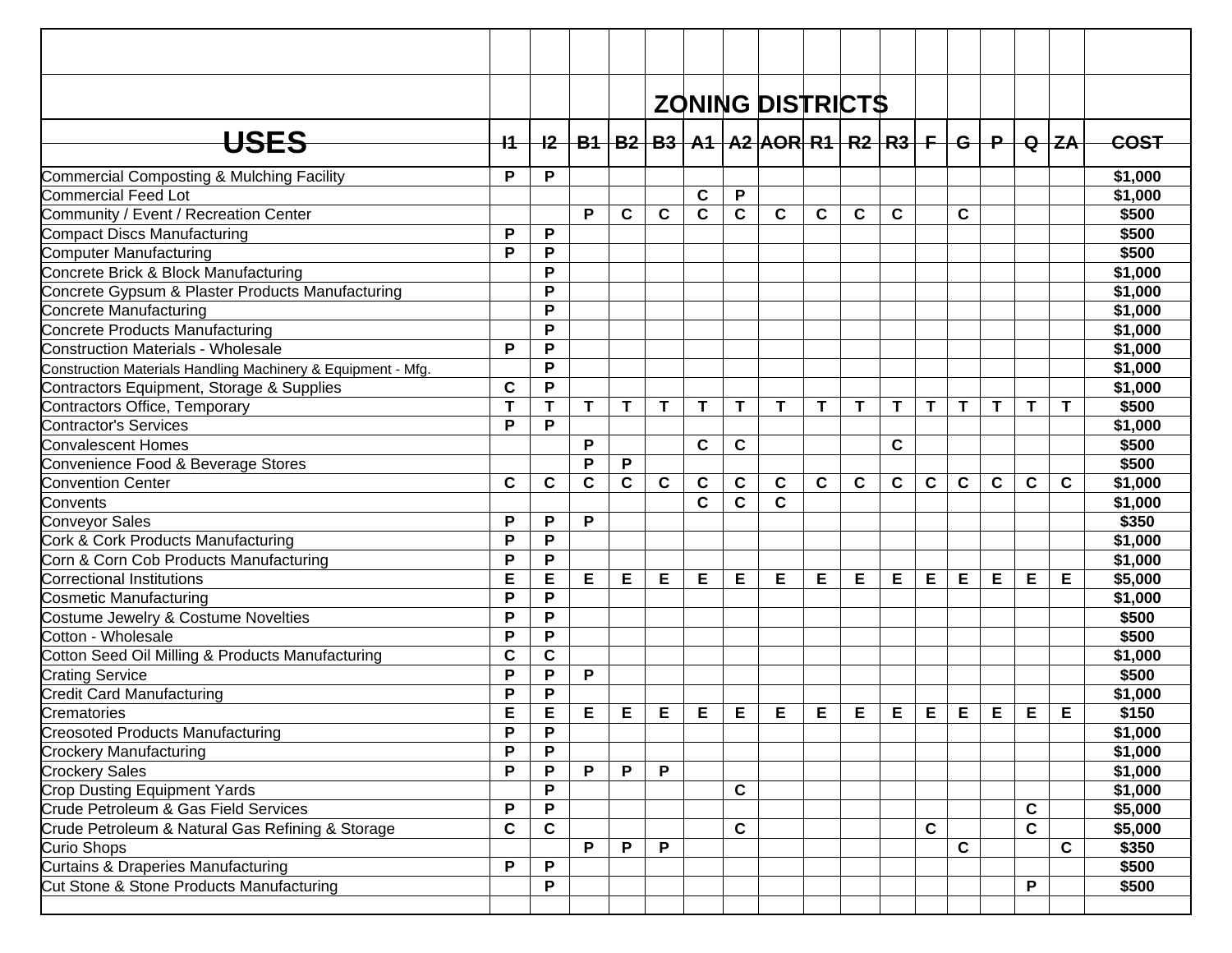|                                                  |             |    |   |   |             |             |             | <b>ZONING DISTRICTS</b>                           |   |   |             |             |              |              |             |          |             |
|--------------------------------------------------|-------------|----|---|---|-------------|-------------|-------------|---------------------------------------------------|---|---|-------------|-------------|--------------|--------------|-------------|----------|-------------|
| <b>USES</b>                                      | $+4$        | 12 |   |   |             |             |             | $B1   B2   B3   A1   A2   AOR   R1   R2   R3   F$ |   |   |             |             | $\mathbf{G}$ | $\mathsf{P}$ |             | $Q$ $ZA$ | <b>COST</b> |
| Dairies - Farm                                   | P           | P  | P | P | P           | P           | P           | P                                                 | P | P | P           | P           | P            | P            | P           | P        |             |
| Dairy Farm Equipment & Supplies                  | P           |    | P |   |             |             | P           |                                                   |   |   |             |             |              |              |             |          | \$350       |
| Dairy Products - Wholesale                       | P           | P  | P |   |             |             |             |                                                   |   |   |             |             |              |              |             |          | \$350       |
| Dairy Products Manufacturing                     | P           | P  |   |   |             |             | P           |                                                   |   |   |             |             |              |              |             |          | \$500       |
| Dancing - Ballrooms                              |             |    | P |   |             |             |             |                                                   |   |   |             |             | $\mathbf c$  |              |             |          | \$350       |
| Day Camp                                         |             |    |   |   |             | $\mathbf c$ | $\mathbf c$ | $\mathbf c$                                       |   |   |             |             | $\mathbf c$  |              |             |          | \$350       |
| Day Care Services                                |             |    | P | P | P           |             |             |                                                   |   |   |             |             |              |              |             |          | \$350       |
| <b>Dead Animal Removers</b>                      |             | P  |   |   |             |             |             |                                                   |   |   |             |             |              |              |             |          | \$1,000     |
| Dehumidifying Equipment & Repairing              |             |    | P |   |             |             |             |                                                   |   |   |             |             |              |              |             |          | \$350       |
| Delicatessens                                    |             |    | P |   |             |             |             |                                                   |   |   |             |             |              |              |             |          | \$350       |
| <b>Delivery Service</b>                          | P           | P  | P | P | P           |             |             |                                                   |   |   |             |             |              |              |             |          | \$500       |
| Dental Equipment & Supplies Manufacturing        | P           | P  |   |   |             |             |             |                                                   |   |   |             |             |              |              |             |          | \$500       |
| Dental Laboratory Services & Supplies            | P           | P  | P |   |             |             |             |                                                   |   |   |             |             |              |              |             |          | \$350       |
| <b>Dental Services</b>                           |             |    | P | C | $\mathbf c$ |             |             |                                                   |   | C | C           |             |              |              |             |          | \$500       |
| <b>Department Stores</b>                         |             |    | P | P | P           |             |             |                                                   |   |   |             |             |              |              |             |          | \$500       |
| <b>Desk Manufacturing</b>                        | P           | P  |   |   |             |             |             |                                                   |   |   |             |             |              |              |             |          | \$500       |
| Detergent Manufacturing                          | $\mathbf c$ | P  |   |   |             |             |             |                                                   |   |   |             |             |              |              |             |          | \$1,000     |
| <b>Dextrine Manufacturing</b>                    | P           | P  |   |   |             |             |             |                                                   |   |   |             |             |              |              |             |          | \$1,000     |
| Diabetic Foods & Supplies                        |             |    | P | P | P           |             |             |                                                   |   |   |             |             |              |              |             |          | \$350       |
| Die Cutting Makers Equipment, Supplies & Service | P           | P  | P |   |             |             |             |                                                   |   |   |             |             |              |              |             |          | \$500       |
| Diesel Engine Service, Equipment & Supplies      |             | P  |   |   |             |             |             |                                                   |   |   |             |             |              |              |             |          | \$1,000     |
| Diesel Engines Manufacturing                     |             | P  |   |   |             |             |             |                                                   |   |   |             |             |              |              |             |          | \$1,000     |
| Disabled Living Facility - Private               |             |    |   |   |             | $\mathbf c$ |             |                                                   |   |   | $\mathbf c$ |             |              |              |             |          | \$500       |
| Disabled Living Facility - Public                | E           | Е  | E | Е | E           | E           | E           | E                                                 | Е | E | E           | Е           | Е            | Е            | E           | Е        | \$150       |
| Dish Washing Machines Commercial Sales & Service |             |    | P |   |             |             |             |                                                   |   |   |             |             |              |              |             |          | \$350       |
| Dish Washing Machines Domestic Sales & Service   |             |    | P | P | P           |             |             |                                                   |   |   |             |             |              |              |             |          | \$350       |
| <b>Disinfecting Services</b>                     | P           | P  |   |   |             |             |             |                                                   |   |   |             |             |              |              |             |          | \$1,000     |
| Display Designer's & Builder's Shops             | P           | P  | Ρ |   |             |             |             |                                                   |   |   |             |             |              |              |             |          | \$1,000     |
| <b>Display Installation Service</b>              | P           | P  | P |   |             |             |             |                                                   |   |   |             |             |              |              |             |          | \$500       |
| Distilling, Purifying & Blending Liquors         | P           | P  |   |   |             |             |             |                                                   |   |   |             |             |              |              |             |          | \$5,000     |
| Divers Equipment & Supplies                      |             |    | P |   |             |             |             |                                                   |   |   |             |             |              |              |             |          | \$350       |
| Dock - Private Shipping Company                  | P           | P  |   |   |             |             |             |                                                   |   |   |             |             | $\mathbf{C}$ |              |             |          | \$500       |
| Dock - Public                                    | E           | Е  | Е | E | E           | E           | Е           | E                                                 | E | Е | Е           | $E_{\perp}$ | E            | E            | $\mathsf E$ | E        | \$150       |
| Dock - Serving an Industry                       | P           | P  |   |   |             |             |             |                                                   |   |   |             |             | $\mathbf{C}$ |              |             |          | \$500       |
| Dock Equipment & Supplies                        |             |    | P |   |             |             |             |                                                   |   |   |             |             |              |              |             |          | \$350       |
|                                                  |             |    |   |   |             |             |             |                                                   |   |   |             |             |              |              |             |          |             |
|                                                  |             |    |   |   |             |             |             |                                                   |   |   |             |             |              |              |             |          |             |
|                                                  |             |    |   |   |             |             |             |                                                   |   |   |             |             |              |              |             |          |             |
|                                                  |             |    |   |   |             |             |             |                                                   |   |   |             |             |              |              |             |          |             |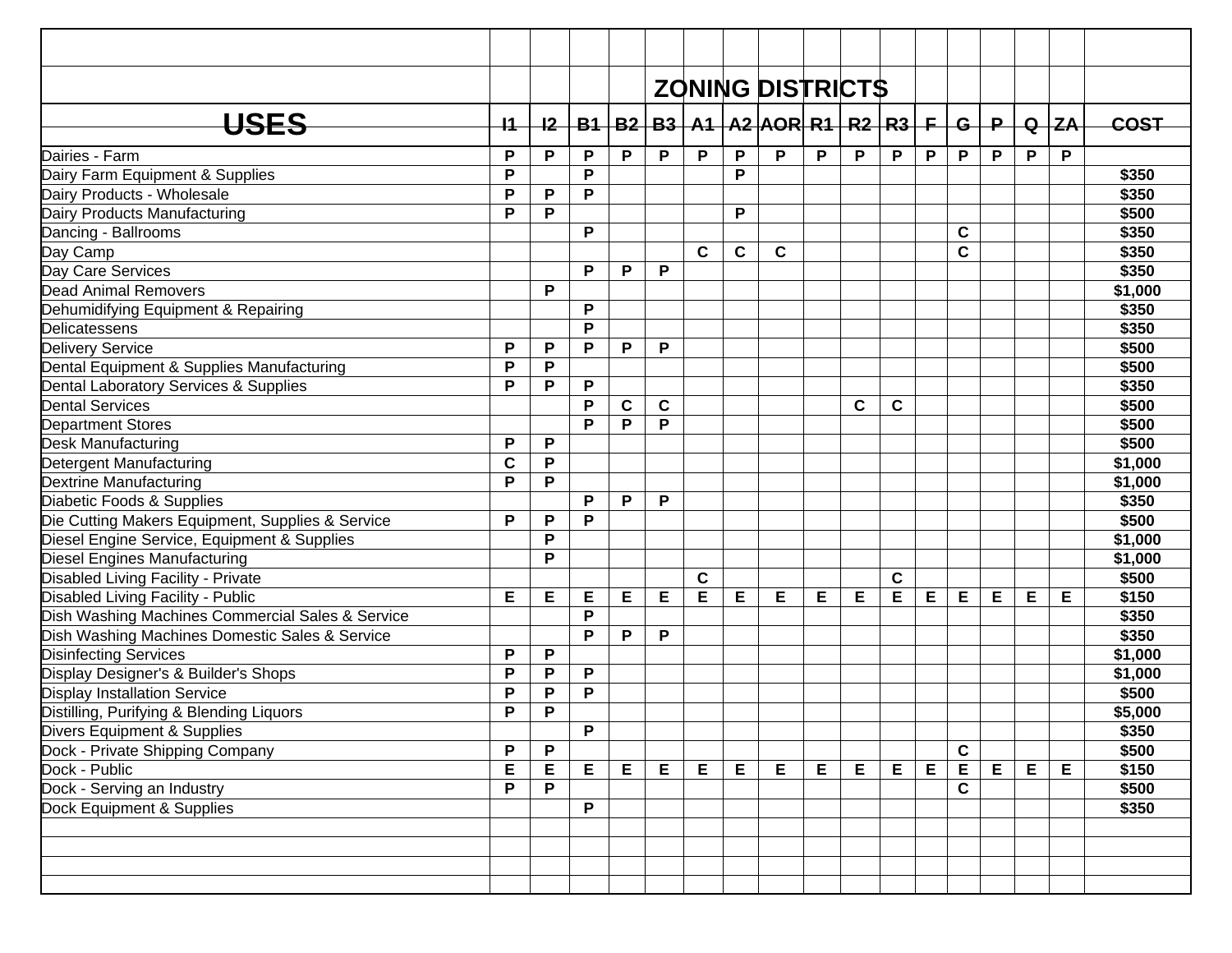|                                                    |             |             |              |             |             |             |             | <b>ZONING DISTRICTS</b>                               |   |             |             |             |                         |              |             |             |             |
|----------------------------------------------------|-------------|-------------|--------------|-------------|-------------|-------------|-------------|-------------------------------------------------------|---|-------------|-------------|-------------|-------------------------|--------------|-------------|-------------|-------------|
|                                                    |             |             |              |             |             |             |             |                                                       |   |             |             |             |                         |              |             |             |             |
| <b>USES</b>                                        | 11          | 12          |              |             |             |             |             | B1   B2   B3   A1   A2  AOR  R1   R2   R3   F   G   P |   |             |             |             |                         |              |             | $Q$ $ZA$    | <b>COST</b> |
| Dog & Cat Clipping & Grooming & Other Services     |             |             | P            | P           | P           | $\mathbf c$ |             |                                                       |   |             |             |             |                         |              |             |             | \$350       |
| Dog & Cat Kennels                                  |             |             | C            |             |             | $\mathbf c$ | P           |                                                       |   |             |             |             |                         |              |             |             | \$500       |
| Dog Training Services                              |             |             | $\mathbf{C}$ |             |             | $\mathbf c$ | $\mathbf c$ |                                                       |   |             |             |             |                         |              |             |             | \$500       |
| Door Manufacturing & Wholesale Sales               | P           | P           |              |             |             |             |             |                                                       |   |             |             |             |                         |              |             |             | \$500       |
| Door - Retail - Sales & Service                    | P           | P           | P            | P           | P           |             |             |                                                       |   |             |             |             |                         |              |             |             | \$350       |
| Draperies, Fabrics, Curtains & Upholstery - Retail | P           | P           | P            | P           | $\mathbf c$ |             |             |                                                       |   |             |             |             |                         |              |             |             | \$500       |
| Draperies - Wholesale                              | P           | P           | P            |             |             |             |             |                                                       |   |             |             |             |                         |              |             |             | \$350       |
| Drapery - Supplies & Hardware                      | P           |             | P            |             |             |             |             |                                                       |   |             |             |             |                         |              |             |             | \$500       |
| Drive - In Restaurants                             |             |             | P            | P           | P           |             |             |                                                       |   |             |             |             |                         |              |             |             | \$500       |
| Drive - In Theaters                                |             |             | P            |             |             | $\mathbf c$ |             | $\mathbf c$                                           |   |             |             | C           | $\mathbf c$             |              |             |             | \$500       |
| Drugstores - Retail                                |             |             | P            | P           | P           |             |             |                                                       |   |             |             |             |                         |              |             |             | \$350       |
| Dry Cleaners - Drive Through                       |             | P           | P            | P           | $\mathbf c$ |             |             |                                                       |   |             |             |             |                         |              |             |             | \$500       |
| Dry Cleaners - Retail & Wholesale                  | P           | P           | P            |             |             |             |             |                                                       |   |             |             |             |                         |              |             |             | \$500       |
| Dry Cleaning & Dyeing Collection Office            | P           | P           | P            | P           | P           |             |             |                                                       |   |             |             |             |                         |              |             |             | \$350       |
| Dry Cleaning Equipment Supplies & Service          | P           | P           | P            |             |             |             |             |                                                       |   |             |             |             |                         |              |             |             | \$350       |
| Dry Cleaning Establishment                         |             |             | P            | P           | P           |             | C           |                                                       |   |             |             |             |                         |              |             |             | \$500       |
| Dry Cleaning Establishment Processing              | P           | P           |              |             |             |             |             |                                                       |   |             |             |             |                         |              |             |             | \$1,000     |
| Dry Goods                                          |             |             | P            | P           |             |             |             |                                                       |   |             |             |             |                         |              |             |             | \$350       |
| Dry Ice Manufacturing                              | P           | $\mathsf P$ |              |             |             |             |             |                                                       |   |             |             |             |                         |              |             |             | \$1,000     |
| Drying & Dehydrating Fruits & Vegetables           | P           | P           |              |             |             |             |             |                                                       |   |             |             |             |                         |              |             |             | \$350       |
| Dwelling - Over Two Families - 1 to 20 Acres       |             |             |              |             |             | $\mathbf c$ |             | $\mathbf c$                                           |   |             | P           |             | C                       | $\mathbf c$  |             |             | \$350       |
| Dwelling - Single Family - 1 to 20 Acres           | $\mathbf c$ | $\mathbf c$ | $\mathbf c$  | $\mathbf c$ | $\mathbf c$ | $\mathbf C$ | $\mathbf c$ | $\mathbf c$                                           | P | $\mathbf c$ | $\mathbf c$ | $\mathbf c$ | $\overline{\mathbf{c}}$ | P            | $\mathbf c$ | $\mathbf c$ | \$350       |
| Dwelling - Single Family - 20 to 40 Acres          | P           | P           | P            | P           | P           | P           | P           | P                                                     | P | P           | P           | P           | P                       | P            | P           | P           | \$350       |
| Dwelling - Two Family - 1 to 20 Acres              |             |             |              |             |             |             |             |                                                       |   | P           | P           |             | $\mathbf c$             | $\mathbf{C}$ |             |             | \$350       |
| Dwellings - Group Projects                         |             |             |              |             |             |             |             |                                                       |   |             | $\mathbf c$ |             |                         |              |             |             | \$350       |
| Dyeing & Finishing of Textiles                     | P           | P           |              |             |             |             |             |                                                       |   |             |             |             |                         |              |             |             | \$500       |
|                                                    |             |             |              |             |             |             |             |                                                       |   |             |             |             |                         |              |             |             |             |
|                                                    |             |             |              |             |             |             |             |                                                       |   |             |             |             |                         |              |             |             |             |
|                                                    |             |             |              |             |             |             |             |                                                       |   |             |             |             |                         |              |             |             |             |
|                                                    |             |             |              |             |             |             |             |                                                       |   |             |             |             |                         |              |             |             |             |
|                                                    |             |             |              |             |             |             |             |                                                       |   |             |             |             |                         |              |             |             |             |
|                                                    |             |             |              |             |             |             |             |                                                       |   |             |             |             |                         |              |             |             |             |
|                                                    |             |             |              |             |             |             |             |                                                       |   |             |             |             |                         |              |             |             |             |
|                                                    |             |             |              |             |             |             |             |                                                       |   |             |             |             |                         |              |             |             |             |
|                                                    |             |             |              |             |             |             |             |                                                       |   |             |             |             |                         |              |             |             |             |
|                                                    |             |             |              |             |             |             |             |                                                       |   |             |             |             |                         |              |             |             |             |
|                                                    |             |             |              |             |             |             |             |                                                       |   |             |             |             |                         |              |             |             |             |
|                                                    |             |             |              |             |             |             |             |                                                       |   |             |             |             |                         |              |             |             |             |
|                                                    |             |             |              |             |             |             |             |                                                       |   |             |             |             |                         |              |             |             |             |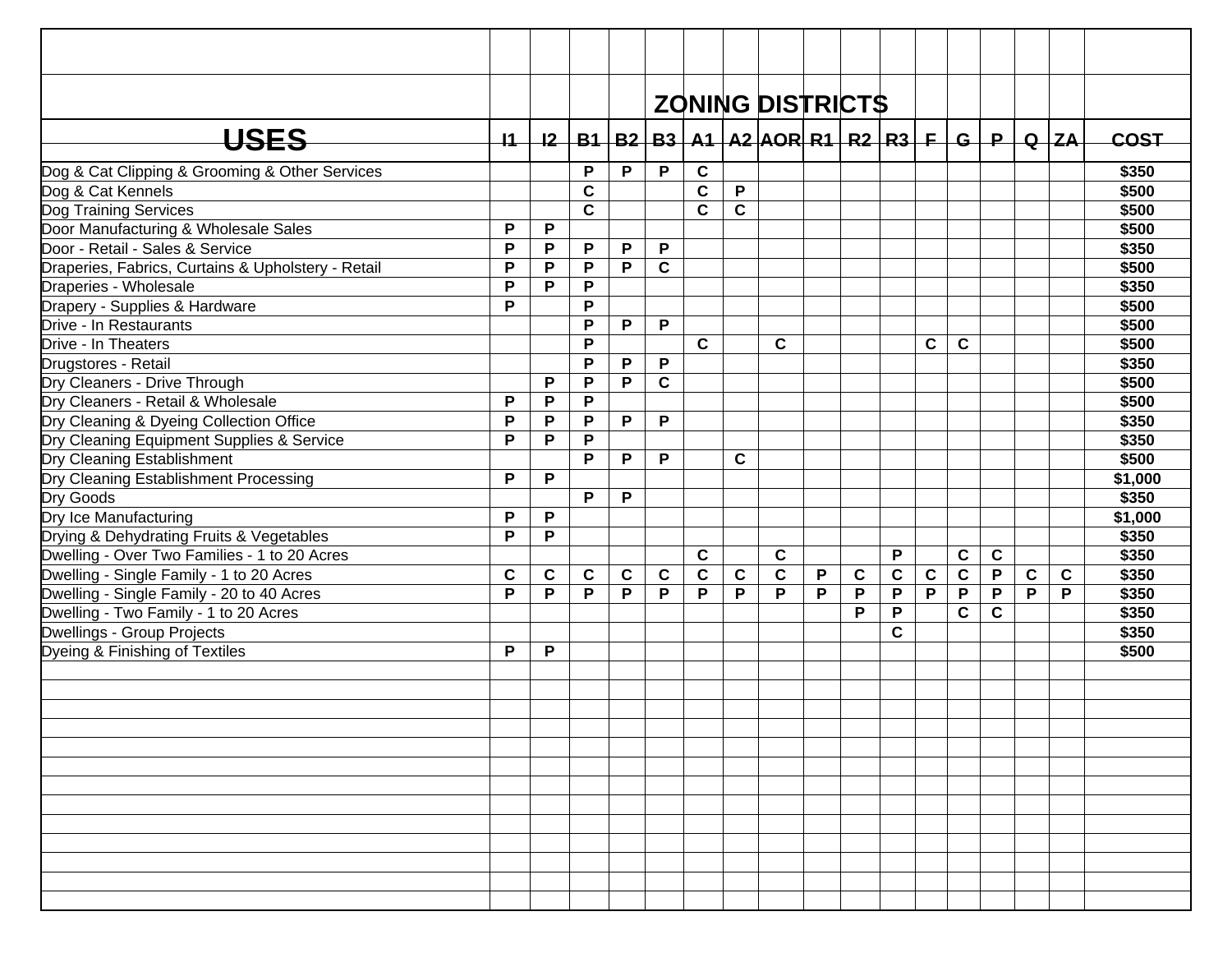| <b>ZONING DISTRICTS</b><br>USES<br>B1   B2   B3   A1   A2   AOR   R1   R2   R3   F  <br>$\mathsf{P}$<br>$Q$ $ZA$<br>11<br>12<br>-G l<br><b>COST</b><br>P<br>P<br>\$500<br>Earthenware Manufacturing<br>P<br>P<br>P<br>P<br>\$350<br><b>Eating Establishments</b><br>$\mathbf c$<br><b>Educational Research Services</b><br>P<br>\$500<br>C<br>P<br>P<br>P<br>\$1,000<br>Eggs - Storage & Processing<br>P<br>P<br>Eggs - Wholesale<br>\$500<br>P<br>P<br>Electric Appliances - Sales & Service - Retail<br>P<br>$\mathbf c$<br>\$350<br>P<br>P<br>P<br>\$500<br>Electric Appliances - Sales & Service - Wholesale |  |
|------------------------------------------------------------------------------------------------------------------------------------------------------------------------------------------------------------------------------------------------------------------------------------------------------------------------------------------------------------------------------------------------------------------------------------------------------------------------------------------------------------------------------------------------------------------------------------------------------------------|--|
|                                                                                                                                                                                                                                                                                                                                                                                                                                                                                                                                                                                                                  |  |
|                                                                                                                                                                                                                                                                                                                                                                                                                                                                                                                                                                                                                  |  |
|                                                                                                                                                                                                                                                                                                                                                                                                                                                                                                                                                                                                                  |  |
|                                                                                                                                                                                                                                                                                                                                                                                                                                                                                                                                                                                                                  |  |
|                                                                                                                                                                                                                                                                                                                                                                                                                                                                                                                                                                                                                  |  |
|                                                                                                                                                                                                                                                                                                                                                                                                                                                                                                                                                                                                                  |  |
|                                                                                                                                                                                                                                                                                                                                                                                                                                                                                                                                                                                                                  |  |
|                                                                                                                                                                                                                                                                                                                                                                                                                                                                                                                                                                                                                  |  |
|                                                                                                                                                                                                                                                                                                                                                                                                                                                                                                                                                                                                                  |  |
|                                                                                                                                                                                                                                                                                                                                                                                                                                                                                                                                                                                                                  |  |
|                                                                                                                                                                                                                                                                                                                                                                                                                                                                                                                                                                                                                  |  |
|                                                                                                                                                                                                                                                                                                                                                                                                                                                                                                                                                                                                                  |  |
| P<br>P<br>Electric Equipment & Supplies Manufacturing<br>\$1,000                                                                                                                                                                                                                                                                                                                                                                                                                                                                                                                                                 |  |
| P<br>P<br>\$5,000<br><b>Electric Generation Plants</b>                                                                                                                                                                                                                                                                                                                                                                                                                                                                                                                                                           |  |
| P<br>P<br>Electric Lighting & Wiring Equipment Manufacturing<br>\$1,000                                                                                                                                                                                                                                                                                                                                                                                                                                                                                                                                          |  |
| E<br>E<br>E<br>E<br>E<br>E<br><b>Electric Transmission Right-Of-Way</b><br>E<br>Е<br>Е<br>Е<br>Е<br>E<br>Е<br>Е<br>Е<br>\$150<br>Е                                                                                                                                                                                                                                                                                                                                                                                                                                                                               |  |
| P<br>P<br>\$500<br><b>Electrical Equipment - Wholesale</b>                                                                                                                                                                                                                                                                                                                                                                                                                                                                                                                                                       |  |
| $\mathsf{P}$<br>P<br>Electrical Machinery, Equipment & Supplies Manufacturing<br>\$1,000                                                                                                                                                                                                                                                                                                                                                                                                                                                                                                                         |  |
| Electrical Merchandise - Retail<br>P<br>P<br>\$350                                                                                                                                                                                                                                                                                                                                                                                                                                                                                                                                                               |  |
| P<br>Electrical Merchandise - Wholesale<br>P<br>\$500                                                                                                                                                                                                                                                                                                                                                                                                                                                                                                                                                            |  |
| E<br>E<br>E<br>Е<br>Е<br>Е<br>Е<br>Е<br>Е<br>Е<br>Е<br>Е<br>Е<br>Е<br>Е<br>\$150<br><b>Electrical Regulating Substations</b>                                                                                                                                                                                                                                                                                                                                                                                                                                                                                     |  |
| P<br><b>Electrical Repair Services</b><br>\$350                                                                                                                                                                                                                                                                                                                                                                                                                                                                                                                                                                  |  |
| P<br>P<br>P<br>\$500<br><b>Electrical Supplies - Retail</b>                                                                                                                                                                                                                                                                                                                                                                                                                                                                                                                                                      |  |
| Electrical Transmission & Distribution Equipment Mfg.<br>P<br>P<br>\$1,000                                                                                                                                                                                                                                                                                                                                                                                                                                                                                                                                       |  |
| P<br><b>Electronic Equipment Manufacturing</b><br>P<br>\$1,000                                                                                                                                                                                                                                                                                                                                                                                                                                                                                                                                                   |  |
| P<br>\$350<br>Electronic Equipment Sales & Service                                                                                                                                                                                                                                                                                                                                                                                                                                                                                                                                                               |  |
| P<br>P<br>\$1,000<br>Elevators - Manufacturing                                                                                                                                                                                                                                                                                                                                                                                                                                                                                                                                                                   |  |
| $\mathsf{P}$<br>P<br><b>Emery Cloth Manufacturing</b><br>\$500                                                                                                                                                                                                                                                                                                                                                                                                                                                                                                                                                   |  |
| P<br>P<br>\$1,000<br><b>Enamel Paint - Bulk Production</b>                                                                                                                                                                                                                                                                                                                                                                                                                                                                                                                                                       |  |
| $\mathbf c$<br>$\mathbf c$<br>$\mathbf c$<br>$\mathbf c$<br>$\mathbf c$<br>$\mathbf c$<br>$\mathbf c$<br>$\mathbf C$<br>$\mathbf c$<br>$\mathbf c$<br>$\mathbf c$<br>$\mathbf c$<br>$\mathbf c$<br>$\mathbf c$<br>$\mathbf c$<br>$\mathbf c$<br>\$1,000<br>Energy Turbines - Micro < 10kw                                                                                                                                                                                                                                                                                                                        |  |
| $\mathbf c$<br>$\mathbf c$<br>$\mathbf c$<br>$\mathbf c$<br>$\mathbf C$<br>$\mathbf c$<br>$\mathbf C$<br>$\mathbf c$<br>$\mathbf c$<br>$\mathbf c$<br>$\mathbf c$<br>$\mathbf C$<br>$\mathbf c$<br>$\mathbf{C}$<br>$\mathbf c$<br>$\mathbf c$<br>\$2,500<br>Energy Turbines - Small / Large - 120 Feet                                                                                                                                                                                                                                                                                                           |  |
| $\mathbf{C}$<br>$\mathbf{C}$<br>$\mathbf{C}$<br>$\mathbf c$<br>$\mathbf c$<br>C<br>$\mathbf c$<br>$\mathbf{C}$<br>C<br>$\mathbf{C}$<br>$\mathbf c$<br>$\mathbf c$<br>$\mathbf c$<br>$\mathbf{C}$<br>$\mathbf c$<br>C<br>\$5,000<br>Energy Turbines - Large / Commercial - 300 Feet                                                                                                                                                                                                                                                                                                                               |  |
| P<br>P<br>Engineering Instruments Manufacturing<br>\$1,000                                                                                                                                                                                                                                                                                                                                                                                                                                                                                                                                                       |  |
| P<br>P<br>Engines - Diesel & Gasoline Manufacturing<br>\$1,000                                                                                                                                                                                                                                                                                                                                                                                                                                                                                                                                                   |  |
| P<br>Engines Repair, Service & Sales<br>\$500                                                                                                                                                                                                                                                                                                                                                                                                                                                                                                                                                                    |  |
| P<br>\$350<br>P<br>Engravers                                                                                                                                                                                                                                                                                                                                                                                                                                                                                                                                                                                     |  |
| <b>Entertainment Center</b><br>P<br>$\mathbf c$<br>\$350                                                                                                                                                                                                                                                                                                                                                                                                                                                                                                                                                         |  |
| $\mathbf C$<br>\$500<br><b>Envelope Manufacturing</b><br>P<br>P<br>C                                                                                                                                                                                                                                                                                                                                                                                                                                                                                                                                             |  |
| P<br>P<br>P<br>\$350<br>Ethnic Goods - Wholesale & Retail<br>P<br>P                                                                                                                                                                                                                                                                                                                                                                                                                                                                                                                                              |  |
| E<br>E<br>Е<br>E<br>E.<br>\$150<br><b>Exposition Center</b><br>E<br>E.<br>Е<br>Е<br>Е<br>Е<br>E<br>E<br>E<br>Е<br>Е                                                                                                                                                                                                                                                                                                                                                                                                                                                                                              |  |
| P<br><b>Exterminating Services</b><br>P<br>\$1,000                                                                                                                                                                                                                                                                                                                                                                                                                                                                                                                                                               |  |
|                                                                                                                                                                                                                                                                                                                                                                                                                                                                                                                                                                                                                  |  |
|                                                                                                                                                                                                                                                                                                                                                                                                                                                                                                                                                                                                                  |  |
|                                                                                                                                                                                                                                                                                                                                                                                                                                                                                                                                                                                                                  |  |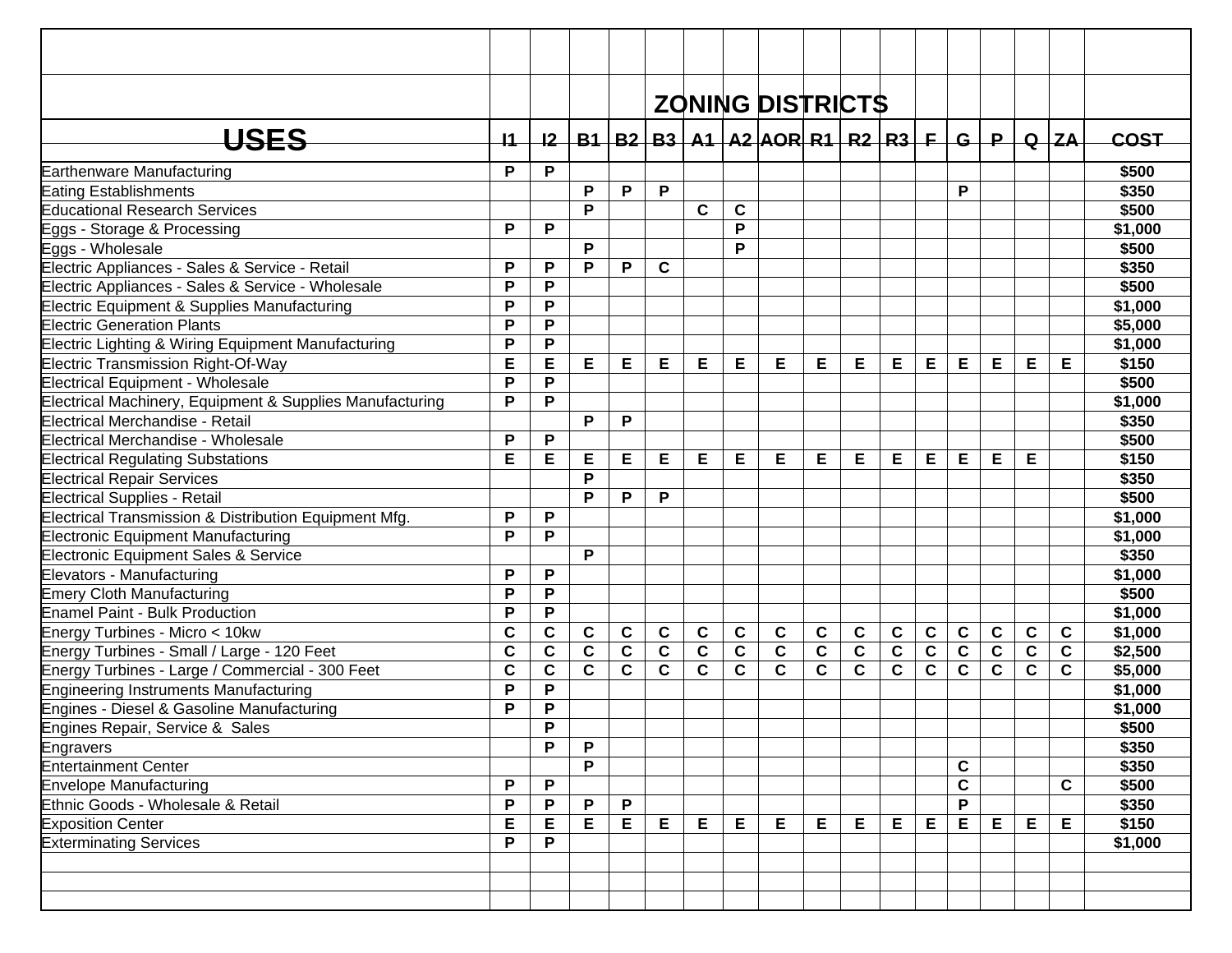|                                                           |             |             |   |              |   |             |             | <b>ZONING DISTRICTS</b>                                       |              |             |              |    |              |              |    |              |             |
|-----------------------------------------------------------|-------------|-------------|---|--------------|---|-------------|-------------|---------------------------------------------------------------|--------------|-------------|--------------|----|--------------|--------------|----|--------------|-------------|
| USES                                                      | $+1$        |             |   |              |   |             |             | <u>I2   B1   B2   B3   A1   A2   AOR   R1   R2   R3   F  </u> |              |             |              |    | $-$ G $+$    | $\mathsf P$  |    | $Q$ $ZA$     | <b>COST</b> |
| <b>Fabricated Structural Metal Products Manufacturing</b> | P           | P           |   |              |   |             |             |                                                               |              |             |              |    |              |              |    |              | \$1,000     |
| <b>Fabricated Wire Products Manufacturing</b>             | P           | P           |   |              |   |             |             |                                                               |              |             |              |    |              |              |    |              | \$1,000     |
| <b>Fabrics - Artificial Leather Manufacturing</b>         | P           | P           |   |              |   |             |             |                                                               |              |             |              |    |              |              |    |              | \$1,000     |
| <b>Fabrics - Industrial Manufacturing</b>                 | P           | P           |   |              |   |             |             |                                                               |              |             |              |    |              |              |    |              | \$1,000     |
| <b>Fabrics - Plastic Manufacturing</b>                    | P           | P           |   |              |   |             |             |                                                               |              |             |              |    |              |              |    |              | \$1,000     |
| <b>Fabrics - Retail</b>                                   |             |             | P | P            |   |             |             |                                                               |              |             |              |    |              |              |    |              | \$350       |
| <b>Fabrics - Synthetic Manufacturing</b>                  | P           | P           |   |              |   |             |             |                                                               |              |             |              |    |              |              |    |              | \$1,000     |
| Fabrics - Weaving & Spinning                              | P           | P           |   |              |   |             |             |                                                               |              |             |              |    |              |              |    |              | \$350       |
| Fabrics - Wholesale                                       |             | P           | P | P            | P |             |             |                                                               |              |             |              |    |              |              |    |              | \$500       |
| Fairs & Fairgrounds                                       | Т           | т           | Т | T            | T | $\mathbf T$ | T           | $\mathbf{T}$                                                  | T.           | T           | T            | T. | $\mathbf{T}$ | $\mathsf{T}$ | T. | Τ            | \$500       |
| Fan Manufacturing                                         | P           | P           |   |              |   |             |             |                                                               |              |             |              |    |              |              |    |              | \$500       |
| Farm Equipment, Supplies & Service                        | P           | P           | P |              |   | C           | P           |                                                               |              |             |              |    |              |              |    |              | \$350       |
| Farm Implements & Machinery Assembly                      | P           | P           |   |              |   |             |             |                                                               |              |             |              |    |              |              |    |              | \$1,000     |
| Farm Implements & Machinery Sales & Service               | P           | P           |   |              |   |             | C           |                                                               |              |             |              |    |              |              |    |              | \$500       |
| Farm Machinery & Supplies - Retail                        |             |             | P |              |   |             | C           |                                                               |              |             |              |    |              |              |    |              | \$350       |
| Farm Machinery & Supplies Manufacturing                   | P           | P           |   |              |   |             |             |                                                               |              |             |              |    |              |              |    |              | \$1,000     |
| Farm Machinery, Supplies & Equipment - Wholesale          | P           | P           |   |              |   |             |             |                                                               |              |             |              |    |              |              |    |              | \$500       |
| Farm Services                                             |             |             |   |              |   |             | P           |                                                               |              |             |              |    |              |              |    |              | \$350       |
| Farm Supplies - Retail                                    |             |             | P | C            | P |             |             | $\mathbf c$                                                   |              |             |              |    |              |              |    |              | \$350       |
| <b>Farmers' Markets</b>                                   | T           | T           | T | $\mathbf{T}$ | T | P           | P           | T                                                             | Τ            | Τ           | T            | T  | Τ            | T            | T  | $\mathsf{T}$ | \$350       |
| Farms                                                     | P           | P           | P | P            | P | P           | P           | P                                                             | P            | P           | P            | P  | P            | P            | P  | P            |             |
| Feathers - Wholesale                                      | P           | P           |   |              |   |             |             |                                                               |              |             |              |    |              |              |    |              | \$350       |
| Feed - Retail                                             | P           | P           | P |              |   |             | C           |                                                               |              |             |              |    |              |              |    |              | \$350       |
| Feed - Wholesale                                          | P           | P           |   |              |   |             | C           |                                                               |              |             |              |    |              |              |    |              | \$500       |
| <b>Feed Manufacturing</b>                                 | P           | P           |   |              |   |             | C           |                                                               |              |             |              |    |              |              |    |              | \$1,000     |
| Feed Yards - Commercial                                   |             |             |   |              |   | $\mathbf c$ | $\mathbf c$ |                                                               |              |             |              |    |              |              |    |              | \$5,000     |
| Felt Manufacturing (Except Woven Felts & Hats)            | P           | P           |   |              |   |             |             |                                                               |              |             |              |    |              |              |    |              | \$500       |
| <b>Fence Manufacturing</b>                                | P           | P           |   |              |   |             |             |                                                               |              |             |              |    |              |              |    |              | \$1,000     |
| Fertilizer - Natural - Storage                            | P           | P           |   |              |   | P           |             |                                                               |              |             |              |    |              |              |    |              | \$1,000     |
| Fertilizer Manufacturing & Storage                        | $\mathbf c$ | $\mathbf c$ |   |              |   |             | P           |                                                               |              |             |              |    |              |              |    |              | \$1,000     |
| Fiestas                                                   |             |             |   |              |   | C           |             | $\overline{c}$                                                | $\mathbf{C}$ | $\mathbf c$ | $\mathbf{C}$ |    | $\mathbf c$  |              |    |              | \$350       |
| Firing Range                                              |             |             |   |              |   | $\mathbf c$ |             |                                                               |              |             |              |    | $\mathbf c$  |              |    |              | \$5,000     |
| <b>Flavoring Extracts Manufacturing</b>                   | P           | P           |   |              |   |             |             |                                                               |              |             |              |    |              |              |    |              | \$500       |
| Florists' - Retail                                        |             |             | P | P            | P |             |             |                                                               |              |             |              |    |              |              |    |              | \$350       |
| Florists' - Wholesale & Supplies                          | P           | $\mathsf P$ |   |              |   |             |             |                                                               |              |             |              |    |              |              |    |              | \$500       |
|                                                           |             |             |   |              |   |             |             |                                                               |              |             |              |    |              |              |    |              |             |
|                                                           |             |             |   |              |   |             |             |                                                               |              |             |              |    |              |              |    |              |             |
|                                                           |             |             |   |              |   |             |             |                                                               |              |             |              |    |              |              |    |              |             |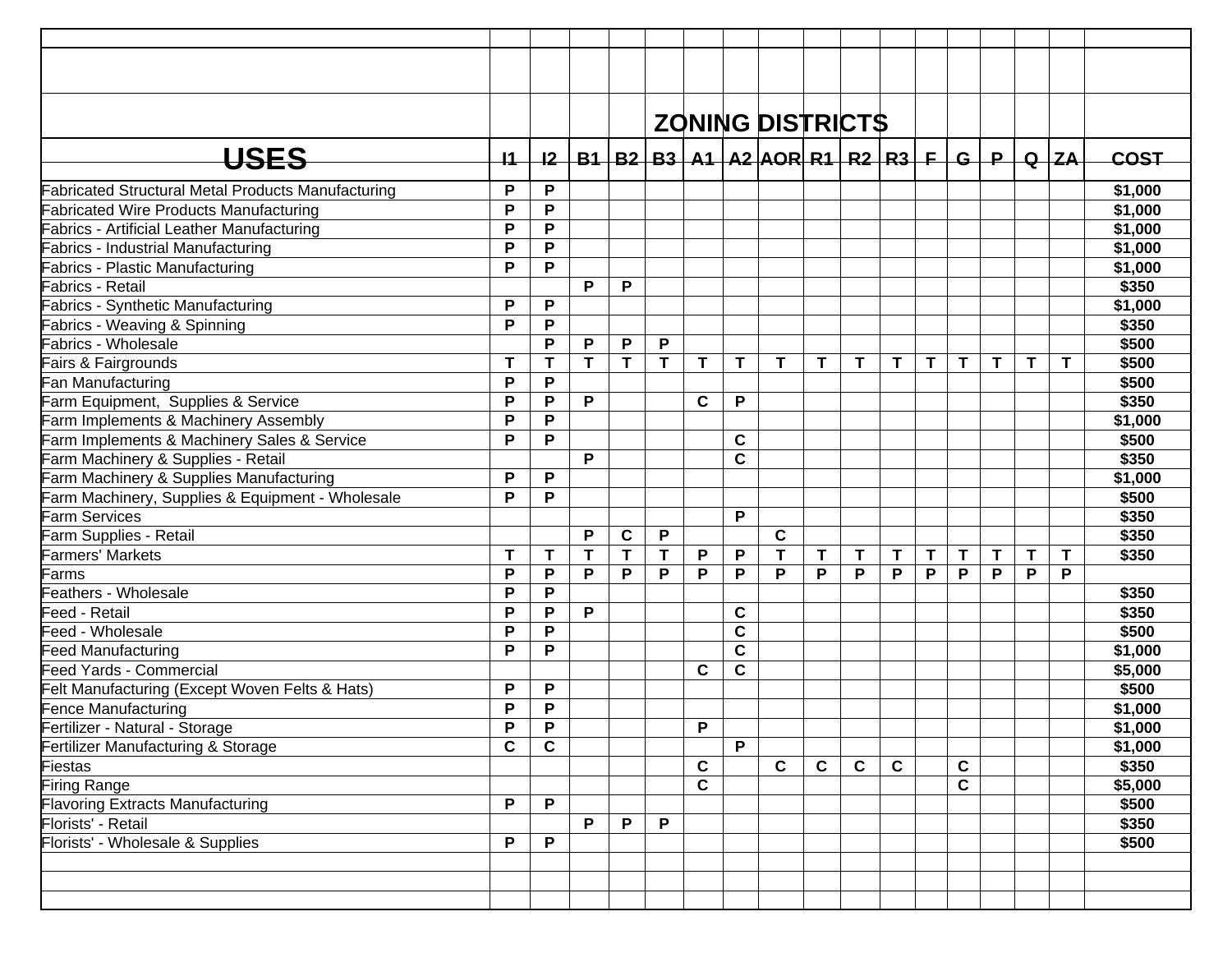|                                                   |             |              |             |              |              |             |             | <b>ZONING DISTRICTS</b>                           |   |   |             |    |             |              |   |             |             |
|---------------------------------------------------|-------------|--------------|-------------|--------------|--------------|-------------|-------------|---------------------------------------------------|---|---|-------------|----|-------------|--------------|---|-------------|-------------|
| <b>USES</b>                                       | $+1$        | $+2-$        |             |              |              |             |             | $B1   B2   B3   A1   A2   AOR   R1   R2   R3   F$ |   |   |             |    |             | $G+P$        |   | $Q$ $ZA$    | <b>COST</b> |
| Fiber & Flock Recovery                            |             | P            |             |              |              |             |             |                                                   |   |   |             |    |             |              |   |             | \$500       |
| <b>Filter Cleaning Service</b>                    | P           | P            |             |              |              |             |             |                                                   |   |   |             |    |             |              |   |             | \$350       |
| Filter Manufacturing                              | P           | P            |             |              |              |             |             |                                                   |   |   |             |    |             |              |   |             | \$1,000     |
| Fire Brick Manufacturing                          | P           | P            |             |              |              |             |             |                                                   |   |   |             |    |             |              |   |             | \$1,000     |
| Fire Clay Products Manufacturing                  | P           | P            |             |              |              |             |             |                                                   |   |   |             |    |             |              |   |             | \$1,000     |
| Fire Control Equipment Manufacturing              | $\mathbf c$ | $\mathsf P$  |             |              |              |             |             |                                                   |   |   |             |    |             |              |   |             | \$1,000     |
| <b>Fire Departments</b>                           | E           | E            | Е           | Е            | Е            | Е           | Е           | Е                                                 | Е | Е | Е           | Е  | E           | E            | Е | E           | \$150       |
| Fire Protection Equipment & Supplies - Sales      | P           | P            | P           |              |              |             |             |                                                   |   |   |             |    |             |              |   |             | \$500       |
| Fireworks - Sales                                 | $\mathbf T$ | $\mathbf{T}$ | T.          | T            | T            | T           | T           | T                                                 | Τ | T | T           | T. | T.          | $\mathbf{T}$ | T | $\mathsf T$ | \$125       |
| Fireworks - Wholesale                             |             | P            |             |              |              |             |             |                                                   |   |   |             |    |             |              |   |             | \$350       |
| <b>Fireworks Manufacturing</b>                    |             | P            |             |              |              |             |             |                                                   |   |   |             |    |             |              |   |             | \$5,000     |
| Fish - Tropical - Retail                          |             |              | P           | P            | P            |             |             |                                                   |   |   |             |    |             |              |   |             | \$350       |
| Fish & Seafood Market - Retail                    |             |              | P           | $\mathbf c$  | $\mathbf c$  |             |             |                                                   |   |   |             |    | C           |              |   |             | \$350       |
| Fish & Seafoods - Retail                          |             |              | P           | $\mathbf{C}$ | $\mathbf c$  |             |             |                                                   |   |   |             |    |             |              |   |             | \$350       |
| Fish & Seafoods - Wholesale                       |             | P            |             |              |              |             |             |                                                   |   |   |             |    |             |              |   |             | \$500       |
| Fish Bait & Tackle - Retail                       |             |              | P           |              |              |             |             |                                                   |   |   |             |    | C           |              |   |             | \$350       |
| Fish Curing, Packing or Storage                   | P           | P            |             |              |              |             |             |                                                   |   |   |             |    |             |              |   |             | \$1,000     |
| <b>Fish Hatchery</b>                              |             |              |             |              |              | $\mathbf c$ | $\mathbf c$ |                                                   |   |   |             |    | $\mathbf c$ |              |   |             | \$500       |
| Fishing Lake - Fee                                |             |              |             |              |              |             |             |                                                   |   |   |             | C  | $\mathbf c$ |              |   |             | \$500       |
| <b>Fixture Manufacturing</b>                      | P           | P            |             |              |              |             |             |                                                   |   |   |             |    |             |              |   |             | \$1,000     |
| Flags, Emblems & Banners Manufacturing            | P           | P            |             |              |              |             |             |                                                   |   |   |             |    |             |              |   |             | \$500       |
| <b>Flat Glass Manufacturing</b>                   | P           | P            |             |              |              |             |             |                                                   |   |   |             |    |             |              |   |             | \$1,000     |
| <b>Flea Markets</b>                               |             |              | $\mathbf c$ | C            | C            | C           | C           | $\mathbf c$                                       | C | C | $\mathbf c$ |    | C           |              |   | C           | \$350       |
| Floor Covering - Retail & Wholesale               | P           | P            | P           |              |              |             |             |                                                   |   |   |             |    |             |              |   |             | \$350       |
| <b>Floor Covering Manufacturing</b>               | C           | $\mathbf c$  |             |              |              |             |             |                                                   |   |   |             |    |             |              |   |             | \$1,000     |
| <b>Floor Covering Warehouse</b>                   | P           | P            |             |              |              |             |             |                                                   |   |   |             |    |             |              |   |             | \$500       |
| Flour & Other Grain Mill Products Manufacturing   | P           | P            |             |              |              |             |             |                                                   |   |   |             |    |             |              |   |             | \$1,000     |
| <b>Flower Vendors</b>                             | T           | Т            | Т           | Τ            | Т            | T           | T           | T                                                 | Τ | T | Τ           | T. | Τ           | T            | T | T           | \$150       |
| Food Preparations - Retail                        |             |              | P           | $\mathbf{C}$ | $\mathbf{C}$ |             |             |                                                   |   |   |             |    |             |              |   |             | \$350       |
| Food Processing - Wholesale                       |             | P            |             |              |              |             |             |                                                   |   |   |             |    |             |              |   |             | \$500       |
| Food Products - Manufacturing                     | P           | P            |             |              |              |             |             |                                                   |   |   |             |    |             |              |   |             | \$1,000     |
| Food Products - Retail                            |             | P            | P           | $\mathsf{P}$ | $\mathsf{P}$ |             |             |                                                   |   |   |             |    |             |              |   |             | \$350       |
| Food Products - Wholesale                         | P           | P            | P           |              |              |             |             |                                                   |   |   |             |    |             |              |   |             | \$500       |
| Food, Confectionary & Related Products Processing | P           | P            |             |              |              |             |             |                                                   |   |   |             |    |             |              |   |             | \$500       |
|                                                   |             |              |             |              |              |             |             |                                                   |   |   |             |    |             |              |   |             |             |
|                                                   |             |              |             |              |              |             |             |                                                   |   |   |             |    |             |              |   |             |             |
|                                                   |             |              |             |              |              |             |             |                                                   |   |   |             |    |             |              |   |             |             |
|                                                   |             |              |             |              |              |             |             |                                                   |   |   |             |    |             |              |   |             |             |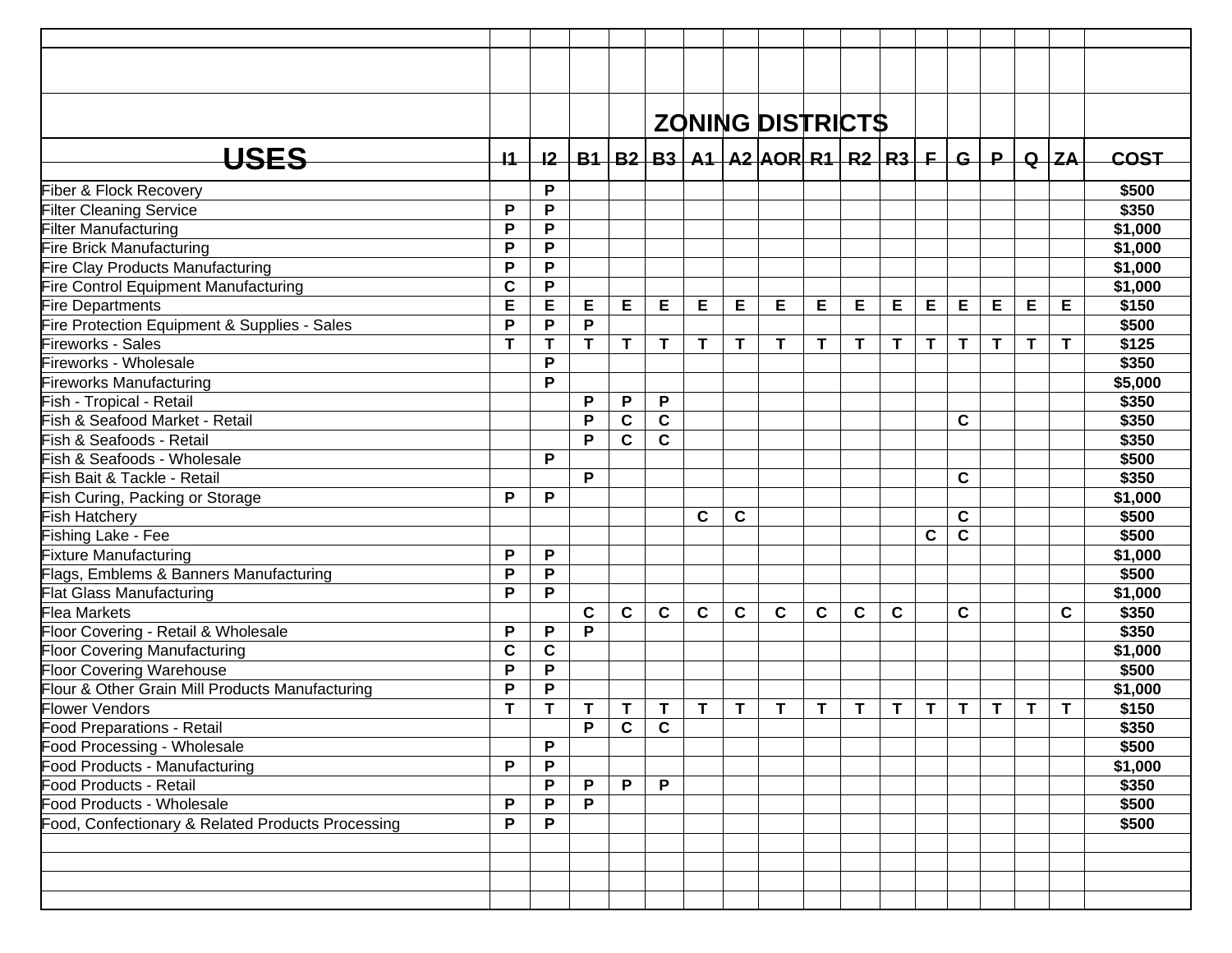|                                               |      |             |   |             |              |             |             | <b>ZONING DISTRICTS</b>                                             |   |   |   |    |              |   |   |             |             |
|-----------------------------------------------|------|-------------|---|-------------|--------------|-------------|-------------|---------------------------------------------------------------------|---|---|---|----|--------------|---|---|-------------|-------------|
| <b>USES</b>                                   | $+4$ |             |   |             |              |             |             | <u>I2   B1   B2   B3   A1   A2  AOR  R1   R2   R3   F   G   P  </u> |   |   |   |    |              |   |   | $Q$ $Z$ A   | <b>COST</b> |
|                                               |      |             |   |             |              |             |             |                                                                     |   |   |   |    |              |   |   |             |             |
| Footwear - Retail & Repair                    |      |             | P |             |              |             |             |                                                                     |   |   |   |    |              |   |   |             | \$350       |
| Footwear - Wholesale                          | P    | P           | P |             |              |             |             |                                                                     |   |   |   |    |              |   |   |             | \$350       |
| Footwear Manufacturing                        | P    | P           |   |             |              |             |             |                                                                     |   |   |   |    |              |   |   |             | \$500       |
| <b>Foster Homes</b>                           | E    | E           | E | Е           | Е            | E           | Е           | E                                                                   | Е | Е | E | E  | E.           | E | E | Е           | \$150       |
| <b>Foundry Supplies</b>                       | P    | P           |   |             |              |             |             |                                                                     |   |   |   |    |              |   |   |             | \$500       |
| <b>Fraternity &amp; Sorority Houses</b>       |      |             |   |             |              |             |             |                                                                     |   |   | P |    |              |   |   |             | \$350       |
| <b>Freight Forwarding Services</b>            | P    | P           |   |             |              |             |             |                                                                     |   |   |   |    |              |   |   |             | \$500       |
| Frozen Food Locker                            | P    | P           |   |             |              |             | P           |                                                                     |   |   |   |    |              |   |   |             | \$500       |
| Fruit & Vegetable Market - Retail             |      | P           | P | $\mathbf c$ | C            |             | $\mathbf c$ |                                                                     |   |   |   |    |              |   |   |             | \$350       |
| Fruit & Vegetable Market - Wholesale          | P    | P           |   |             |              |             |             |                                                                     |   |   |   |    |              |   |   |             | \$500       |
| Fruit & Vegetable Stands                      | T    | T           | T | $\mathbf T$ | $\mathsf{T}$ | $\mathbf T$ | T           | T                                                                   | T | T | T | T. | $\mathsf{T}$ | T | T | $\mathbf T$ | \$150       |
| <b>Fuel Distribution Station</b>              | P    | P           |   |             |              |             |             |                                                                     |   |   |   |    |              |   |   |             | \$1,000     |
| Fuel Storage                                  |      | P           |   |             |              |             |             |                                                                     |   |   |   |    |              |   |   |             | \$5,000     |
| <b>Fumigating Service</b>                     | P    | $\mathsf P$ |   |             |              |             |             |                                                                     |   |   |   |    |              |   |   |             | \$1,000     |
| <b>Funeral Home Services</b>                  | E    | E           | E | Е           | E            | E           | E           | E                                                                   | Е | E | Е | E  | E            | Е | Е | Е           | \$150       |
| Fur - Retail Sales                            | P    | P           | P | P           | P            | $\mathbf C$ |             |                                                                     |   |   |   |    |              |   |   |             | \$350       |
| Fur Dressing, Skins & Hides - Wholesale       | P    | P           | C |             |              |             |             |                                                                     |   |   |   |    |              |   |   |             | \$500       |
| Fur Farms                                     |      |             |   |             |              | P           | P           |                                                                     |   |   |   |    |              |   |   |             | \$500       |
| Fur Goods, Cutting & Assembly - Manufacturing | P    | P           |   |             |              |             |             |                                                                     |   |   |   |    |              |   |   |             | \$1,000     |
| Fur Repair & Storage Services                 | P    | P           | P |             |              |             |             |                                                                     |   |   |   |    |              |   |   |             | \$500       |
| Fur Tanning                                   | P    | P           |   |             |              |             |             |                                                                     |   |   |   |    |              |   |   |             | \$1,000     |
| Fur Warehouse                                 | P    | P           |   |             |              |             |             |                                                                     |   |   |   |    |              |   |   |             | \$500       |
| Furnace - Cleaning & Repair Shops             |      |             | P |             |              |             |             |                                                                     |   |   |   |    |              |   |   |             | \$350       |
| Furnace - Manufacturing                       | P    | $\mathsf P$ |   |             |              |             |             |                                                                     |   |   |   |    |              |   |   |             | \$1,000     |
| Furnace Sales & Service - Wholesale           | P    | P           |   |             |              |             |             |                                                                     |   |   |   |    |              |   |   |             | \$500       |
| Furnace Sales, Service & Display - Retail     | P    | P           | P | $\mathbf c$ |              |             |             |                                                                     |   |   |   |    |              |   |   |             | \$350       |
| <b>Furnished Rooms</b>                        |      |             | C | $\mathbf c$ | C            |             |             |                                                                     |   |   | C |    |              |   |   |             | \$500       |
| Furniture - Used                              |      |             | P |             |              |             |             |                                                                     |   |   |   |    |              |   |   |             | \$350       |
| Furniture - Wholesale & Storage               | P    | P           |   |             |              |             |             |                                                                     |   |   |   |    |              |   |   |             | \$500       |
| Furniture Manufacturing                       | P    | $\mathsf P$ |   |             |              |             |             |                                                                     |   |   |   |    |              |   |   |             | \$500       |
| <b>Furniture Rental Facility</b>              |      |             | P |             |              |             |             |                                                                     |   |   |   |    |              |   |   |             | \$350       |
| Furniture Sales, Service & Display            |      |             | P | P           | P            |             |             |                                                                     |   |   |   |    |              |   |   |             | \$350       |
|                                               |      |             |   |             |              |             |             |                                                                     |   |   |   |    |              |   |   |             |             |
|                                               |      |             |   |             |              |             |             |                                                                     |   |   |   |    |              |   |   |             |             |
|                                               |      |             |   |             |              |             |             |                                                                     |   |   |   |    |              |   |   |             |             |
|                                               |      |             |   |             |              |             |             |                                                                     |   |   |   |    |              |   |   |             |             |
|                                               |      |             |   |             |              |             |             |                                                                     |   |   |   |    |              |   |   |             |             |
|                                               |      |             |   |             |              |             |             |                                                                     |   |   |   |    |              |   |   |             |             |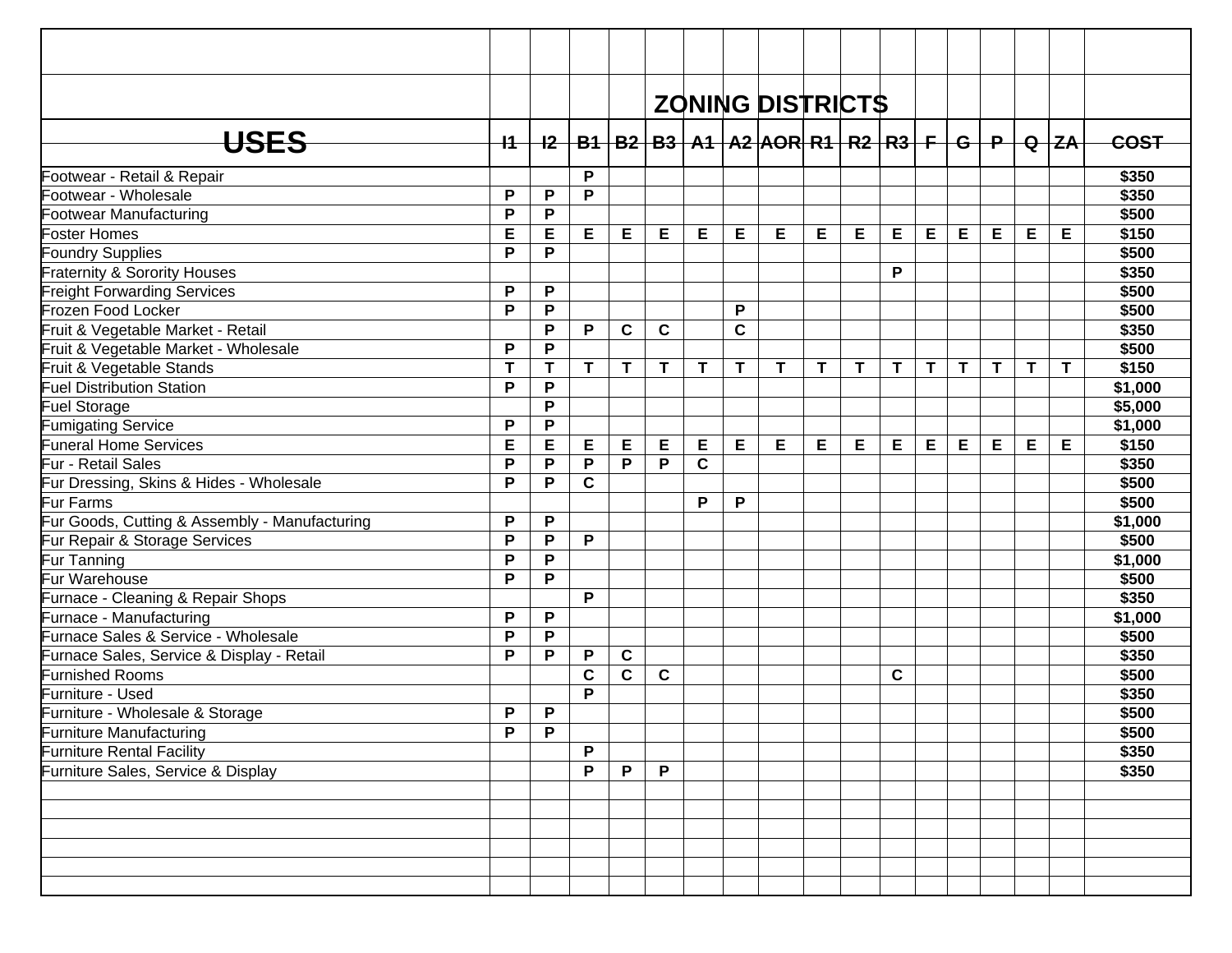|                                                         |             |                           |              |             |             |             |   | <b>ZONING DISTRICTS</b>                                     |   |   |   |   |             |     |   |            |             |
|---------------------------------------------------------|-------------|---------------------------|--------------|-------------|-------------|-------------|---|-------------------------------------------------------------|---|---|---|---|-------------|-----|---|------------|-------------|
| USES                                                    | 11          |                           |              |             |             |             |   | <u>I2   B1   B2   B3   A1   A2  AOR  R1   R2   R3   F  </u> |   |   |   |   |             | G/P |   | $Q$ $ ZA $ | <b>COST</b> |
|                                                         |             |                           |              |             |             |             |   |                                                             |   |   |   |   |             |     |   |            |             |
| <b>Game Preserves</b>                                   |             |                           |              |             |             | C           |   |                                                             |   |   |   |   | C           |     |   |            | \$1,000     |
| Games & Dice Manufacturing                              | P           |                           |              |             |             |             |   |                                                             |   |   |   |   |             |     |   |            | \$500       |
| Garage - Storage                                        | P           |                           |              |             |             |             |   |                                                             |   |   |   |   |             |     |   |            | \$500       |
| <b>Garage Equipment Sales</b>                           |             |                           | P            |             |             |             |   |                                                             |   |   |   |   |             |     |   |            | \$350       |
| Garden Center                                           |             |                           | P            | $\mathbf c$ | P           |             | C |                                                             |   |   |   |   |             |     |   |            | \$350       |
| Garden Supplies - Retail                                |             |                           | P            |             |             |             |   | P                                                           |   |   |   |   |             |     |   |            | \$350       |
| Gas - Liquefied Petroleum - Sales & Service             | P           | P                         |              |             |             |             |   |                                                             |   |   |   |   |             |     |   |            | \$5,000     |
| Gas Equipment - Domestic & Industrial - Sales & Service | P           | P                         | P            |             |             |             |   |                                                             |   |   |   |   |             |     |   |            | \$500       |
| Gas Pipeline Right of Way                               | E           | E                         | E            | Е           | Е           | Е           | E | Е                                                           | Е | Е | Е | E | E           | Е   | Е | Е          | \$150       |
| Gas Pressure Control Stations                           | $\mathbf c$ | P                         |              |             |             |             |   |                                                             |   |   |   |   |             |     |   |            | \$5,000     |
| <b>Gas Production Plants</b>                            | $\mathbf c$ | P                         |              |             |             |             |   |                                                             |   |   |   |   |             |     |   |            | \$10,000    |
| Gasoline - Bulk Storage Tanks                           |             | P                         |              |             |             |             |   |                                                             |   |   |   |   |             |     |   | C          | \$5,000     |
| Gasoline - Refineries                                   |             | P                         |              |             |             |             |   |                                                             |   |   |   |   |             |     |   |            | \$15,000    |
| Gasoline - Retail Sales                                 | P           | P                         | P            |             | P           |             |   |                                                             |   |   |   |   |             |     |   | P          | \$1,000     |
| <b>Gasoline Service Stations</b>                        |             |                           | P            |             | P           |             | P |                                                             |   |   |   |   | P           |     |   | P          | \$500       |
| <b>Gem Cutters</b>                                      | P           |                           | P            |             |             |             |   |                                                             |   |   |   |   |             |     |   |            | \$350       |
| <b>General Office Services</b>                          | P           | P                         | P            | P           |             |             |   |                                                             |   |   |   |   |             |     |   |            | \$350       |
| General Industrial Machinery & Equipment Manufacturing  | P           | P                         |              |             |             |             |   |                                                             |   |   |   |   |             |     |   |            | \$1,000     |
| General Merchandise - Retail                            |             |                           | P            | P           | P           |             |   |                                                             |   |   |   |   |             |     |   |            | \$350       |
| General Merchandise - Wholesale                         | P           | P                         | P            |             |             |             |   |                                                             |   |   |   |   |             |     |   |            | \$500       |
| General Stores - Retail                                 |             |                           | P            | P           | P           |             |   |                                                             |   |   |   |   |             |     |   |            | \$350       |
| General Warehousing & Storage                           | $\mathbf c$ | $\mathsf P$               |              |             |             |             |   |                                                             |   |   |   |   |             |     |   |            | \$500       |
| Gift Wrapping Supplies - Manufacturing                  | P           |                           |              |             |             |             |   |                                                             |   |   |   |   |             |     |   |            | \$500       |
| Gift Wrapping Supplies - Wholesale                      | P           | P                         | $\mathsf{P}$ |             |             |             |   |                                                             |   |   |   |   |             |     |   |            | \$500       |
| Gifts - Wholesale                                       | P           | P                         | P            |             |             |             |   |                                                             |   |   |   |   |             |     |   |            | \$500       |
| Gifts, Novelties & Souvenirs Manufacturing              | P           |                           |              |             |             |             |   |                                                             |   |   |   |   |             |     |   |            | \$500       |
| Glass & Glassware Manufacturing                         | P           | P                         |              |             |             |             |   |                                                             |   |   |   |   |             |     |   |            | \$1,000     |
| <b>Glucose Manufacturing</b>                            | $\mathbf c$ | P                         |              |             |             |             |   |                                                             |   |   |   |   |             |     |   |            | \$1,000     |
| Glue Pigment Manufacturing                              | P           | P                         |              |             |             |             |   |                                                             |   |   |   |   |             |     |   |            | \$1,000     |
| Glycerine Manufacturing                                 | $\mathbf c$ | $\boldsymbol{\mathsf{P}}$ |              |             |             |             |   |                                                             |   |   |   |   |             |     |   |            | \$1,000     |
| Go-Carts - Sales & Service                              | P           | P                         | P            |             |             |             |   |                                                             |   |   |   |   |             |     |   |            | \$500       |
| Gold Leaf Manufacturing & Stamping                      | P           |                           |              |             |             |             |   |                                                             |   |   |   |   |             |     |   |            | \$500       |
| <b>Golf Courses</b>                                     |             |                           | C            | $\mathbf c$ | $\mathbf c$ | C           |   |                                                             |   |   |   |   | $\mathbf c$ |     |   |            | \$1,000     |
| Golf Courses - Miniature                                |             |                           | P            |             | P           | $\mathbf c$ |   |                                                             |   |   |   |   |             |     |   |            | \$500       |
| <b>Golf Driving Ranges</b>                              |             |                           |              |             |             | C           |   |                                                             |   |   |   |   | P           |     |   |            | \$500       |
|                                                         |             |                           |              |             |             |             |   |                                                             |   |   |   |   |             |     |   |            |             |
|                                                         |             |                           |              |             |             |             |   |                                                             |   |   |   |   |             |     |   |            |             |
|                                                         |             |                           |              |             |             |             |   |                                                             |   |   |   |   |             |     |   |            |             |
|                                                         |             |                           |              |             |             |             |   |                                                             |   |   |   |   |             |     |   |            |             |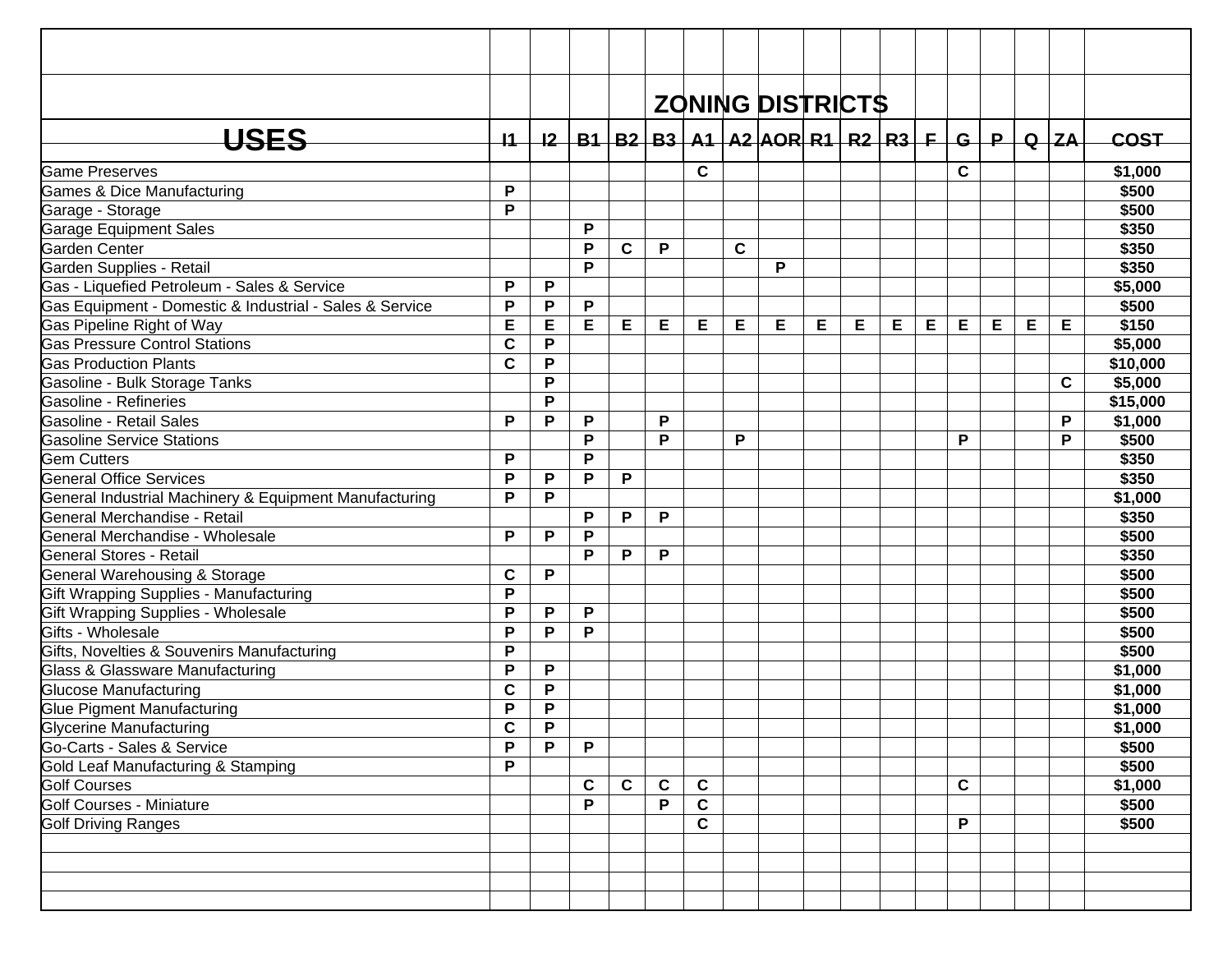|                                                 |                 |             |   |   |             |             |             | <b>ZONING DISTRICTS</b>                                               |   |   |   |   |   |   |              |          |             |
|-------------------------------------------------|-----------------|-------------|---|---|-------------|-------------|-------------|-----------------------------------------------------------------------|---|---|---|---|---|---|--------------|----------|-------------|
| <b>USES</b>                                     | $\overline{11}$ |             |   |   |             |             |             | <u>I2   B1   B2   B3   A1   A2   AOR   R1   R2   R3   F   G   P  </u> |   |   |   |   |   |   |              | $Q$ $ZA$ | <b>COST</b> |
|                                                 |                 |             |   |   |             |             |             |                                                                       |   |   |   |   |   |   |              |          |             |
| <b>Government Services</b>                      | Е               | E           | Е | E | $\mathsf E$ | E           | E           | E                                                                     | E | E | E | E | E | E | E            | E        | \$150       |
| <b>Grain Elevator</b>                           | P               | P           |   |   |             | $\mathbf c$ | $\mathbf c$ |                                                                       |   |   |   |   |   |   |              |          | \$1,000     |
| Grain Mill Products Manufacturing               | P               | P           |   |   |             | $\mathbf c$ | $\mathbf c$ |                                                                       |   |   |   |   |   |   |              |          | \$1,000     |
| Grain - Wholesale                               | P               | P           | P |   |             |             |             |                                                                       |   |   |   |   |   |   |              |          | \$500       |
| Grandstands                                     | Е               | E           | E | E | Е           | Е           | Е           | Е                                                                     | Е | Е | Е | E | E | E | E            | Е        | \$150       |
| <b>Granite Manufacturing</b>                    | P               | P           |   |   |             |             |             |                                                                       |   |   |   |   |   |   |              |          | \$1,000     |
| Granite - Wholesale                             | P               | P           |   |   |             |             |             |                                                                       |   |   |   |   |   |   |              |          | \$500       |
| <b>Gravel Storage</b>                           | P               | P           |   |   |             |             |             |                                                                       |   |   |   |   |   |   | P            |          | \$500       |
| <b>Gravel Plant Equipment</b>                   | $\mathsf{P}$    |             |   |   |             |             |             |                                                                       |   |   |   |   |   |   | $\mathsf{P}$ |          | \$500       |
| Greenhouse                                      |                 |             | P |   |             | $\mathbf c$ | P           |                                                                       |   |   |   |   | P |   |              |          | \$350       |
| <b>Greeting Card Manufacturing</b>              | P               | P           |   |   |             |             |             |                                                                       |   |   |   |   |   |   |              |          | \$500       |
| Greeting Card - Wholesale                       | $\mathsf{P}$    | P           | P |   |             |             |             |                                                                       |   |   |   |   |   |   |              |          | \$500       |
| Grinding Machines & Equipment - Sales & Service | $\mathsf{P}$    |             | P |   |             |             |             |                                                                       |   |   |   |   |   |   |              |          | \$500       |
| <b>Grist Milling Services</b>                   | P               | P           |   |   |             | C           | $\mathbf c$ |                                                                       |   |   |   |   |   |   |              |          | \$1,000     |
| <b>Grocery Stores</b>                           |                 |             |   | P | P           |             |             |                                                                       |   |   |   |   |   |   |              |          | \$500       |
| Grocery Products - Wholesale                    | P               | P           | P |   |             |             |             |                                                                       |   |   |   |   |   |   |              |          | \$500       |
| <b>Grocery Warehouse</b>                        | $\mathsf{P}$    | P           |   |   |             |             |             |                                                                       |   |   |   |   |   |   |              |          | \$500       |
| Gum Chemicals Manufacturing                     | P               | P           |   |   |             |             |             |                                                                       |   |   |   |   |   |   |              |          | \$1,000     |
| <b>Gun Manufacturing</b>                        | P               | P           |   |   |             |             |             |                                                                       |   |   |   |   |   |   |              |          | \$1,000     |
| Guns - Sales                                    |                 |             | P | P |             |             |             |                                                                       |   |   |   |   |   |   |              |          | \$500       |
| Gunsmiths - Repairs                             |                 |             | P | P |             |             |             |                                                                       |   |   |   |   |   |   |              |          | \$500       |
| Gypsum or Plaster of Paris Manufacturing        | $\mathbf c$     | $\mathbf c$ |   |   |             |             |             |                                                                       |   |   |   |   |   |   |              |          | \$5,000     |
| Gunpowder Manufacturing                         | $\mathbf c$     | P           |   |   |             |             |             |                                                                       |   |   |   |   |   |   |              |          | \$5,000     |
|                                                 |                 |             |   |   |             |             |             |                                                                       |   |   |   |   |   |   |              |          |             |
|                                                 |                 |             |   |   |             |             |             |                                                                       |   |   |   |   |   |   |              |          |             |
|                                                 |                 |             |   |   |             |             |             |                                                                       |   |   |   |   |   |   |              |          |             |
|                                                 |                 |             |   |   |             |             |             |                                                                       |   |   |   |   |   |   |              |          |             |
|                                                 |                 |             |   |   |             |             |             |                                                                       |   |   |   |   |   |   |              |          |             |
|                                                 |                 |             |   |   |             |             |             |                                                                       |   |   |   |   |   |   |              |          |             |
|                                                 |                 |             |   |   |             |             |             |                                                                       |   |   |   |   |   |   |              |          |             |
|                                                 |                 |             |   |   |             |             |             |                                                                       |   |   |   |   |   |   |              |          |             |
|                                                 |                 |             |   |   |             |             |             |                                                                       |   |   |   |   |   |   |              |          |             |
|                                                 |                 |             |   |   |             |             |             |                                                                       |   |   |   |   |   |   |              |          |             |
|                                                 |                 |             |   |   |             |             |             |                                                                       |   |   |   |   |   |   |              |          |             |
|                                                 |                 |             |   |   |             |             |             |                                                                       |   |   |   |   |   |   |              |          |             |
|                                                 |                 |             |   |   |             |             |             |                                                                       |   |   |   |   |   |   |              |          |             |
|                                                 |                 |             |   |   |             |             |             |                                                                       |   |   |   |   |   |   |              |          |             |
|                                                 |                 |             |   |   |             |             |             |                                                                       |   |   |   |   |   |   |              |          |             |
|                                                 |                 |             |   |   |             |             |             |                                                                       |   |   |   |   |   |   |              |          |             |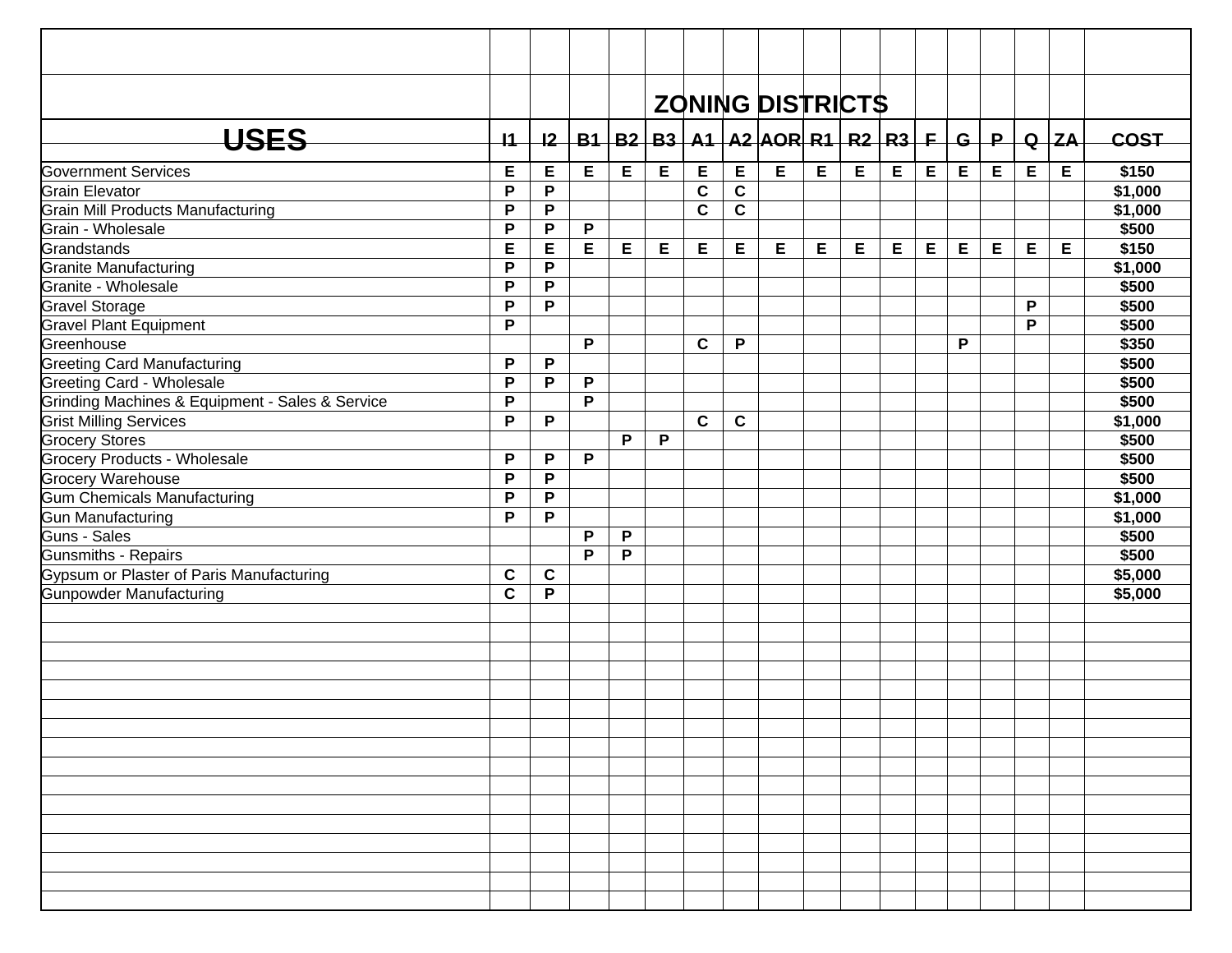|                                                 |              |           |    |   |   |             |   | <b>ZONING DISTRICTS</b>                           |   |   |   |   |   |     |   |          |             |
|-------------------------------------------------|--------------|-----------|----|---|---|-------------|---|---------------------------------------------------|---|---|---|---|---|-----|---|----------|-------------|
| <b>USES</b>                                     | 11           | 12        |    |   |   |             |   | $B1   B2   B3   A1   A2   AOR   R1   R2   R3   F$ |   |   |   |   |   | G/P |   | $Q$ $ZA$ | <b>COST</b> |
| Hair Products Manufacturing                     | P            | P         |    |   |   |             |   |                                                   |   |   |   |   |   |     |   |          | \$500       |
| Hard Surface Floor Cover Manufacturing          | $\mathbf c$  | ${\sf P}$ |    |   |   |             |   |                                                   |   |   |   |   |   |     |   |          | \$1,000     |
| Hardboard Products Manufacturing                | $\mathbf c$  | P         |    |   |   |             |   |                                                   |   |   |   |   |   |     |   |          | \$1,000     |
| Hardware - Retail                               |              |           | P  | P |   |             |   |                                                   |   |   |   |   |   |     |   |          | \$350       |
| Hardware - Wholesale                            | P            | P         | P  |   |   |             |   |                                                   |   |   |   |   |   |     |   |          | \$500       |
| Hardware Manufacturing                          | P            |           |    |   |   |             |   |                                                   |   |   |   |   |   |     |   |          | \$1,000     |
| Hardwood Flooring Manufacturing                 | P            |           |    |   |   |             |   |                                                   |   |   |   |   |   |     |   |          | \$1,000     |
| Hat Cleaners & Renovators                       | $\mathsf{P}$ |           | P  |   |   |             |   |                                                   |   |   |   |   |   |     |   |          | \$500       |
| <b>Hatcheries</b>                               |              |           |    |   |   | $\mathbf c$ | P |                                                   |   |   |   |   | P |     |   |          | \$500       |
| <b>Hauling Service</b>                          | P            |           |    |   |   |             |   |                                                   |   |   |   |   |   |     |   |          | \$500       |
| Hay & Straw - Sales & Storage                   | P            |           | P  |   |   |             | P |                                                   |   |   |   |   |   |     |   |          | \$350       |
| <b>Health Clinic - Charitable</b>               |              |           | P  |   |   |             |   |                                                   |   |   |   |   |   |     |   |          | \$350       |
| Health Clinic - Public                          | Е            | Е         | E  | Е | E | Е           | E | Е                                                 | Е | E | Е | Е | E | Е   | Е | Е        | \$150       |
| <b>Health Food Products - Sales</b>             |              |           | P  |   |   |             |   |                                                   |   |   |   |   |   |     |   |          | \$350       |
| Health Spa or Club                              |              |           | P  | P |   |             |   |                                                   |   |   |   |   |   |     |   |          | \$350       |
| <b>Hearing Aid Centers</b>                      |              |           | P  |   |   |             |   |                                                   |   |   |   |   |   |     |   |          | \$350       |
| Hearing Aids & Supplies Manufacturing           | P            | P         |    |   |   |             |   |                                                   |   |   |   |   |   |     |   |          | \$500       |
| Heating & Ventilating Material Assembly         | P            |           |    |   |   |             |   |                                                   |   |   |   |   |   |     |   |          | \$1,000     |
| <b>Heating &amp; Ventilating Material Sales</b> |              |           | P  | P |   |             |   |                                                   |   |   |   |   |   |     |   |          | \$350       |
| Heating & Ventilating Material Storage          | P            | P         |    |   |   |             |   |                                                   |   |   |   |   |   |     |   |          | \$350       |
| Heating Material - Retail                       |              |           | P  |   |   |             |   |                                                   |   |   |   |   |   |     |   |          | \$350       |
| Heating Material Manufacturing                  | $\mathsf{P}$ |           |    |   |   |             |   |                                                   |   |   |   |   |   |     |   |          | \$1,000     |
| <b>Heating Supplies</b>                         | P            |           | P  |   |   |             |   |                                                   |   |   |   |   |   |     |   |          | \$500       |
| Heavy Castings Manufacturing                    | $\mathbf c$  | P         |    |   |   |             |   |                                                   |   |   |   |   |   |     |   |          | \$1,000     |
| Heliport                                        | E            | E         | E  | Е | E | E           | E | Е                                                 | Е | E | Е | E | Е | Е   | Е | Е        | \$150       |
| Hide & Tallow Manufacturing                     | $\mathbf c$  | ${\sf P}$ |    |   |   |             |   |                                                   |   |   |   |   |   |     |   |          | \$1,000     |
| <b>Highway Access</b>                           | E            | E         | E  | Е | Е | E           | Ε | E                                                 | E | Е | E | E | Е | Е   | E | E        | \$150       |
| Historic & Monument Sites                       | E            | E         | E  | Ε | E | E           | E | E                                                 | E | E | E | E | E | Е   | Е | Е        | \$150       |
| Hobby Shop Supplies - Retail                    |              |           | P  | P | P |             |   |                                                   |   |   |   |   |   |     |   |          | \$350       |
| Hobby Shop Supplies - Wholesale                 | P            | P.        | P. |   |   |             |   |                                                   |   |   |   |   |   |     |   |          | \$500       |
| Hoists - Equipment Storage                      | P            | P         |    |   |   |             |   |                                                   |   |   |   |   |   |     |   |          | \$500       |
|                                                 |              |           |    |   |   |             |   |                                                   |   |   |   |   |   |     |   |          |             |
|                                                 |              |           |    |   |   |             |   |                                                   |   |   |   |   |   |     |   |          |             |
|                                                 |              |           |    |   |   |             |   |                                                   |   |   |   |   |   |     |   |          |             |
|                                                 |              |           |    |   |   |             |   |                                                   |   |   |   |   |   |     |   |          |             |
|                                                 |              |           |    |   |   |             |   |                                                   |   |   |   |   |   |     |   |          |             |
|                                                 |              |           |    |   |   |             |   |                                                   |   |   |   |   |   |     |   |          |             |
|                                                 |              |           |    |   |   |             |   |                                                   |   |   |   |   |   |     |   |          |             |
|                                                 |              |           |    |   |   |             |   |                                                   |   |   |   |   |   |     |   |          |             |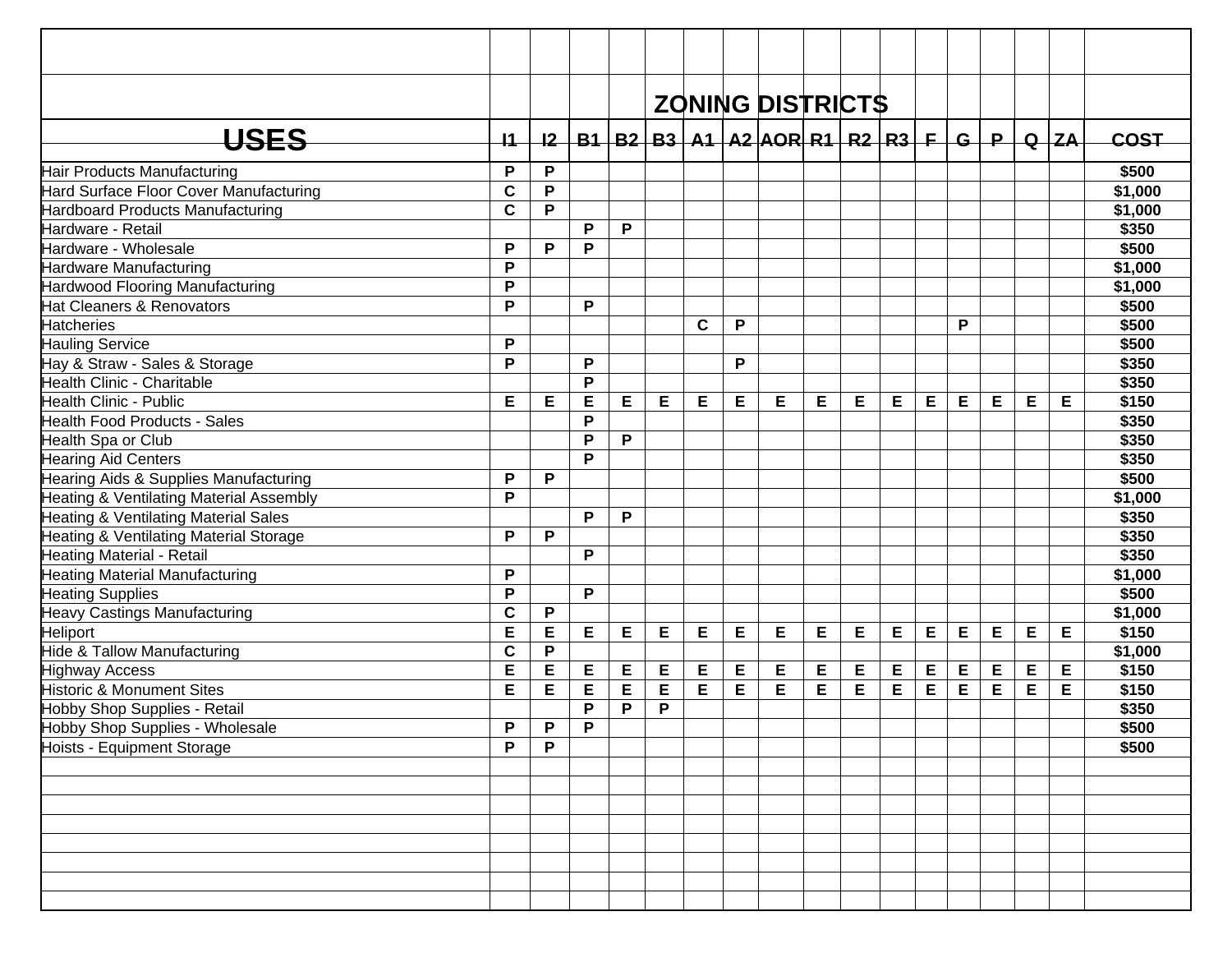|                                             |              |   |             |   |              |              |   | <b>ZONING DISTRICTS</b>                                               |              |             |             |   |             |   |   |        |               |
|---------------------------------------------|--------------|---|-------------|---|--------------|--------------|---|-----------------------------------------------------------------------|--------------|-------------|-------------|---|-------------|---|---|--------|---------------|
|                                             |              |   |             |   |              |              |   |                                                                       |              |             |             |   |             |   |   |        |               |
| <b>USES</b>                                 | $+1$         |   |             |   |              |              |   | <u>I2   B1   B2   B3   A1   A2   AOR   R1   R2   R3   F   G   P  </u> |              |             |             |   |             |   |   | $Q$ ZA | <b>COST</b>   |
| Home Demolishers                            | $\mathbf C$  | P |             |   |              |              |   |                                                                       |              |             |             |   |             |   |   |        | \$1,000       |
| Home Occupations                            |              |   |             |   |              | $\mathbf{C}$ |   | $\mathbf{C}$                                                          | $\mathbf{C}$ | $\mathbf c$ | $\mathbf c$ |   | $\mathbf c$ |   |   |        | <b>VARIES</b> |
| Homeless Shelters                           |              |   | P           | P | P            |              |   |                                                                       |              |             | P           |   |             |   |   |        | \$350         |
| Homes - Children's                          |              |   | $\mathbf c$ |   |              | $\mathbf c$  |   |                                                                       |              |             | $\mathbf c$ |   |             |   |   |        | \$500         |
| Homes - Maternity                           |              |   | $\mathbf C$ |   |              | $\mathbf c$  |   |                                                                       |              |             | $\mathbf c$ |   |             |   |   |        | \$500         |
| Homes - Nursing                             |              |   | $\mathbf c$ |   |              | $\mathbf c$  |   |                                                                       |              |             | $\mathbf c$ |   |             |   |   |        | \$500         |
| Homes - Retirement                          |              |   | $\mathbf C$ |   |              | $\mathbf c$  |   |                                                                       |              |             | $\mathbf c$ |   |             |   |   |        | \$500         |
| Horse Buggy or Carriage Manufacturing       | P            | P |             |   |              |              |   |                                                                       |              |             |             |   |             |   |   | Е      | \$150         |
| Horse Buggy or Carriage Sales               | $\mathsf{P}$ | P | P           |   |              | $\mathbf c$  |   |                                                                       |              |             |             |   |             |   |   |        | \$350         |
| Horses & Mules - Wholesale                  | P            |   |             |   |              | $\mathbf{C}$ | P |                                                                       |              |             |             |   |             |   |   |        | \$350         |
| <b>Horticultural Services</b>               | P            | P | P           |   |              |              | P |                                                                       |              |             |             |   |             |   |   |        | \$350         |
| Hose Manufacturing                          | P            |   |             |   |              |              |   |                                                                       |              |             |             |   |             |   |   |        | \$500         |
| <b>Hosiery Manufacturing</b>                | P            |   | P           | P | P            |              |   |                                                                       |              |             |             |   |             |   |   |        | \$500         |
| <b>Hosiery Sales</b>                        |              |   | P           | P | $\mathsf{P}$ |              |   |                                                                       |              |             |             |   |             |   |   |        | \$350         |
| Hospital - Public                           | Е            | E | E           | E | E            | E            | E | Е                                                                     | E            | E           | Е           | E | E           | E | Е |        | \$150         |
| Hospital Equipment & Supplies               |              |   | P           |   |              |              |   |                                                                       |              |             |             |   |             |   |   |        | \$350         |
| Hospital Supplies & Equipment Manufacturing | P            | P |             |   |              |              |   |                                                                       |              |             |             |   |             |   |   |        | \$1,000       |
| <b>Hotels</b>                               |              |   |             |   |              |              |   |                                                                       |              |             | P           |   |             |   |   |        | \$1,000       |
| Hotels Equipment - Sales & Supplies         | P            | P | P           |   |              |              |   |                                                                       |              |             |             |   |             |   |   |        | \$350         |
| <b>House Cleaning Services</b>              | $\mathsf{P}$ |   | P           |   |              |              |   |                                                                       |              |             |             |   |             |   |   |        | \$350         |
| <b>Humane Societies</b>                     | E            | E | E           | E | E            | E            | E | E                                                                     | Е            | Е           | E           | E | E           | E | E |        | \$150         |
| Hunting & Camping Preserves & Camps         |              |   |             |   |              | $\mathbf C$  |   |                                                                       |              |             |             |   | P           |   |   |        | \$350         |
| Hydraulic Equipment - Sales & Service       | $\mathsf{P}$ | P | P           |   |              |              |   |                                                                       |              |             |             |   |             |   |   |        | \$350         |
| Hydrochloric Acid Manufacturing             | $\mathbf C$  | P |             |   |              |              |   |                                                                       |              |             |             |   |             |   |   |        | \$5,000       |
|                                             |              |   |             |   |              |              |   |                                                                       |              |             |             |   |             |   |   |        |               |
|                                             |              |   |             |   |              |              |   |                                                                       |              |             |             |   |             |   |   |        |               |
|                                             |              |   |             |   |              |              |   |                                                                       |              |             |             |   |             |   |   |        |               |
|                                             |              |   |             |   |              |              |   |                                                                       |              |             |             |   |             |   |   |        |               |
|                                             |              |   |             |   |              |              |   |                                                                       |              |             |             |   |             |   |   |        |               |
|                                             |              |   |             |   |              |              |   |                                                                       |              |             |             |   |             |   |   |        |               |
|                                             |              |   |             |   |              |              |   |                                                                       |              |             |             |   |             |   |   |        |               |
|                                             |              |   |             |   |              |              |   |                                                                       |              |             |             |   |             |   |   |        |               |
|                                             |              |   |             |   |              |              |   |                                                                       |              |             |             |   |             |   |   |        |               |
|                                             |              |   |             |   |              |              |   |                                                                       |              |             |             |   |             |   |   |        |               |
|                                             |              |   |             |   |              |              |   |                                                                       |              |             |             |   |             |   |   |        |               |
|                                             |              |   |             |   |              |              |   |                                                                       |              |             |             |   |             |   |   |        |               |
|                                             |              |   |             |   |              |              |   |                                                                       |              |             |             |   |             |   |   |        |               |
|                                             |              |   |             |   |              |              |   |                                                                       |              |             |             |   |             |   |   |        |               |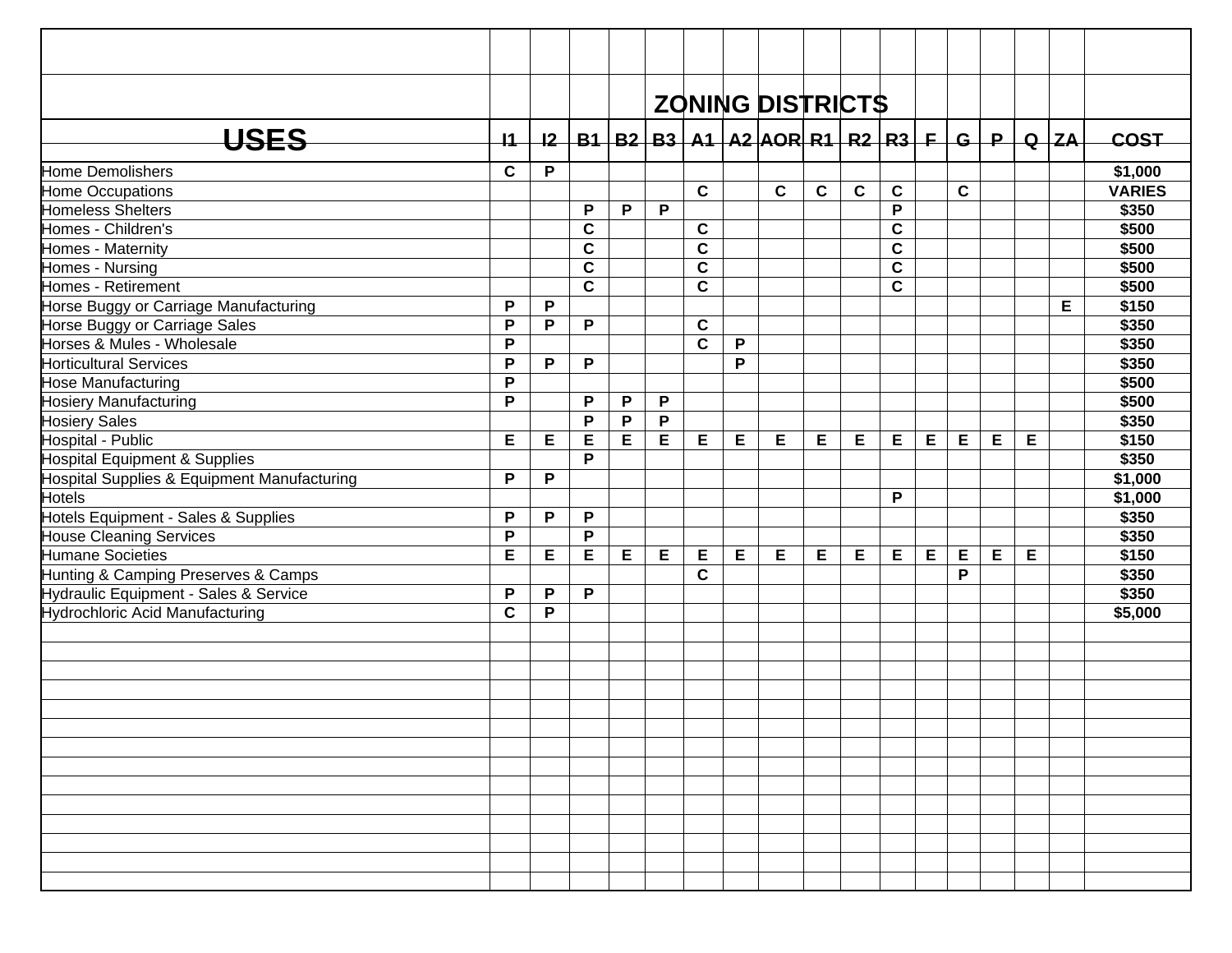|                                                    |              |              |   |   |   |   |   | <b>ZONING DISTRICTS</b>                                 |   |   |   |   |   |             |              |          |         |
|----------------------------------------------------|--------------|--------------|---|---|---|---|---|---------------------------------------------------------|---|---|---|---|---|-------------|--------------|----------|---------|
|                                                    |              |              |   |   |   |   |   |                                                         |   |   |   |   |   |             |              |          |         |
| <b>USES</b>                                        | $+1$         | 12           |   |   |   |   |   | B1   B2   B3   A1   A2   AOR   R1   R2   R3   F   G   P |   |   |   |   |   |             |              | $Q$ $ZA$ | COST    |
| Ice Manufacturing                                  | P            | P            | P |   |   |   |   |                                                         |   |   |   |   |   |             |              |          | \$500   |
| Ice Sales                                          | P            | P            | P | P | P | P | P | P                                                       | P | P | P | P | P | $\mathsf P$ | $\mathsf{P}$ | P        | \$350   |
| Ice Skating Rink                                   |              |              | P |   |   |   |   |                                                         |   |   |   |   | P |             |              |          | \$350   |
| Ice Storage - Retail Distributor                   | P            |              |   |   |   |   |   |                                                         |   |   |   |   |   |             |              |          | \$350   |
| <b>Identification Signs</b>                        | P            | P            | P | P | P | P | P | P                                                       | P | P | P |   | P | P           | P            | P        | \$350   |
| Illuminated Signs                                  | P            | P            | P | P | P | P | P |                                                         |   |   |   |   | P | P           | P            | P        | \$500   |
| Implement Manufacturing                            | P            |              |   |   |   |   |   |                                                         |   |   |   |   |   |             |              |          | \$1,000 |
| Imported Goods - Warehouse                         | P            |              |   |   |   |   |   |                                                         |   |   |   |   |   |             |              |          | \$500   |
| Industrial Equipment Services                      | P            | $\mathbf c$  |   |   |   |   |   |                                                         |   |   |   |   |   |             |              |          | \$1,000 |
| Industrial Laundry Service                         |              |              | P |   |   |   |   |                                                         |   |   |   |   |   |             |              |          | \$1,000 |
| Industrial Leather Belting & Packing Manufacturing | $\mathbf c$  | $\mathsf P$  |   |   |   |   |   |                                                         |   |   |   |   |   |             |              |          | \$1,000 |
| Industrial Machinery - Wholesale                   |              | $\mathbf C$  |   |   |   |   |   |                                                         |   |   |   |   |   |             |              |          | \$1,000 |
| Industrial Machinery Supplies - Wholesale          |              | $\mathbf c$  |   |   |   |   |   |                                                         |   |   |   |   |   |             |              |          | \$1,000 |
| Industrial Manufacturing - Miscellaneous           | $\mathbf c$  | P            |   |   |   |   |   |                                                         |   |   |   |   |   |             |              |          | \$1,000 |
| Industrial Sewing                                  |              | P            | P |   |   |   |   |                                                         |   |   |   |   |   |             |              |          | \$1,000 |
| Industrial Truck Body Manufacturing                | $\mathbf c$  | P            |   |   |   |   |   |                                                         |   |   |   |   |   |             |              |          | \$1,000 |
| Ink Manufacturing                                  | $\mathbf c$  | P            |   |   |   |   |   |                                                         |   |   |   |   |   |             |              |          | \$1,000 |
| Insecticide - Storage & Distribution               | $\mathsf{P}$ |              | P |   |   |   | P |                                                         |   |   |   |   |   |             |              |          | \$1,000 |
| Insecticide Manufacturing                          | P            |              |   |   |   |   |   |                                                         |   |   |   |   |   |             |              |          | \$5,000 |
| Insulation Material Storage                        | $\mathsf{P}$ |              | P |   |   |   |   |                                                         |   |   |   |   |   |             |              |          | \$500   |
| Insulation Materials - Wholesale                   | $\mathsf{P}$ |              | P |   |   |   |   |                                                         |   |   |   |   |   |             |              |          | \$500   |
| Insulation Materials Manufacturing                 | P            | $\mathbf{C}$ |   |   |   |   |   |                                                         |   |   |   |   |   |             |              |          | \$1,000 |
| Interior Decorators - Service & Supplies           |              |              | P | P | P |   |   |                                                         |   |   |   |   |   |             |              |          | \$350   |
| Iron & Steel Foundries                             | $\mathbf c$  | P            |   |   |   |   |   |                                                         |   |   |   |   |   |             |              |          | \$1,000 |
| <b>Irrigation Equipment</b>                        | P            |              |   |   |   |   |   |                                                         |   |   |   |   |   |             |              |          | \$5,000 |
| Irrigation Facilities - Canals & Reservoirs        |              |              |   |   |   | P | P |                                                         |   |   |   | P | P |             |              |          | \$500   |
|                                                    |              |              |   |   |   |   |   |                                                         |   |   |   |   |   |             |              |          |         |
|                                                    |              |              |   |   |   |   |   |                                                         |   |   |   |   |   |             |              |          |         |
|                                                    |              |              |   |   |   |   |   |                                                         |   |   |   |   |   |             |              |          |         |
|                                                    |              |              |   |   |   |   |   |                                                         |   |   |   |   |   |             |              |          |         |
|                                                    |              |              |   |   |   |   |   |                                                         |   |   |   |   |   |             |              |          |         |
|                                                    |              |              |   |   |   |   |   |                                                         |   |   |   |   |   |             |              |          |         |
|                                                    |              |              |   |   |   |   |   |                                                         |   |   |   |   |   |             |              |          |         |
|                                                    |              |              |   |   |   |   |   |                                                         |   |   |   |   |   |             |              |          |         |
|                                                    |              |              |   |   |   |   |   |                                                         |   |   |   |   |   |             |              |          |         |
|                                                    |              |              |   |   |   |   |   |                                                         |   |   |   |   |   |             |              |          |         |
|                                                    |              |              |   |   |   |   |   |                                                         |   |   |   |   |   |             |              |          |         |
|                                                    |              |              |   |   |   |   |   |                                                         |   |   |   |   |   |             |              |          |         |
|                                                    |              |              |   |   |   |   |   |                                                         |   |   |   |   |   |             |              |          |         |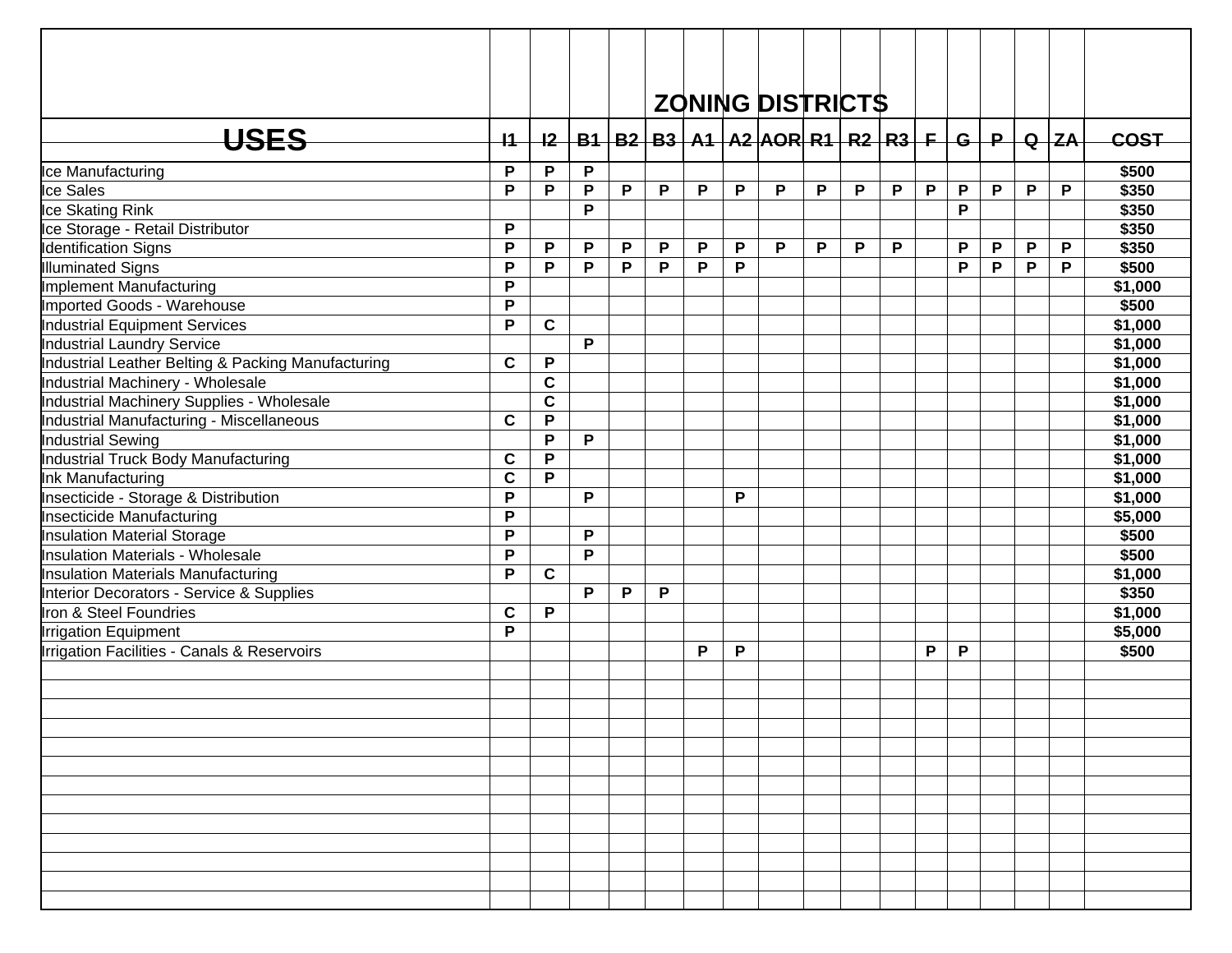|                                                                            |                   |              |                |   |   |                |   | <b>ZONING DISTRICTS</b>                |   |   |   |   |   |   |             |             |                  |
|----------------------------------------------------------------------------|-------------------|--------------|----------------|---|---|----------------|---|----------------------------------------|---|---|---|---|---|---|-------------|-------------|------------------|
| <b>USES</b>                                                                | $+1$              |              |                |   |   |                |   | $12$ B1 B2 B3 A1 A2 AOR R1 R2 R3 F G P |   |   |   |   |   |   |             | Q   ZA      |                  |
|                                                                            |                   |              |                |   |   |                |   |                                        |   |   |   |   |   |   |             |             | <b>COST</b>      |
| Jails                                                                      | E                 | E            | E              | E | E | $\overline{E}$ | E | E                                      | E | E | E | E | E | E | $\mathsf E$ | $\mathsf E$ |                  |
| Janitorial Supplies Manufacturing<br>Janitorial Supplies Warehouse Storage | P<br>$\mathsf{P}$ |              |                |   |   |                |   |                                        |   |   |   |   |   |   |             |             | \$1,000<br>\$500 |
| Jewelry - Costume & Precious Metals Manufacturing                          | $\overline{P}$    |              |                |   |   |                |   |                                        |   |   |   |   |   |   |             |             | \$500            |
| Jewelry & Costume Jewelry - Retail                                         |                   |              | P              |   |   |                |   |                                        |   |   |   |   |   |   |             |             | \$350            |
| Jewelry Repair & Engraving                                                 |                   |              | P              |   |   |                |   |                                        |   |   |   |   |   |   |             |             | \$350            |
| Jewelry & Costume Jewelry - Wholesale                                      | P                 | $\mathsf P$  | $\overline{P}$ |   |   |                |   |                                        |   |   |   |   |   |   |             |             | \$500            |
| <b>Jute Mill</b>                                                           | $\overline{c}$    | $\mathsf{P}$ |                |   |   |                |   |                                        |   |   |   |   |   |   |             |             | \$1,000          |
|                                                                            |                   |              |                |   |   |                |   |                                        |   |   |   |   |   |   |             |             |                  |
|                                                                            |                   |              |                |   |   |                |   |                                        |   |   |   |   |   |   |             |             |                  |
|                                                                            |                   |              |                |   |   |                |   |                                        |   |   |   |   |   |   |             |             |                  |
|                                                                            |                   |              |                |   |   |                |   |                                        |   |   |   |   |   |   |             |             |                  |
|                                                                            |                   |              |                |   |   |                |   |                                        |   |   |   |   |   |   |             |             |                  |
|                                                                            |                   |              |                |   |   |                |   |                                        |   |   |   |   |   |   |             |             |                  |
|                                                                            |                   |              |                |   |   |                |   |                                        |   |   |   |   |   |   |             |             |                  |
|                                                                            |                   |              |                |   |   |                |   |                                        |   |   |   |   |   |   |             |             |                  |
|                                                                            |                   |              |                |   |   |                |   |                                        |   |   |   |   |   |   |             |             |                  |
|                                                                            |                   |              |                |   |   |                |   |                                        |   |   |   |   |   |   |             |             |                  |
|                                                                            |                   |              |                |   |   |                |   |                                        |   |   |   |   |   |   |             |             |                  |
|                                                                            |                   |              |                |   |   |                |   |                                        |   |   |   |   |   |   |             |             |                  |
|                                                                            |                   |              |                |   |   |                |   |                                        |   |   |   |   |   |   |             |             |                  |
|                                                                            |                   |              |                |   |   |                |   |                                        |   |   |   |   |   |   |             |             |                  |
|                                                                            |                   |              |                |   |   |                |   |                                        |   |   |   |   |   |   |             |             |                  |
|                                                                            |                   |              |                |   |   |                |   |                                        |   |   |   |   |   |   |             |             |                  |
|                                                                            |                   |              |                |   |   |                |   |                                        |   |   |   |   |   |   |             |             |                  |
|                                                                            |                   |              |                |   |   |                |   |                                        |   |   |   |   |   |   |             |             |                  |
|                                                                            |                   |              |                |   |   |                |   |                                        |   |   |   |   |   |   |             |             |                  |
|                                                                            |                   |              |                |   |   |                |   |                                        |   |   |   |   |   |   |             |             |                  |
|                                                                            |                   |              |                |   |   |                |   |                                        |   |   |   |   |   |   |             |             |                  |
|                                                                            |                   |              |                |   |   |                |   |                                        |   |   |   |   |   |   |             |             |                  |
|                                                                            |                   |              |                |   |   |                |   |                                        |   |   |   |   |   |   |             |             |                  |
|                                                                            |                   |              |                |   |   |                |   |                                        |   |   |   |   |   |   |             |             |                  |
|                                                                            |                   |              |                |   |   |                |   |                                        |   |   |   |   |   |   |             |             |                  |
|                                                                            |                   |              |                |   |   |                |   |                                        |   |   |   |   |   |   |             |             |                  |
|                                                                            |                   |              |                |   |   |                |   |                                        |   |   |   |   |   |   |             |             |                  |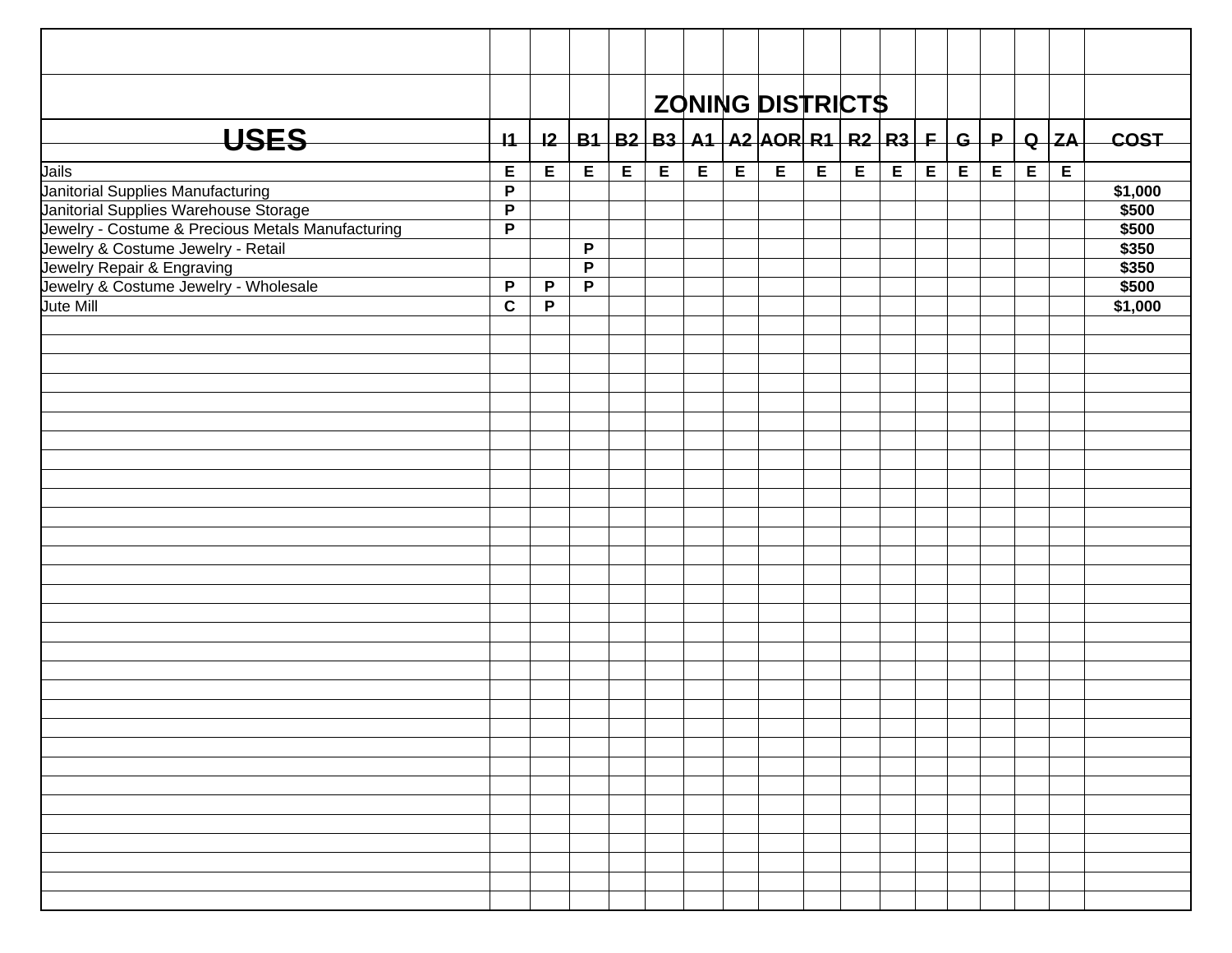|                                                               |                               |                |  |             |                | ZONING DISTRICTS                                                               |  |  |  |  |                |
|---------------------------------------------------------------|-------------------------------|----------------|--|-------------|----------------|--------------------------------------------------------------------------------|--|--|--|--|----------------|
|                                                               |                               |                |  |             |                |                                                                                |  |  |  |  |                |
| <b>USES</b>                                                   | $\overline{11}$               |                |  |             |                | <u>I2   B1   B2   B3   A1   A2   AOR   R1   R2   R3   F   G   P   Q   ZA  </u> |  |  |  |  | <b>COST</b>    |
| Kerosone Manufacturing & Storage                              | $\overline{c}$                | $\overline{P}$ |  |             |                |                                                                                |  |  |  |  | \$1,000        |
| <b>Kiln Operations</b>                                        | $\overline{c}$                | $\overline{P}$ |  |             | $\overline{c}$ |                                                                                |  |  |  |  | \$500          |
| <b>Kindling Manufacturing<br/>Knitted Goods Manufacturing</b> | $\mathsf P$<br>$\overline{P}$ |                |  | $\mathbf c$ | $\overline{P}$ |                                                                                |  |  |  |  | \$500<br>\$500 |
|                                                               |                               |                |  |             |                |                                                                                |  |  |  |  |                |
|                                                               |                               |                |  |             |                |                                                                                |  |  |  |  |                |
|                                                               |                               |                |  |             |                |                                                                                |  |  |  |  |                |
|                                                               |                               |                |  |             |                |                                                                                |  |  |  |  |                |
|                                                               |                               |                |  |             |                |                                                                                |  |  |  |  |                |
|                                                               |                               |                |  |             |                |                                                                                |  |  |  |  |                |
|                                                               |                               |                |  |             |                |                                                                                |  |  |  |  |                |
|                                                               |                               |                |  |             |                |                                                                                |  |  |  |  |                |
|                                                               |                               |                |  |             |                |                                                                                |  |  |  |  |                |
|                                                               |                               |                |  |             |                |                                                                                |  |  |  |  |                |
|                                                               |                               |                |  |             |                |                                                                                |  |  |  |  |                |
|                                                               |                               |                |  |             |                |                                                                                |  |  |  |  |                |
|                                                               |                               |                |  |             |                |                                                                                |  |  |  |  |                |
|                                                               |                               |                |  |             |                |                                                                                |  |  |  |  |                |
|                                                               |                               |                |  |             |                |                                                                                |  |  |  |  |                |
|                                                               |                               |                |  |             |                |                                                                                |  |  |  |  |                |
|                                                               |                               |                |  |             |                |                                                                                |  |  |  |  |                |
|                                                               |                               |                |  |             |                |                                                                                |  |  |  |  |                |
|                                                               |                               |                |  |             |                |                                                                                |  |  |  |  |                |
|                                                               |                               |                |  |             |                |                                                                                |  |  |  |  |                |
|                                                               |                               |                |  |             |                |                                                                                |  |  |  |  |                |
|                                                               |                               |                |  |             |                |                                                                                |  |  |  |  |                |
|                                                               |                               |                |  |             |                |                                                                                |  |  |  |  |                |
|                                                               |                               |                |  |             |                |                                                                                |  |  |  |  |                |
|                                                               |                               |                |  |             |                |                                                                                |  |  |  |  |                |
|                                                               |                               |                |  |             |                |                                                                                |  |  |  |  |                |
|                                                               |                               |                |  |             |                |                                                                                |  |  |  |  |                |
|                                                               |                               |                |  |             |                |                                                                                |  |  |  |  |                |
|                                                               |                               |                |  |             |                |                                                                                |  |  |  |  |                |
|                                                               |                               |                |  |             |                |                                                                                |  |  |  |  |                |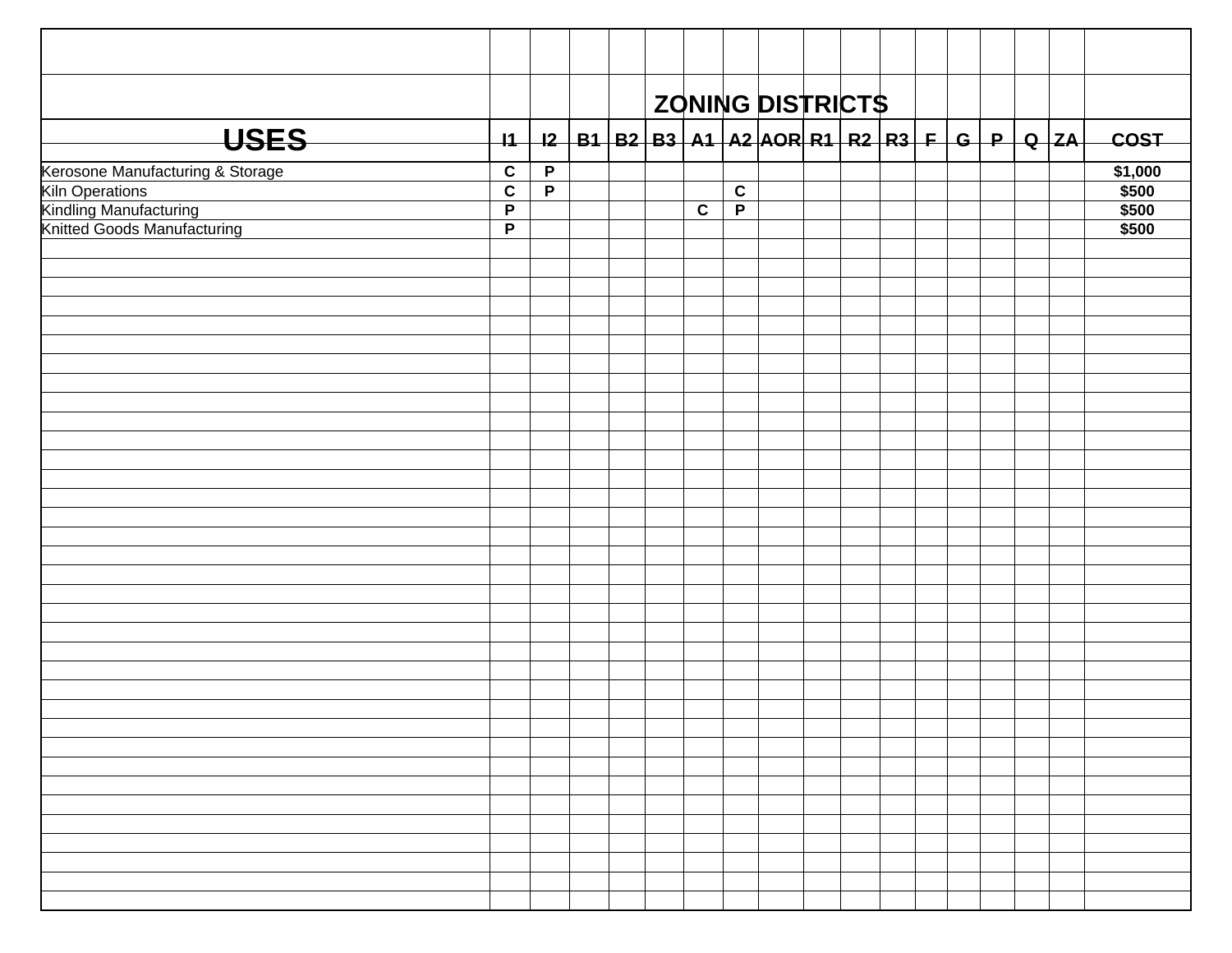|                                                  |                 |             |   |   |   |             |   | <b>ZONING DISTRICTS</b>         |   |   |   |   |   |       |   |          |             |
|--------------------------------------------------|-----------------|-------------|---|---|---|-------------|---|---------------------------------|---|---|---|---|---|-------|---|----------|-------------|
| <b>USES</b>                                      | $\overline{11}$ | 12          |   |   |   |             |   | $B1$ B2 B3 A1 A2 AOR R1 R2 R3 F |   |   |   |   |   | $G+P$ |   | $Q$ $ZA$ | <b>COST</b> |
| aboratories - Chemical & Bacteriological         | $\mathbf c$     | P           |   |   |   |             |   |                                 |   |   |   |   |   |       |   |          | \$5,000     |
| aboratories - Chemist Analysis & Consulting      |                 |             | P |   |   |             |   |                                 |   |   |   |   |   |       |   |          | \$1,000     |
| <b>Laboratories - Clinical</b>                   |                 |             | P |   |   |             |   |                                 |   |   |   |   |   |       |   |          | \$1,000     |
| aboratories - Commercial Analysis                | $\mathbf c$     | P           |   |   |   |             |   |                                 |   |   |   |   |   |       |   |          | \$1,000     |
| <b>Laboratories - Dental</b>                     |                 |             | P |   |   |             |   |                                 |   |   |   |   |   |       |   |          | \$1,000     |
| aboratories - Equipment Manufacturing            | P               |             | P |   |   |             |   |                                 |   |   |   |   |   |       |   |          | \$500       |
| aboratories - Experimental & Research            | $\mathbf c$     | P           |   |   |   |             |   |                                 |   |   |   |   |   |       |   |          | \$5,000     |
| aboratories - Grain Testing                      | $\mathsf{P}$    | P           |   |   |   |             | P |                                 |   |   |   |   |   |       |   |          | \$1,000     |
| aboratories - Medical                            | P               |             | P |   |   |             |   |                                 |   |   |   |   |   |       |   |          | \$1,000     |
| <b>Laboratories - Metals</b>                     | $\mathsf{P}$    |             |   |   |   |             |   |                                 |   |   |   |   |   |       |   |          | \$1,000     |
| Laboratories - Poultry                           | P               |             |   |   |   |             | P |                                 |   |   |   |   |   |       |   |          | \$1,000     |
| Laboratories - Research & Testing                | P               |             |   |   |   |             | P |                                 |   |   |   |   |   |       |   |          | \$1,000     |
| aboratories - Research Instruments Manufacturing | $\mathbf c$     | P           |   |   |   |             |   |                                 |   |   |   |   |   |       |   |          | \$1,000     |
| Lakes & Ponds - Private                          |                 |             |   |   |   | P           |   | C                               | C | C | C |   | C | C     |   |          | \$500       |
| Lamp & Lampshades Manufacturing                  | P               |             |   |   |   |             |   |                                 |   |   |   |   |   |       |   |          | \$1,000     |
| Landscape Architects & Designers                 |                 |             | P | P |   |             |   |                                 |   |   |   |   |   |       |   |          | \$350       |
| Laundering & Dyeing Service                      |                 |             | P |   |   |             |   |                                 |   |   |   |   |   |       |   |          | \$350       |
| aundromat - Self Service                         |                 |             | P |   |   |             |   |                                 |   |   |   |   |   |       |   |          | \$500       |
| ath Manufacturing                                | $\mathbf c$     | P           |   |   |   |             |   |                                 |   |   |   |   |   |       |   |          | \$1,000     |
| aundry Equipment & Supplies Storage              | P               |             |   |   |   |             |   |                                 |   |   |   |   |   |       |   |          | \$500       |
| awn & Landscaping Services - Commercial          |                 |             |   |   |   | $\mathbf c$ | P |                                 |   |   |   |   |   |       |   |          | \$500       |
| awn Mower Repair Shops                           | P               |             | P | P |   |             |   |                                 |   |   |   |   |   |       |   |          | \$500       |
| ead Manufacturing                                |                 | P           |   |   |   |             |   |                                 |   |   |   |   |   |       |   |          | \$5,000     |
| eather & Leather Products Manufacturing          | C               | P           |   |   |   |             |   |                                 |   |   |   |   |   |       |   |          | \$1,000     |
| eather & Leather Goods Wholesale                 | $\mathsf{P}$    | P           | P |   |   |             |   |                                 |   |   |   |   |   |       |   |          | \$500       |
| eather Tanning & Finishing                       | $\mathbf c$     | ${\sf P}$   |   |   |   |             |   |                                 |   |   |   |   |   |       |   |          | \$5,000     |
| ibraries - Public                                | E               | E           | Е | Е | E | Е           | Е | Е                               | Е | E | E | Е | E | Е     | Е | Е        | \$150       |
| ighting Fixtures Manufacturing                   | P               |             |   |   |   |             |   |                                 |   |   |   |   |   |       |   |          | \$1,000     |
| ime Manufacturing                                | $\mathbf c$     | Ρ           |   |   |   |             |   |                                 |   |   |   |   |   |       |   |          | \$1,000     |
| Lime Storage                                     | P               |             |   |   |   |             | P |                                 |   |   |   |   |   |       |   |          | \$500       |
| inen Supply                                      |                 |             | P |   |   |             |   |                                 |   |   |   |   |   |       |   |          | \$500       |
| inoleum & Vinyl Floor Covering Manufacturing     | $\mathbf c$     | P           |   |   |   |             |   |                                 |   |   |   |   |   |       |   |          | \$1,000     |
| inseed Oil Manufacturing                         | $\mathbf c$     | $\mathsf P$ |   |   |   |             |   |                                 |   |   |   |   |   |       |   |          | \$1,000     |
|                                                  |                 |             |   |   |   |             |   |                                 |   |   |   |   |   |       |   |          |             |
|                                                  |                 |             |   |   |   |             |   |                                 |   |   |   |   |   |       |   |          |             |
|                                                  |                 |             |   |   |   |             |   |                                 |   |   |   |   |   |       |   |          |             |
|                                                  |                 |             |   |   |   |             |   |                                 |   |   |   |   |   |       |   |          |             |
|                                                  |                 |             |   |   |   |             |   |                                 |   |   |   |   |   |       |   |          |             |
|                                                  |                 |             |   |   |   |             |   |                                 |   |   |   |   |   |       |   |          |             |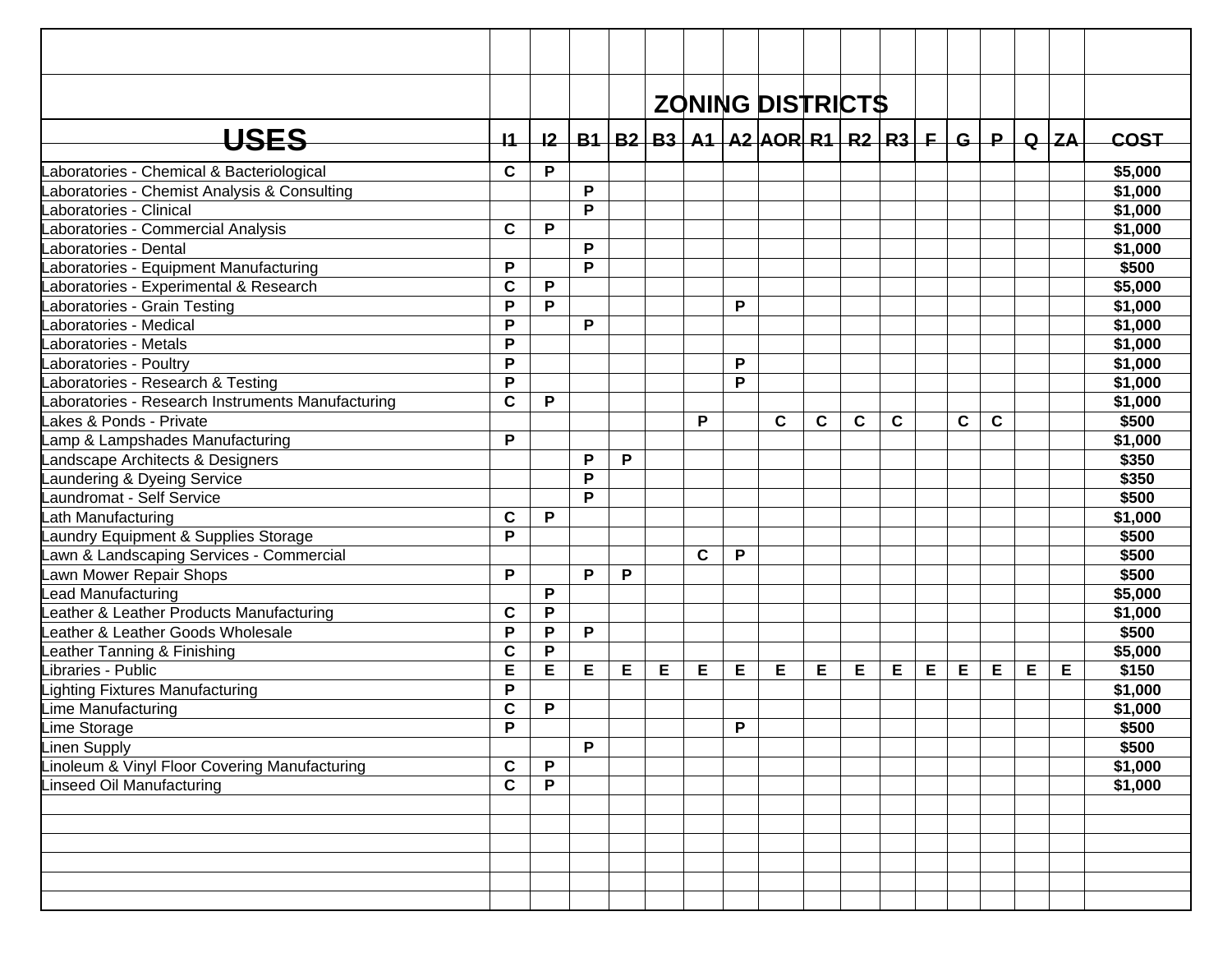|                                             |             |              |   |   |             |   |   | <b>ZONING DISTRICTS</b>                                                      |  |              |             |  |             |
|---------------------------------------------|-------------|--------------|---|---|-------------|---|---|------------------------------------------------------------------------------|--|--------------|-------------|--|-------------|
| <b>USES</b>                                 | $+$ 1 $-$   |              |   |   |             |   |   | <u>I2   B1   B2   B3   A1   A2  AOR  R1   R2   R3   F   G   P   Q   ZA  </u> |  |              |             |  | <b>COST</b> |
| Liquor - Package Sales                      |             |              | P | P | P           |   |   |                                                                              |  |              |             |  | \$500       |
| Liquor - Retail Sales                       |             |              | P |   |             |   |   |                                                                              |  |              |             |  | \$350       |
| Liguor - Wholesale                          | P           | $\mathbf c$  |   |   |             |   |   |                                                                              |  |              |             |  | \$500       |
| <b>Liquor Distilleries</b>                  | $\mathbf c$ | $\mathbf c$  |   |   |             |   |   |                                                                              |  |              |             |  | \$5,000     |
|                                             | P           | P            | P |   |             |   |   |                                                                              |  |              |             |  |             |
| Liquor Distributor - Wholesale & Storage    |             | P            |   |   |             |   |   |                                                                              |  |              |             |  | \$1,000     |
| Lithographers Equipment, Supplies & Service | P           |              |   |   |             |   |   |                                                                              |  |              |             |  | \$500       |
| Lithographic Plates Manufacturing           | $\mathbf c$ | P            |   |   |             |   |   |                                                                              |  |              |             |  | \$1,000     |
| Livestock - Wholesale                       | P           | P            |   |   |             |   | P |                                                                              |  |              |             |  | \$350       |
| <b>Livestock Auctions</b>                   | P           |              |   |   |             |   | P |                                                                              |  |              |             |  | \$350       |
| <b>Livestock Breeders</b>                   |             |              |   |   |             | P | P |                                                                              |  |              |             |  | \$350       |
| Livestock Equipment - Sales & Service       | P           | P            | P |   |             |   |   |                                                                              |  |              |             |  | \$500       |
| Livestock Slaughter                         | $\mathbf c$ | $\mathsf{P}$ |   |   |             |   | C |                                                                              |  |              |             |  | \$1,000     |
| Livestock Supplies - Wholesale & Storage    | P           | P            |   |   |             |   | P |                                                                              |  |              |             |  | \$500       |
| Locksmith Repair Shop                       | P           |              | P |   |             |   |   |                                                                              |  |              |             |  | \$350       |
| Locomotive Manufacturing                    | $\mathbf c$ | P            |   |   |             |   |   |                                                                              |  |              |             |  | \$5,000     |
| Lodges & Fraternal Orders                   |             |              | P |   | $\mathbf C$ |   |   |                                                                              |  | $\mathbf{C}$ | $\mathbf c$ |  | \$350       |
| Louvered Blinds Manufacturing               | P           |              |   |   |             |   |   |                                                                              |  |              |             |  | \$500       |
| Lubricating Compounds Manufacturing         | C           | P            |   |   |             |   |   |                                                                              |  |              |             |  | \$1,000     |
| Lubricating Compounds Storage               | P           | P            |   |   |             |   |   |                                                                              |  |              |             |  | \$500       |
| Lubricating Equipment Sales & Service       | P           | P            | P |   |             |   |   |                                                                              |  |              |             |  | \$350       |
| Lubricating Oils & Grease Manufacturing     | $\mathbf c$ | P            |   |   |             |   |   |                                                                              |  |              |             |  | \$5,000     |
| Luggage - Wholesale                         | P           | P            | P |   |             |   |   |                                                                              |  |              |             |  | \$500       |
| Luggage Manufacturing                       | P           |              |   |   |             |   |   |                                                                              |  |              |             |  | \$1,000     |
| Lumber - Bulk Processing                    | $\mathbf c$ | P            |   |   |             |   |   |                                                                              |  |              |             |  | \$1,000     |
| Lumber & Wood Products Manufacturing        | P           | P            | P |   |             |   |   |                                                                              |  |              |             |  | \$1,000     |
| Lumber Materials - New & Used - Wholesale   | P           | P            | P |   |             |   |   |                                                                              |  |              |             |  | \$500       |
|                                             |             |              |   |   |             |   |   |                                                                              |  |              |             |  |             |
|                                             |             |              |   |   |             |   |   |                                                                              |  |              |             |  |             |
|                                             |             |              |   |   |             |   |   |                                                                              |  |              |             |  |             |
|                                             |             |              |   |   |             |   |   |                                                                              |  |              |             |  |             |
|                                             |             |              |   |   |             |   |   |                                                                              |  |              |             |  |             |
|                                             |             |              |   |   |             |   |   |                                                                              |  |              |             |  |             |
|                                             |             |              |   |   |             |   |   |                                                                              |  |              |             |  |             |
|                                             |             |              |   |   |             |   |   |                                                                              |  |              |             |  |             |
|                                             |             |              |   |   |             |   |   |                                                                              |  |              |             |  |             |
|                                             |             |              |   |   |             |   |   |                                                                              |  |              |             |  |             |
|                                             |             |              |   |   |             |   |   |                                                                              |  |              |             |  |             |
|                                             |             |              |   |   |             |   |   |                                                                              |  |              |             |  |             |
|                                             |             |              |   |   |             |   |   |                                                                              |  |              |             |  |             |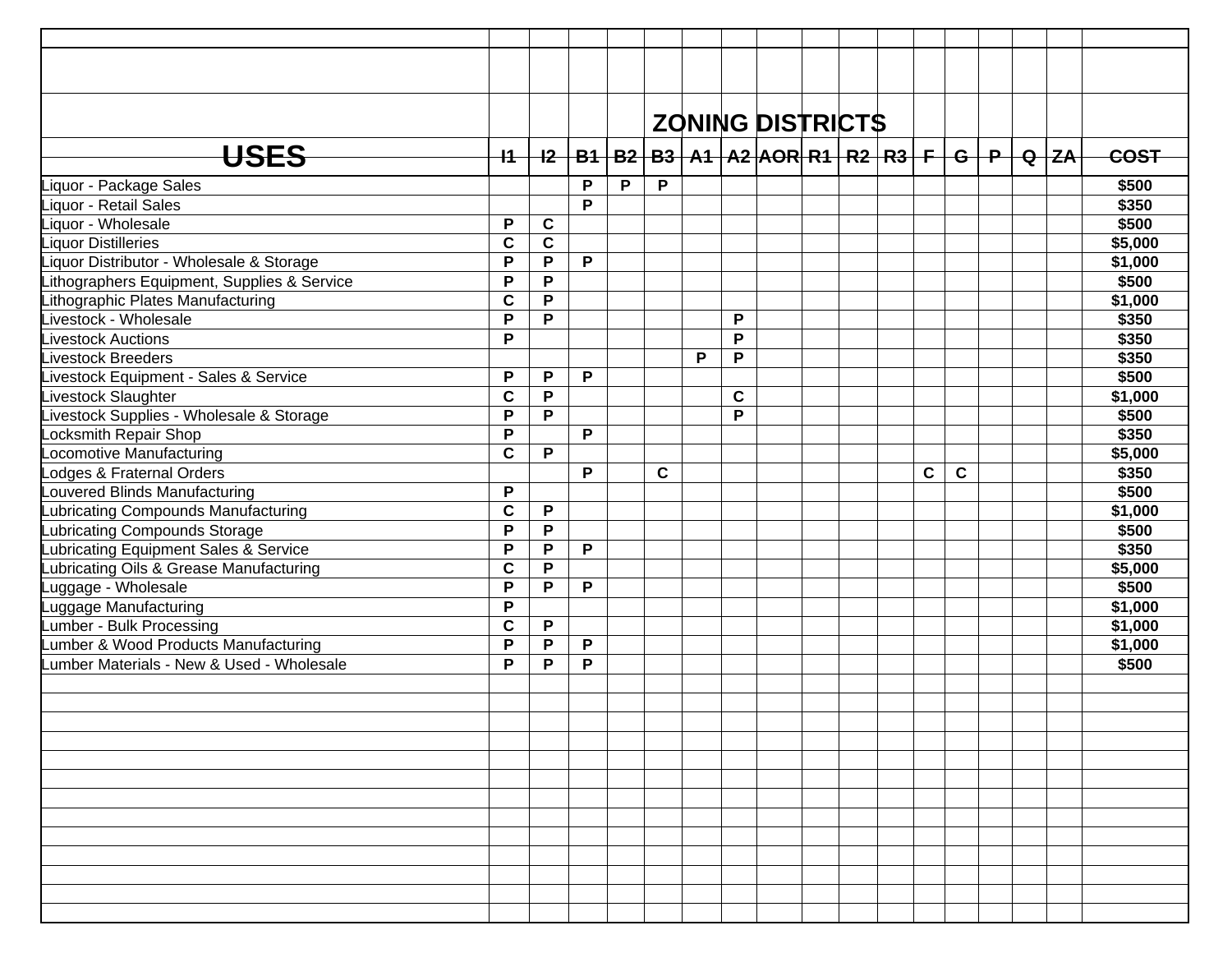|                                                         |      |             |   |   |   | <b>ZONING DISTRICTS</b>                                                  |   |   |   |   |   |   |   |   |   |   |             |
|---------------------------------------------------------|------|-------------|---|---|---|--------------------------------------------------------------------------|---|---|---|---|---|---|---|---|---|---|-------------|
| <del>USES</del>                                         | $+1$ | $+2-$       |   |   |   | <u>B1   B2   B3   A1   A2  AOR  R1   R2   R3   F   G   P   Q   ZA   </u> |   |   |   |   |   |   |   |   |   |   | <b>COST</b> |
| <b>Machine Shops</b>                                    | P    | P           |   |   |   |                                                                          |   |   |   |   |   |   |   |   |   |   | \$1,000     |
| Machine Tools Storage & Manufacturing                   | P    |             |   |   |   |                                                                          |   |   |   |   |   |   |   |   |   |   | \$1,000     |
| Machinery - Used - Storage                              | P    |             | P |   |   |                                                                          |   |   |   |   |   |   |   |   |   |   | \$500       |
| Machinery Dealers - Sales & Showrooms                   |      |             | P |   |   |                                                                          |   |   |   |   |   |   |   |   |   |   | \$350       |
| Machinery Rental                                        |      |             | P |   |   |                                                                          |   |   |   |   |   |   |   |   |   |   | \$350       |
| Mail Order House Warehouse                              | P    | P           | P |   |   |                                                                          |   |   |   |   |   |   |   |   |   |   | \$500       |
| Mail Order Houses                                       |      |             | P |   |   |                                                                          |   |   |   |   |   |   |   |   |   |   | \$350       |
| Man Made Fiber Manufacturing                            | P    | P           |   |   |   |                                                                          |   |   |   |   |   |   |   |   |   |   | \$1,000     |
| Manufactured Gas Storage & Distribution Points          |      | P           |   |   |   |                                                                          |   |   |   |   |   |   |   |   |   |   | \$5,000     |
| Marble Works                                            | C    | P           |   |   |   |                                                                          |   |   |   |   |   |   |   |   |   |   | \$1,000     |
| Marina                                                  |      |             |   |   |   |                                                                          |   |   |   |   |   |   | P |   |   |   | \$500       |
| Masonry, Stonework & Plastering Services                | P    | C           | P |   |   |                                                                          |   |   |   |   |   |   |   |   |   |   | \$500       |
| <b>Matches Manufacturing</b>                            | C    | P           |   |   |   |                                                                          |   |   |   |   |   |   |   |   |   |   | \$1,000     |
| Mattress - Wholesale                                    | P    | P           | P |   |   |                                                                          |   |   |   |   |   |   |   |   |   |   | \$500       |
| Mattress Manufacturing & Renovating                     | P    |             |   |   |   |                                                                          |   |   |   |   |   |   |   |   |   |   | \$1,000     |
| Mausoleum                                               | E    | Е           | E | Е | Е | Е                                                                        | Е | E | Е | Е | Е | Е | E | E | Е | Е | \$150       |
| Meat - Wholesale                                        | P    | P           | P |   |   |                                                                          |   |   |   |   |   |   |   |   |   |   | \$500       |
| Meat Markets - Retail                                   |      |             | P |   |   |                                                                          |   |   |   |   |   |   |   |   |   |   | \$350       |
| Meat Markets - Retail with Slaughtering                 | C    | $\mathbf c$ | P |   |   |                                                                          |   |   |   |   |   |   |   | P |   |   | \$1,000     |
| Meat Packing Manufacturing with Slaughtering            |      | $\mathbf c$ |   |   |   |                                                                          |   |   |   |   |   |   |   |   |   |   | \$5,000     |
| Meat Processing without Slaughtering                    | C    | C           | C |   |   |                                                                          |   |   |   |   |   |   |   |   |   |   | \$1,000     |
| Mechanical Measuring & Controlling Instruments Mfg.     | P    |             |   |   |   |                                                                          |   |   |   |   |   |   |   |   |   |   | \$1,000     |
| <b>Medical Clinics - Out Patient Services</b>           |      |             |   | P |   |                                                                          |   |   |   |   |   |   |   |   |   |   | \$500       |
| <b>Medical Professionals Office</b>                     |      |             | P | P |   |                                                                          |   |   |   |   |   |   |   |   |   |   | \$500       |
| Medical Supplies & Equipment Manufacturing              | P    | P           |   |   |   |                                                                          |   |   |   |   |   |   |   |   |   |   | \$1,000     |
| Medical Supplies, Equipment & Rental Sales              |      |             | P | P |   |                                                                          |   |   |   |   |   |   |   |   |   |   | \$500       |
| Medicinal & Botanical Products Manufacturing            | C    | P           |   |   |   |                                                                          |   |   |   |   |   |   |   |   |   |   | \$1,000     |
| Metal & Mineral Waste Disposal                          |      | P           |   |   |   |                                                                          |   |   |   |   |   |   |   |   |   |   | \$5,000     |
| <b>Metal Mining</b>                                     |      |             |   |   |   |                                                                          |   |   |   |   |   |   |   |   | P |   | \$5,000     |
| Metal Ore Reduction & Foundries                         |      |             |   |   |   |                                                                          |   |   |   |   |   |   |   |   | D |   | \$5,000     |
| Metal Plating & Electropolishing                        |      | P           |   |   |   | $\mathbf c$                                                              |   |   |   |   |   |   |   |   |   |   | \$500       |
| Metal Products - Sales & Service                        |      |             | P |   |   |                                                                          |   |   |   |   |   |   |   |   |   |   | \$350       |
| Metal Products - Wholesale                              | P    | ${\sf P}$   |   |   |   |                                                                          |   |   |   |   |   |   |   |   |   |   | \$500       |
| Metal Smelting & Refining                               |      | P           |   |   |   |                                                                          |   |   |   |   |   |   |   |   |   |   | \$5,000     |
| Metal Works Processes, Products, Fabrication & Assembly | C    | P           |   |   |   |                                                                          |   |   |   |   |   |   |   |   |   |   | \$1,000     |
| Metal Working Machinery & Equipment Manufacturing       | P    | P           |   |   |   |                                                                          |   |   |   |   |   |   |   |   |   |   | \$1,000     |
| Metal Rails Manufacturing                               | P    | P           |   |   |   |                                                                          |   |   |   |   |   |   |   |   |   |   | \$1,000     |
| <b>Metal Refiners</b>                                   | C    | P           |   |   |   |                                                                          |   |   |   |   |   |   |   |   |   |   | \$1,000     |
|                                                         |      |             |   |   |   |                                                                          |   |   |   |   |   |   |   |   |   |   |             |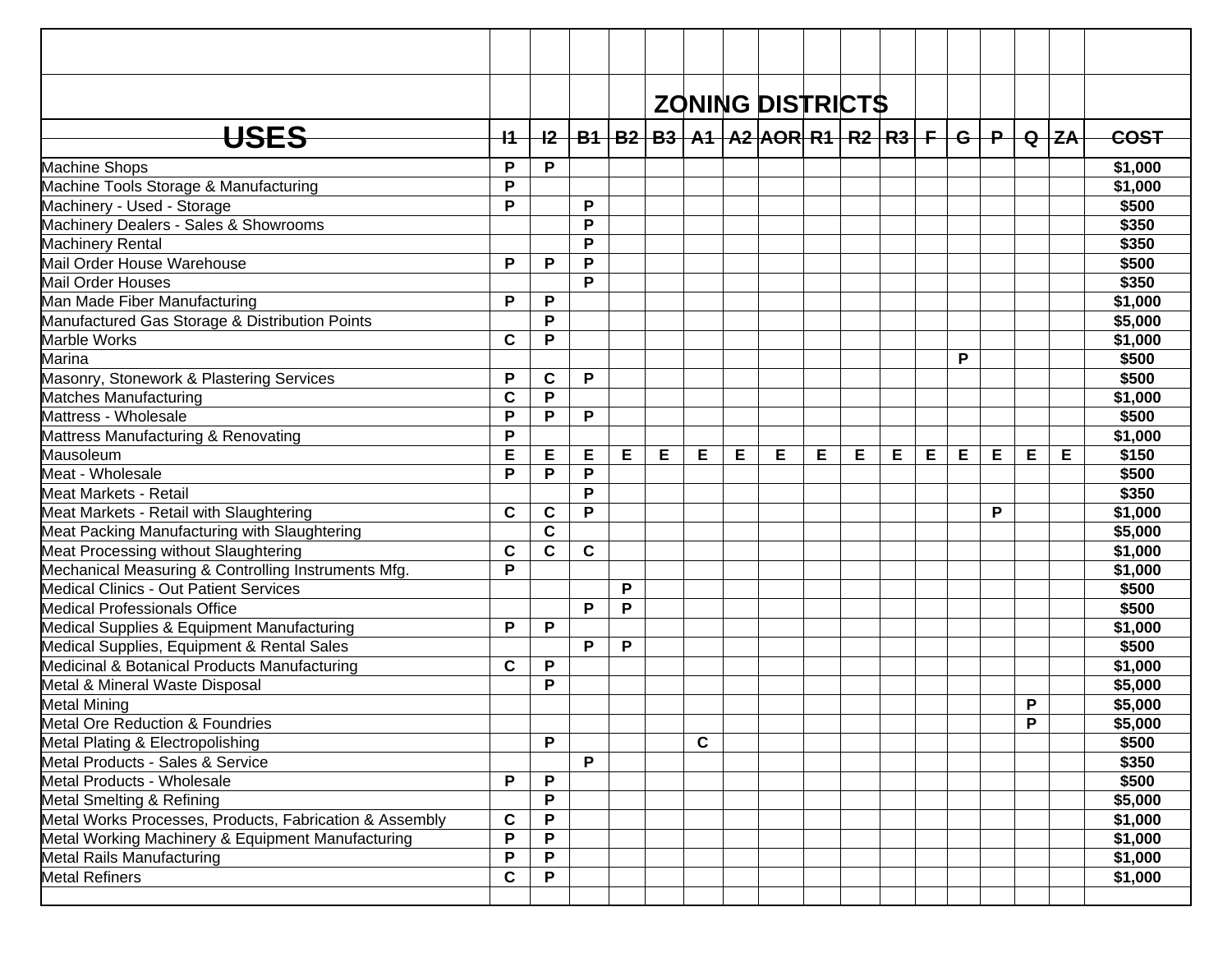| <b>ZONING DISTRICTS</b>                                                                                                                                                                                         |         |
|-----------------------------------------------------------------------------------------------------------------------------------------------------------------------------------------------------------------|---------|
|                                                                                                                                                                                                                 |         |
| <b>USES</b><br>$B1   B2   B3   A1   A2   AOR   R1   R2   R3   F$<br>$\mathsf P$<br>$+2$<br>$Q$ $ZA$<br>$+1$<br>$-$ G $-$ l                                                                                      | COST    |
| Е<br>Е<br>Е<br>Е<br>Е<br>Е<br>E<br>Е<br>Military Installations<br>Е<br>Е<br>Е<br>Е<br>Е<br>Е<br>Е<br>Е                                                                                                          | \$150   |
| P<br>P<br>Milliners - Wholesale & Manufacturing                                                                                                                                                                 | \$1,000 |
| $\mathsf{P}$<br>Mineral Water Distillation & Bottling                                                                                                                                                           | \$500   |
| P<br>Mining - Strip                                                                                                                                                                                             | \$5,000 |
| Mining Machinery & Equipment Manufacturing<br>P<br>P                                                                                                                                                            | \$5,000 |
| P<br>P<br>Mining Machinery & Supplies, Supplies & Sales<br>P                                                                                                                                                    | \$1,000 |
| Mining Machinery Wholesale Storage<br>P<br>P                                                                                                                                                                    | \$500   |
| Mirrors - Resilvering<br>$\mathbf c$<br>P                                                                                                                                                                       | \$500   |
| <b>Mirrors Manufacturing</b><br>P                                                                                                                                                                               | \$1,000 |
| Miscellaneous Apparel & Accessories Manufacturing<br>P<br>P                                                                                                                                                     | \$500   |
| $\mathsf{P}$<br>P<br>Miscellaneous Chemical Manufacturing                                                                                                                                                       | \$5,000 |
| Miscellaneous Plastic Products Manufacturing<br>P<br>P                                                                                                                                                          | \$5,000 |
| P<br>P<br>Miscellaneous Products Manufacturing                                                                                                                                                                  | \$1,000 |
| $\mathbf c$<br>Mobile Home Communities<br>C<br>$\mathbf c$<br>$\mathbf c$<br>$\mathbf c$<br>$\mathbf c$<br>$\mathbf c$<br>$\mathbf c$<br>$\mathbf c$<br>$\mathbf c$<br>C                                        | \$1,000 |
| $\mathbf c$<br>P<br>Mobile Home Manufacturing                                                                                                                                                                   | \$5,000 |
| $\mathbf{C}$<br>$\mathbf C$<br>$\mathbf{C}$<br>$\mathbf C$<br>Mobile Home Placement<br>$\mathbf c$<br>$\mathbf c$<br>C<br>C<br>C<br>C<br>$\mathbf c$<br>$\mathbf c$<br>$\mathbf{C}$<br>$\mathbf c$<br>C<br>C    | \$500   |
| P<br>P<br><b>Mobile Homes Sales</b>                                                                                                                                                                             | \$500   |
| P<br><b>Modular Housing Manufacturing</b><br>$\mathbf c$                                                                                                                                                        | \$1,000 |
| $\mathbf c$<br>$\mathbf c$<br><b>Modular Housing Placement</b><br>$\mathbf c$<br>$\mathbf c$<br>$\mathbf c$<br>$\mathbf c$<br>$\mathbf c$<br>P<br>P<br>P<br>$\mathbf c$<br>$\mathbf c$<br>$\mathbf c$<br>P<br>P | \$500   |
| P<br>P<br><b>Modular Housing Sales Lots</b>                                                                                                                                                                     | \$1,000 |
| P<br>Monument - Sales                                                                                                                                                                                           | \$500   |
| $\mathsf P$<br>P<br>Monument Manufacturing                                                                                                                                                                      | \$500   |
| P<br>Mop Manufacturing                                                                                                                                                                                          | \$500   |
| Mops - Wholesale<br>P<br>P<br>P                                                                                                                                                                                 | \$500   |
| $\mathbf c$<br>P<br>Mortician's Equipment Manufacturing                                                                                                                                                         | \$1,000 |
| <b>Motels</b><br>P<br>P<br>P                                                                                                                                                                                    | \$1,000 |
| Motor Freight Company Garages & Warehouses<br>P<br>P                                                                                                                                                            | \$500   |
| Motorcycles & Mini - Bikes Manufacturing                                                                                                                                                                        | \$1,000 |
| P<br>Motorcycles & Mini - Bikes Sales & Service<br>P                                                                                                                                                            | \$500   |
| $\overline{P}$<br>Movers Warehouse                                                                                                                                                                              | \$500   |
| P<br>P<br>P<br><b>Movie Theaters</b>                                                                                                                                                                            | \$350   |
| E<br>Е<br>Е<br>Е<br>Е<br>Е<br>Е<br>Е<br>Е<br>$E_{\perp}$<br>Е<br>E<br>Е<br>Е<br>E<br>Е<br>Museums - Public                                                                                                      | \$150   |
| $\mathbf C$<br>$\mathbf c$<br>P<br>$\mathbf{C}$<br>$\mathbf c$<br>P<br>Music Instructors                                                                                                                        | \$350   |
| P<br>P<br>Music Publishers                                                                                                                                                                                      | \$350   |
| P<br>Musical Instruments & Parts Manufacturing                                                                                                                                                                  | \$1,000 |
|                                                                                                                                                                                                                 |         |
|                                                                                                                                                                                                                 |         |
|                                                                                                                                                                                                                 |         |
|                                                                                                                                                                                                                 |         |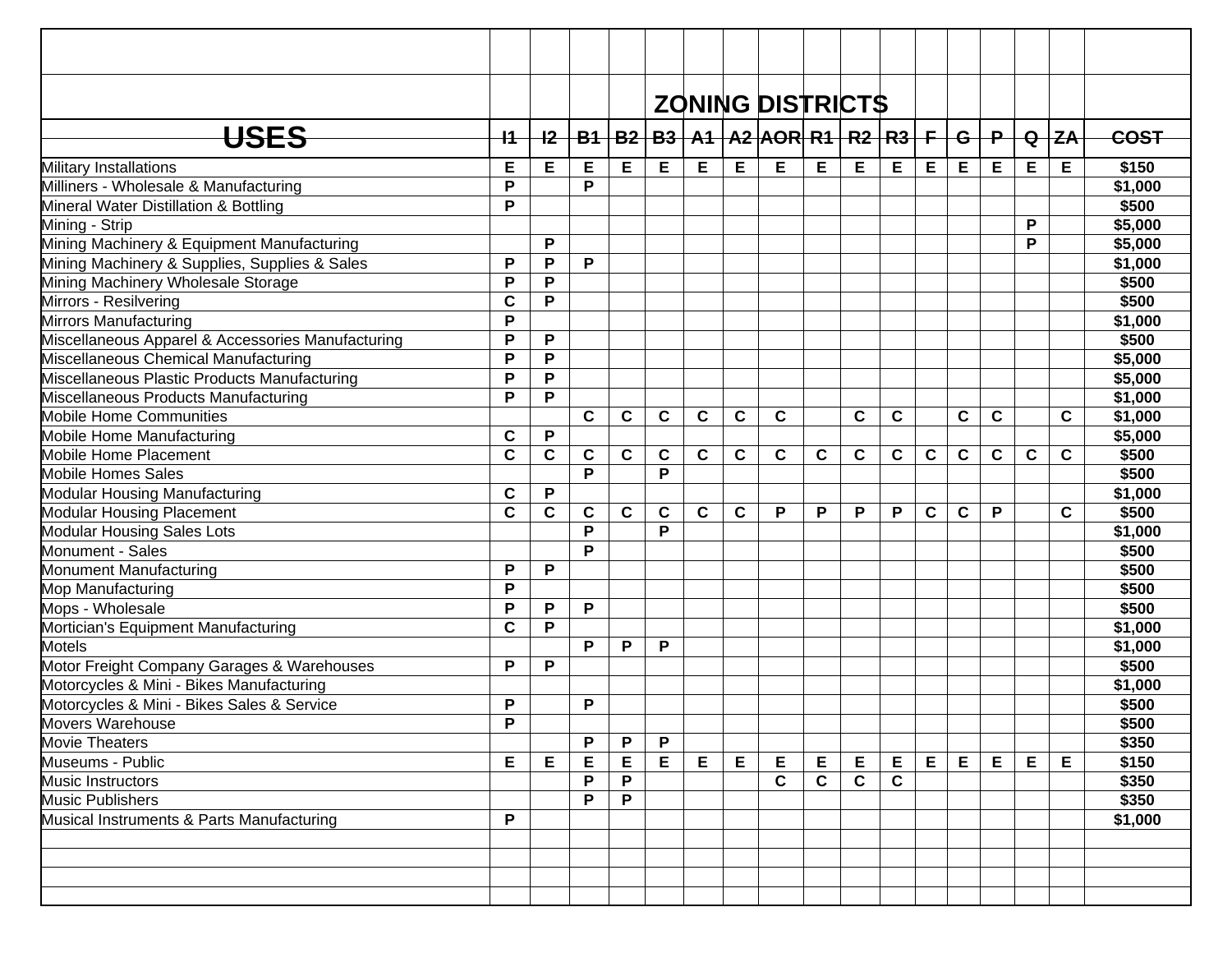|                                                                    |                |             |   |              |              |             | <b>ZONING DISTRICTS</b> |  |  |   |                                                                               |         |
|--------------------------------------------------------------------|----------------|-------------|---|--------------|--------------|-------------|-------------------------|--|--|---|-------------------------------------------------------------------------------|---------|
| <b>USES</b>                                                        | $+1$           |             |   |              |              |             |                         |  |  |   | <u>I2   B1   B2   B3   A1   A2  AOR  R1   R2   R3   F   G   P   Q   ZA   </u> | COST    |
|                                                                    | $\overline{P}$ |             |   |              |              |             |                         |  |  |   |                                                                               | \$1,000 |
| Nails - Manufacturing<br>Natural Gas Storage & Distribution Points |                | P           |   |              |              |             |                         |  |  |   |                                                                               | \$5,000 |
| Needle Manufacturing                                               | $\mathsf{P}$   |             |   |              |              |             |                         |  |  |   |                                                                               | \$1,000 |
| Newspaper Distributors                                             |                |             | P |              |              |             |                         |  |  |   |                                                                               | \$350   |
| Newspaper Publishing & Printing                                    | P              | P           |   |              |              |             |                         |  |  |   |                                                                               | \$1,000 |
| Newspaper Wholesale Dealers                                        | $\mathsf{P}$   | P           | P |              |              |             |                         |  |  |   |                                                                               | \$350   |
| <b>Night Clubs</b>                                                 |                |             | P | $\mathsf{P}$ | $\mathsf{P}$ |             |                         |  |  |   |                                                                               | \$500   |
| Nitric Acid Manufacturing                                          | $\mathbf c$    | $\mathsf P$ |   |              |              |             |                         |  |  |   |                                                                               | \$5,000 |
| Nitrogen Gas Manufacturing                                         | $\mathbf c$    | $\mathsf P$ |   |              |              | $\mathbf c$ |                         |  |  |   |                                                                               | \$5,000 |
| Non - Metal Foundries                                              | P              | $\mathsf P$ |   |              |              |             |                         |  |  |   |                                                                               | \$1,000 |
| Non - Metallic Mining                                              |                |             |   |              |              |             |                         |  |  | P |                                                                               | \$5,000 |
| Non - Woven Fabrics Manufacturing                                  | $\mathsf{P}$   |             |   |              |              |             |                         |  |  |   |                                                                               | \$500   |
| Nuts - Edible Manufacturing                                        | P              | P           | P |              |              |             |                         |  |  |   |                                                                               | \$500   |
|                                                                    |                |             |   |              |              |             |                         |  |  |   |                                                                               |         |
|                                                                    |                |             |   |              |              |             |                         |  |  |   |                                                                               |         |
|                                                                    |                |             |   |              |              |             |                         |  |  |   |                                                                               |         |
|                                                                    |                |             |   |              |              |             |                         |  |  |   |                                                                               |         |
|                                                                    |                |             |   |              |              |             |                         |  |  |   |                                                                               |         |
|                                                                    |                |             |   |              |              |             |                         |  |  |   |                                                                               |         |
|                                                                    |                |             |   |              |              |             |                         |  |  |   |                                                                               |         |
|                                                                    |                |             |   |              |              |             |                         |  |  |   |                                                                               |         |
|                                                                    |                |             |   |              |              |             |                         |  |  |   |                                                                               |         |
|                                                                    |                |             |   |              |              |             |                         |  |  |   |                                                                               |         |
|                                                                    |                |             |   |              |              |             |                         |  |  |   |                                                                               |         |
|                                                                    |                |             |   |              |              |             |                         |  |  |   |                                                                               |         |
|                                                                    |                |             |   |              |              |             |                         |  |  |   |                                                                               |         |
|                                                                    |                |             |   |              |              |             |                         |  |  |   |                                                                               |         |
|                                                                    |                |             |   |              |              |             |                         |  |  |   |                                                                               |         |
|                                                                    |                |             |   |              |              |             |                         |  |  |   |                                                                               |         |
|                                                                    |                |             |   |              |              |             |                         |  |  |   |                                                                               |         |
|                                                                    |                |             |   |              |              |             |                         |  |  |   |                                                                               |         |
|                                                                    |                |             |   |              |              |             |                         |  |  |   |                                                                               |         |
|                                                                    |                |             |   |              |              |             |                         |  |  |   |                                                                               |         |
|                                                                    |                |             |   |              |              |             |                         |  |  |   |                                                                               |         |
|                                                                    |                |             |   |              |              |             |                         |  |  |   |                                                                               |         |
|                                                                    |                |             |   |              |              |             |                         |  |  |   |                                                                               |         |
|                                                                    |                |             |   |              |              |             |                         |  |  |   |                                                                               |         |
|                                                                    |                |             |   |              |              |             |                         |  |  |   |                                                                               |         |
|                                                                    |                |             |   |              |              |             |                         |  |  |   |                                                                               |         |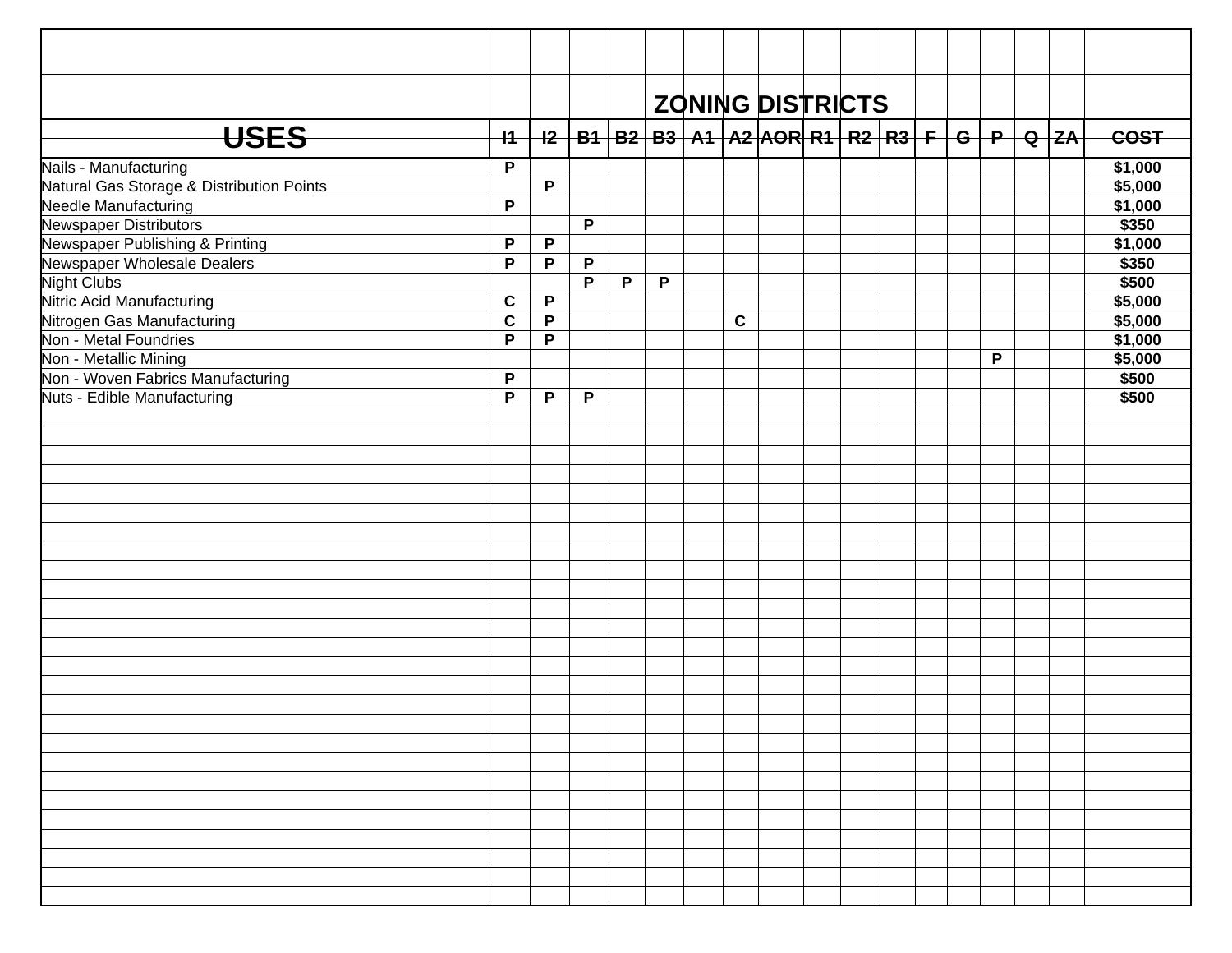|                                                     |              |             |   |   |   |  | <b>ZONING DISTRICTS</b>                                       |  |  |  |  |         |
|-----------------------------------------------------|--------------|-------------|---|---|---|--|---------------------------------------------------------------|--|--|--|--|---------|
| <b>USES</b>                                         | $+4$         | $+2-$       |   |   |   |  | B1   B2   B3   A1   A2  AOR  R1   R2   R3   F   G   P   Q  ZA |  |  |  |  | COST    |
| <b>Office Buildings</b>                             | P            | P           | P | P |   |  |                                                               |  |  |  |  | \$500   |
| Office Equipment & Supplies                         | P            |             |   |   |   |  |                                                               |  |  |  |  | \$500   |
| Office Equipment & Supplies Manufacturing           | P            |             |   |   |   |  |                                                               |  |  |  |  | \$1,000 |
| Office Equipment, Sales, Renting, & Leasing Service |              |             |   | P | P |  |                                                               |  |  |  |  | \$350   |
| Office Machines Manufacturing                       | $\mathsf{P}$ |             |   |   |   |  |                                                               |  |  |  |  | \$500   |
| Offices - General & Professional Services           |              |             | P | P |   |  |                                                               |  |  |  |  | \$350   |
| Oil & Fuel - Retail                                 |              |             | P |   |   |  |                                                               |  |  |  |  | \$350   |
| Oil & Fuel Bulk Storage - Wholesale                 | $\mathbf c$  | P           |   |   |   |  |                                                               |  |  |  |  | \$5,000 |
| Oil Manufacturing                                   |              | P           |   |   |   |  |                                                               |  |  |  |  | \$5,000 |
| Oil Producers                                       |              | P           |   |   |   |  |                                                               |  |  |  |  | \$5,000 |
| Oil Waste                                           | $\mathbf c$  | $\mathbf c$ |   |   |   |  |                                                               |  |  |  |  | \$5,000 |
| Oilcloth Manufacturing                              | $\mathbf c$  | $\mathsf P$ |   |   |   |  |                                                               |  |  |  |  | \$1,000 |
| Opthalmologic Products Manufacturing                | $\mathbf c$  | $\mathsf P$ |   |   |   |  |                                                               |  |  |  |  | \$1,000 |
| Optical Goods - Wholesale                           | P            | P           | P |   |   |  |                                                               |  |  |  |  | \$500   |
| Optical Instruments & Lenses Manufacturing          | $\mathsf{P}$ |             |   |   |   |  |                                                               |  |  |  |  | \$500   |
| Organic Based Color Manufacturing                   | P            | P           |   |   |   |  |                                                               |  |  |  |  | \$1,000 |
| <b>Osteopathic Services</b>                         |              |             | P | P |   |  |                                                               |  |  |  |  | \$350   |
|                                                     |              |             |   |   |   |  |                                                               |  |  |  |  |         |
|                                                     |              |             |   |   |   |  |                                                               |  |  |  |  |         |
|                                                     |              |             |   |   |   |  |                                                               |  |  |  |  |         |
|                                                     |              |             |   |   |   |  |                                                               |  |  |  |  |         |
|                                                     |              |             |   |   |   |  |                                                               |  |  |  |  |         |
|                                                     |              |             |   |   |   |  |                                                               |  |  |  |  |         |
|                                                     |              |             |   |   |   |  |                                                               |  |  |  |  |         |
|                                                     |              |             |   |   |   |  |                                                               |  |  |  |  |         |
|                                                     |              |             |   |   |   |  |                                                               |  |  |  |  |         |
|                                                     |              |             |   |   |   |  |                                                               |  |  |  |  |         |
|                                                     |              |             |   |   |   |  |                                                               |  |  |  |  |         |
|                                                     |              |             |   |   |   |  |                                                               |  |  |  |  |         |
|                                                     |              |             |   |   |   |  |                                                               |  |  |  |  |         |
|                                                     |              |             |   |   |   |  |                                                               |  |  |  |  |         |
|                                                     |              |             |   |   |   |  |                                                               |  |  |  |  |         |
|                                                     |              |             |   |   |   |  |                                                               |  |  |  |  |         |
|                                                     |              |             |   |   |   |  |                                                               |  |  |  |  |         |
|                                                     |              |             |   |   |   |  |                                                               |  |  |  |  |         |
|                                                     |              |             |   |   |   |  |                                                               |  |  |  |  |         |
|                                                     |              |             |   |   |   |  |                                                               |  |  |  |  |         |
|                                                     |              |             |   |   |   |  |                                                               |  |  |  |  |         |
|                                                     |              |             |   |   |   |  |                                                               |  |  |  |  |         |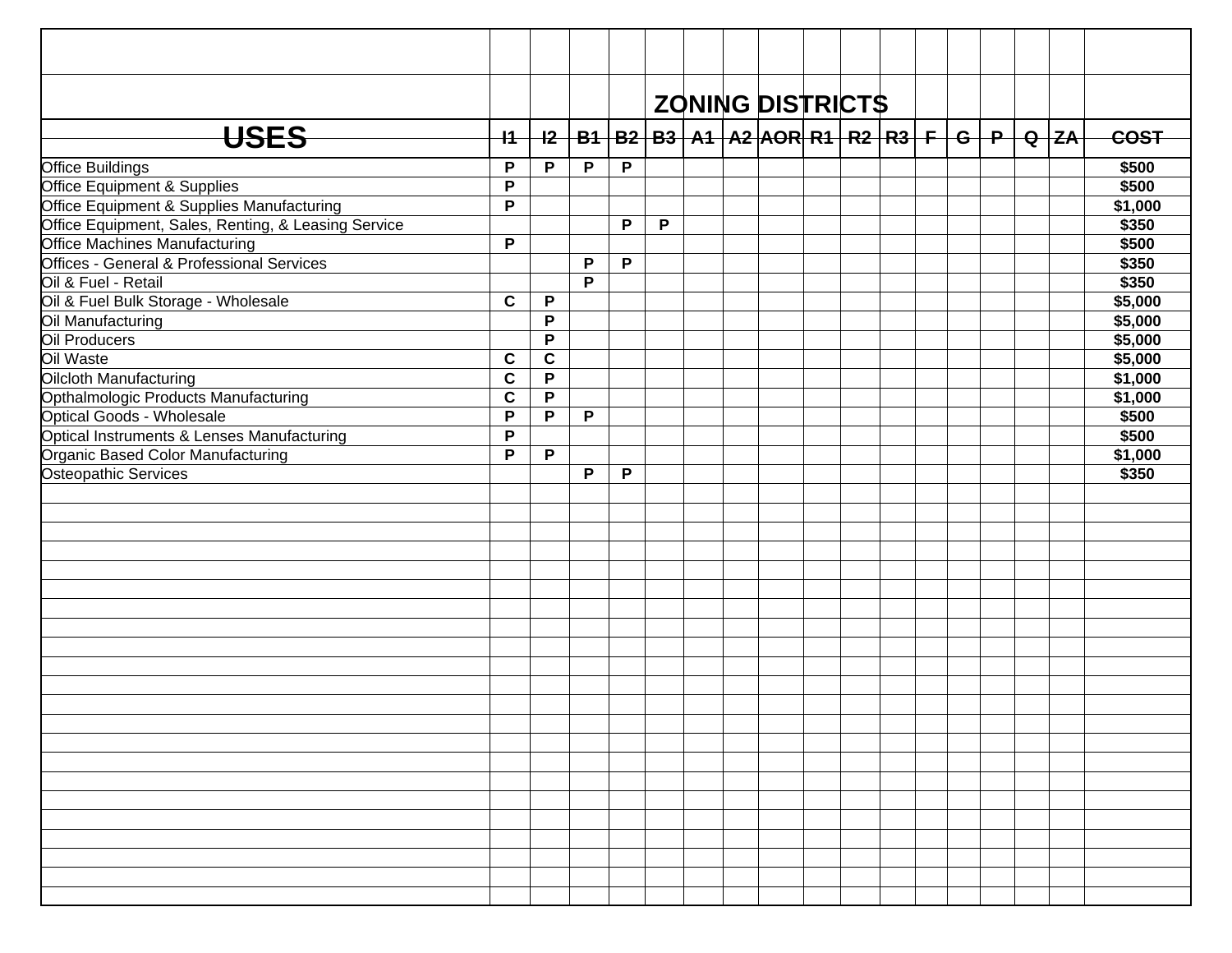|                                                      |             |   |   |   |   |   |   | <b>ZONING DISTRICTS</b>                                      |   |             |             |   |   |                 |   |          |             |
|------------------------------------------------------|-------------|---|---|---|---|---|---|--------------------------------------------------------------|---|-------------|-------------|---|---|-----------------|---|----------|-------------|
|                                                      |             |   |   |   |   |   |   |                                                              |   |             |             |   |   |                 |   |          |             |
| <b>USES</b>                                          | $+1$        |   |   |   |   |   |   | <u>I2   B1   B2   B3   A1   A2  AOR  R1   R2   R3   F   </u> |   |             |             |   |   | $-$ G $+$ P $-$ |   | $Q$ $ZA$ | <b>COST</b> |
| Packing & Crating Services                           | P           |   |   |   |   |   |   |                                                              |   |             |             |   |   |                 |   |          | \$500       |
| Padding & Upholstery Filling Manufacturing           | P           |   |   |   |   |   |   |                                                              |   |             |             |   |   |                 |   |          | \$1,000     |
| Paint - Wholesale                                    | P           | P | P |   |   |   |   |                                                              |   |             |             |   |   |                 |   |          | \$500       |
| Painting, Paperhanging & Decorating Services         | P           |   | P |   |   |   |   |                                                              |   |             |             |   |   |                 |   |          | \$350       |
| Paints, Lacquers & Enamel Products Manufacturing     | $\mathbf c$ | P |   |   |   |   |   |                                                              |   |             |             |   |   |                 |   |          | \$1,000     |
| Paper - Shredded - Wholesale                         | P           | P | P |   |   |   |   |                                                              |   |             |             |   |   |                 |   |          | \$500       |
| Paper - Wholesale                                    | P           | P | P |   |   |   |   |                                                              |   |             |             |   |   |                 |   |          | \$500       |
| Paper Coating & Glazing Manufacturing                | $\mathbf c$ | P |   |   |   |   |   |                                                              |   |             |             |   |   |                 |   |          | \$1,000     |
| Paper Products Manufacturing                         | P           |   |   |   |   |   |   |                                                              |   |             |             |   |   |                 |   |          | \$1,000     |
| Paper Waste Storage                                  | P           | P |   |   |   |   |   |                                                              |   |             |             |   |   |                 |   |          | \$500       |
| Paperboard Manufacturing                             | P           |   |   |   |   |   |   |                                                              |   |             |             |   |   |                 |   |          | \$1,000     |
| Parking Lots                                         | P           | P | P | P | P |   | P |                                                              |   |             |             |   | P |                 | P | P        | \$350       |
| Parks & Parkways                                     | P           | P | P | P | P | P | P | P                                                            | P | P           | P           | P | P | P               | P | P        |             |
| <b>Pattern Makers</b>                                | $\mathbf c$ | P |   |   |   |   |   |                                                              |   |             |             |   |   |                 |   |          | \$500       |
| Paving & Roofing Materials Manufacturing             | $\mathbf c$ | P |   |   |   |   |   |                                                              |   |             |             |   |   |                 |   |          | \$5,000     |
| Paving Mixtures & Blocks Manufacturing               | $\mathbf c$ | P |   |   |   |   |   |                                                              |   |             |             |   |   |                 |   |          | \$5,000     |
| Penal Facility                                       | E           | E | E | E | Е | E | E | E                                                            | Е | E           | E           | E | E | Е               | Е | Е        | \$10,000    |
| Perfumes & Toiletries Manufacturing                  | P           |   |   |   |   |   |   |                                                              |   |             |             |   |   |                 |   |          | \$1,000     |
| Pet Supplies - Wholesale                             | P           | P | P |   |   |   |   |                                                              |   |             |             |   |   |                 |   |          | 500         |
| Petroleum Bulk Stations & Terminals - Wholesale      | P           | P |   |   |   |   |   |                                                              |   |             |             |   |   |                 |   |          | \$1,000     |
| Petroleum Pipeline Right - Of - Way                  | E           | E | E | Е | E | E | E | E                                                            | Е | Е           | E           | E | E | Е               | Е | Е        | \$10,000    |
| Petroleum Refining                                   | $\mathbf c$ | P |   |   |   |   |   |                                                              |   |             |             |   |   |                 |   |          | \$5,000     |
| Pharmaceutical Products - Wholesale                  | P           | P |   |   |   |   |   |                                                              |   |             |             |   |   |                 |   |          | \$500       |
| Pharmaceutical Products Manufacturing                | P           | P |   |   |   |   |   |                                                              |   |             |             |   |   |                 |   |          | \$1,000     |
| Photographers - Equipment & Supplies - Manufacturing | P           |   |   |   |   |   |   |                                                              |   |             |             |   |   |                 |   |          | \$500       |
| Photographers - Commercial                           |             |   | P | P |   |   |   |                                                              | C | $\mathbf c$ | $\mathbf c$ |   |   |                 |   |          | \$350       |
| Photographic Equipment Supplies - Wholesale          | P           | P | P |   |   |   |   |                                                              |   |             |             |   |   |                 |   |          | \$500       |
| Physical Therapists                                  |             |   | P |   |   |   |   |                                                              |   |             |             |   |   |                 |   |          | \$350       |
| Physicians & Surgeons Office & Supplies              |             |   | P | Ρ |   |   |   |                                                              | C | $\mathbf c$ | C           |   |   |                 |   |          | \$500       |
| Picture Frame Manufacturing                          | P           | P |   |   |   |   |   |                                                              |   |             |             |   |   |                 |   |          | \$500       |
| Pillow Manufacturing                                 | P           |   |   |   |   |   |   |                                                              |   |             |             |   |   |                 |   |          | \$1,000     |
| Pin Manufacturing                                    | P           |   |   |   |   |   |   |                                                              |   |             |             |   |   |                 |   |          | \$1,000     |
| Pipe & Pipe Fabrication Manufacturing                | P           |   |   |   |   |   |   |                                                              |   |             |             |   |   |                 |   |          | \$1,000     |
| Pipe Line Right of Way                               | E           | Е | Е | E | Е | Е | Е | E                                                            | Е | E           | E           | E | E | E               | E | E        | \$10,000    |
|                                                      |             |   |   |   |   |   |   |                                                              |   |             |             |   |   |                 |   |          |             |
|                                                      |             |   |   |   |   |   |   |                                                              |   |             |             |   |   |                 |   |          |             |
|                                                      |             |   |   |   |   |   |   |                                                              |   |             |             |   |   |                 |   |          |             |
|                                                      |             |   |   |   |   |   |   |                                                              |   |             |             |   |   |                 |   |          |             |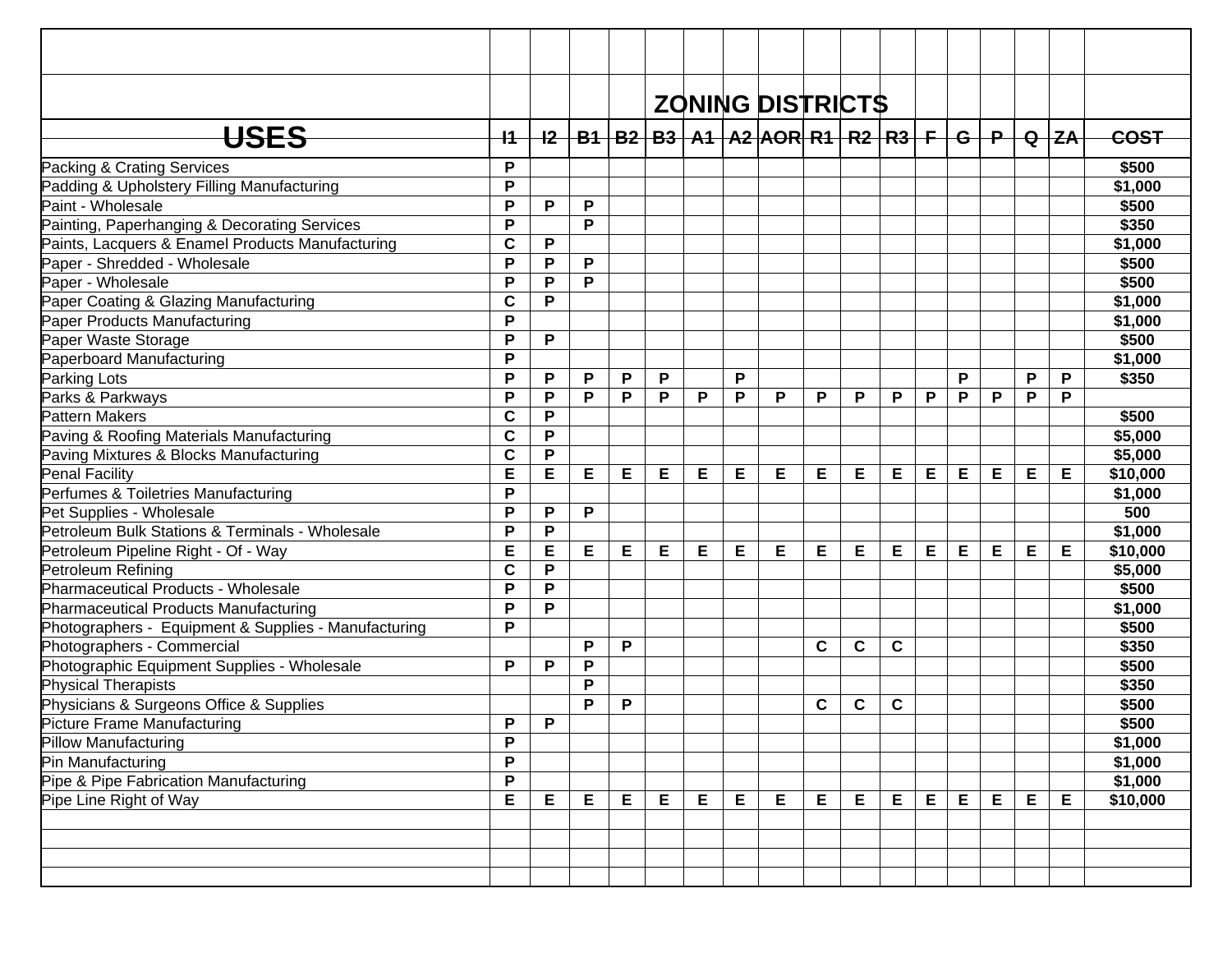|                                                         |             |             |   |   |   |             |   | <b>ZONING DISTRICTS</b>                                     |   |   |   |   |              |       |   |          |             |
|---------------------------------------------------------|-------------|-------------|---|---|---|-------------|---|-------------------------------------------------------------|---|---|---|---|--------------|-------|---|----------|-------------|
|                                                         |             |             |   |   |   |             |   |                                                             |   |   |   |   |              |       |   |          |             |
| <b>USES</b>                                             | $+$         |             |   |   |   |             |   | <u>I2   B1   B2   B3   A1   A2  AOR  R1   R2   R3   F  </u> |   |   |   |   |              | $G+P$ |   | $Q$ $ZA$ | <b>COST</b> |
| <b>Plant &amp; Tree Nurseries</b>                       |             |             |   |   |   | C           | P |                                                             |   |   |   |   | P            |       |   |          | \$500       |
| <b>Plastic Manufacturing</b>                            | P           | $\mathsf P$ |   |   |   |             |   |                                                             |   |   |   |   |              |       |   |          | \$1,000     |
| Plastics - Fabrication, Finishing & Decorating          | P           |             |   |   |   |             |   |                                                             |   |   |   |   |              |       |   |          | \$1,000     |
| Plumbing Equipment, Fixtures & Supplies - Manufacturing | P           |             |   |   |   |             |   |                                                             |   |   |   |   |              |       |   |          | \$1,000     |
| Plumbing Equipment, Fixtures & Supplies - Wholesale     | P           | P           | P |   |   |             |   |                                                             |   |   |   |   |              |       |   |          | \$500       |
| Plywood Manufacturing                                   |             | P           | P |   |   |             |   |                                                             |   |   |   |   |              |       |   |          | \$1,000     |
| Pole Signs                                              | P           | P           | P | P | P | P           |   |                                                             |   |   |   |   | P            |       | P | P        | \$350       |
| Porcelain Manufacturing                                 | P           | $\mathbf C$ |   |   |   |             |   |                                                             |   |   |   |   |              |       |   |          | \$1,000     |
| Pottery & Related Products Manufacturing                | P           | $\mathbf c$ |   |   |   |             |   |                                                             |   |   |   |   |              |       |   |          | \$1,000     |
| Poultry                                                 | P           | P           | P | P | P | P           | P | P                                                           |   |   |   | P | $\mathsf{P}$ | P     | P | P        |             |
| Poultry - Wholesale - Includes Killing & Dressing       | P           | P           |   |   |   |             |   |                                                             |   |   |   |   |              |       |   |          | \$1,000     |
| Poultry Farm                                            |             |             | P |   |   | C           | C |                                                             |   |   |   |   |              |       |   |          | \$500       |
| Poultry Hatchery                                        | P           | P           |   |   |   | $\mathbf c$ | P |                                                             |   |   |   |   |              |       |   |          | \$500       |
| Precious Metal Plating                                  |             | P           |   |   |   |             |   |                                                             |   |   |   |   |              |       |   |          | \$1,000     |
| Pressed & Molded Pulp Goods Manufacturing               | P           |             |   |   |   |             |   |                                                             |   |   |   |   |              |       |   |          | \$1,000     |
| Printing Ink Manufacturing                              | $\mathbf c$ | $\mathsf P$ |   |   |   |             |   |                                                             |   |   |   |   |              |       |   |          | \$1,000     |
| <b>Private Clubs</b>                                    |             |             | P | P |   | $\mathbf c$ |   |                                                             |   |   |   |   | P            |       |   | P        | \$5,000     |
| Private or Public Funded Building                       | Е           | Е           | E | Е | E | E           | Е | E                                                           | Е | Е | Е | Е | E            | Е     | Е | Е        | \$150       |
| Produce - Retail & Wholesale                            | P           | P           | P |   |   | P           | P |                                                             |   |   |   |   |              |       |   |          | \$500       |
| Professional Membership Organizations                   |             |             | P |   |   |             |   |                                                             |   |   |   |   |              |       |   |          | 350         |
| <b>Professional Office Services</b>                     |             |             | P | P |   |             |   |                                                             |   |   |   |   |              |       |   |          | \$350       |
| <b>Projecting Signs</b>                                 | P           | P           | P | P | P |             |   |                                                             |   |   |   |   |              |       |   | P        | \$500       |
| Public Recreational Facilities                          | E           | E           | E | E | E | Е           | Е | E                                                           | Е | Е | E | Е | E            | E     | E | Е        | \$150       |
| Publishers                                              |             |             | P |   |   |             |   |                                                             |   |   |   |   |              |       |   |          | \$350       |
| Pulp Manufacturing                                      | P           |             |   |   |   |             |   |                                                             |   |   |   |   |              |       |   |          | \$1,000     |
| Pumice Manufacturing                                    | P           |             |   |   |   |             |   |                                                             |   |   |   |   |              |       |   |          | \$1,000     |
|                                                         |             |             |   |   |   |             |   |                                                             |   |   |   |   |              |       |   |          |             |
|                                                         |             |             |   |   |   |             |   |                                                             |   |   |   |   |              |       |   |          |             |
|                                                         |             |             |   |   |   |             |   |                                                             |   |   |   |   |              |       |   |          |             |
|                                                         |             |             |   |   |   |             |   |                                                             |   |   |   |   |              |       |   |          |             |
|                                                         |             |             |   |   |   |             |   |                                                             |   |   |   |   |              |       |   |          |             |
|                                                         |             |             |   |   |   |             |   |                                                             |   |   |   |   |              |       |   |          |             |
|                                                         |             |             |   |   |   |             |   |                                                             |   |   |   |   |              |       |   |          |             |
|                                                         |             |             |   |   |   |             |   |                                                             |   |   |   |   |              |       |   |          |             |
|                                                         |             |             |   |   |   |             |   |                                                             |   |   |   |   |              |       |   |          |             |
|                                                         |             |             |   |   |   |             |   |                                                             |   |   |   |   |              |       |   |          |             |
|                                                         |             |             |   |   |   |             |   |                                                             |   |   |   |   |              |       |   |          |             |
|                                                         |             |             |   |   |   |             |   |                                                             |   |   |   |   |              |       |   |          |             |
|                                                         |             |             |   |   |   |             |   |                                                             |   |   |   |   |              |       |   |          |             |
|                                                         |             |             |   |   |   |             |   |                                                             |   |   |   |   |              |       |   |          |             |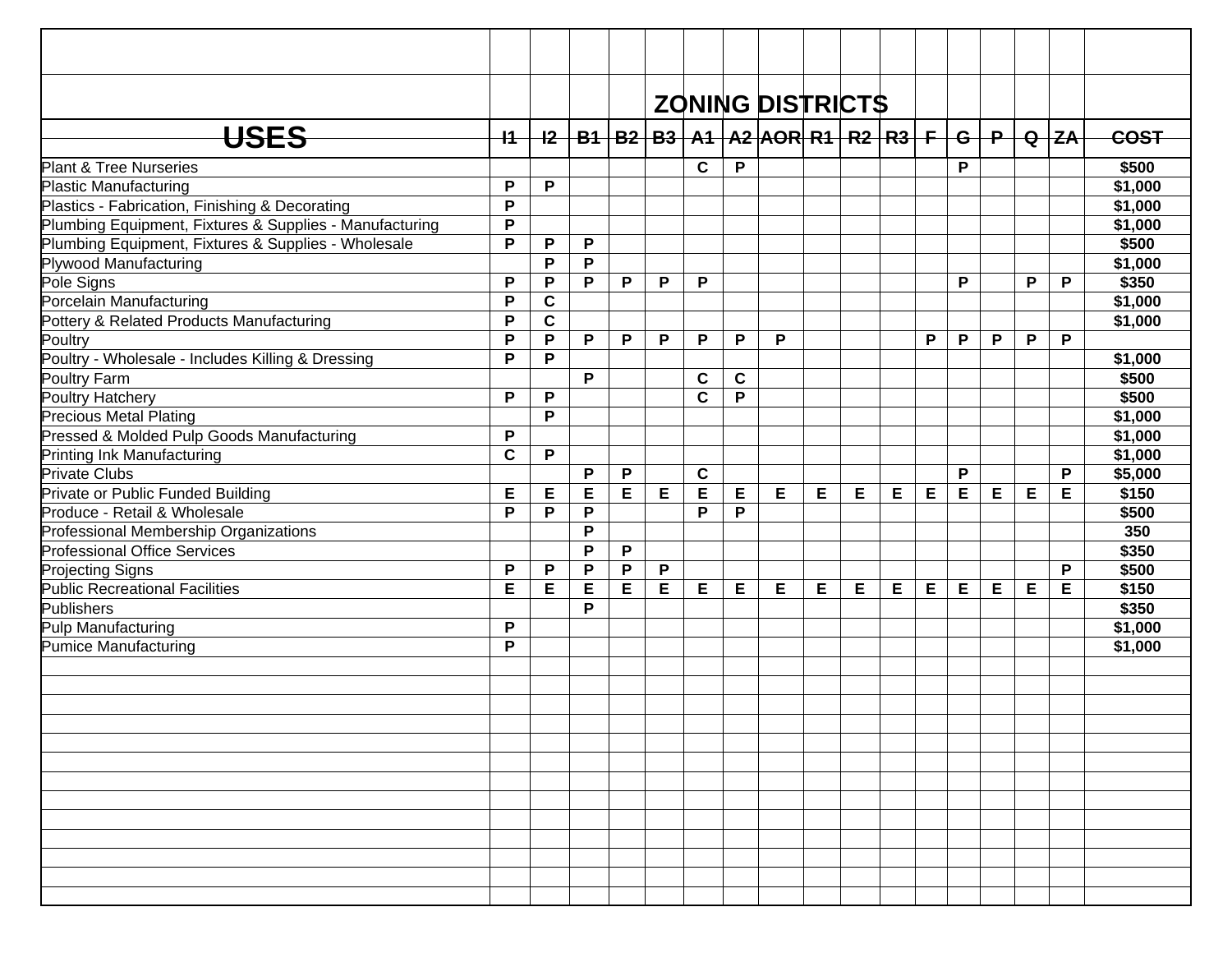|                            |              |              |  |  | ZONING DISTRICTS                                                          |  |  |  |                |             |
|----------------------------|--------------|--------------|--|--|---------------------------------------------------------------------------|--|--|--|----------------|-------------|
| <b>USES</b>                |              |              |  |  | _I1   I2   B1   B2   B3   A1   A2  AOR  R1   R2   R3   F   G   P   Q   ZA |  |  |  |                | <b>COST</b> |
| Quarries                   |              |              |  |  |                                                                           |  |  |  | $\overline{P}$ | \$5,000     |
| Quick Freeze Plants        | $\mathsf{P}$ | $\mathsf{P}$ |  |  |                                                                           |  |  |  |                | \$1,000     |
| <b>Quilt Manufacturing</b> | P            |              |  |  |                                                                           |  |  |  |                | \$500       |
|                            |              |              |  |  |                                                                           |  |  |  |                |             |
|                            |              |              |  |  |                                                                           |  |  |  |                |             |
|                            |              |              |  |  |                                                                           |  |  |  |                |             |
|                            |              |              |  |  |                                                                           |  |  |  |                |             |
|                            |              |              |  |  |                                                                           |  |  |  |                |             |
|                            |              |              |  |  |                                                                           |  |  |  |                |             |
|                            |              |              |  |  |                                                                           |  |  |  |                |             |
|                            |              |              |  |  |                                                                           |  |  |  |                |             |
|                            |              |              |  |  |                                                                           |  |  |  |                |             |
|                            |              |              |  |  |                                                                           |  |  |  |                |             |
|                            |              |              |  |  |                                                                           |  |  |  |                |             |
|                            |              |              |  |  |                                                                           |  |  |  |                |             |
|                            |              |              |  |  |                                                                           |  |  |  |                |             |
|                            |              |              |  |  |                                                                           |  |  |  |                |             |
|                            |              |              |  |  |                                                                           |  |  |  |                |             |
|                            |              |              |  |  |                                                                           |  |  |  |                |             |
|                            |              |              |  |  |                                                                           |  |  |  |                |             |
|                            |              |              |  |  |                                                                           |  |  |  |                |             |
|                            |              |              |  |  |                                                                           |  |  |  |                |             |
|                            |              |              |  |  |                                                                           |  |  |  |                |             |
|                            |              |              |  |  |                                                                           |  |  |  |                |             |
|                            |              |              |  |  |                                                                           |  |  |  |                |             |
|                            |              |              |  |  |                                                                           |  |  |  |                |             |
|                            |              |              |  |  |                                                                           |  |  |  |                |             |
|                            |              |              |  |  |                                                                           |  |  |  |                |             |
|                            |              |              |  |  |                                                                           |  |  |  |                |             |
|                            |              |              |  |  |                                                                           |  |  |  |                |             |
|                            |              |              |  |  |                                                                           |  |  |  |                |             |
|                            |              |              |  |  |                                                                           |  |  |  |                |             |
|                            |              |              |  |  |                                                                           |  |  |  |                |             |
|                            |              |              |  |  |                                                                           |  |  |  |                |             |
|                            |              |              |  |  |                                                                           |  |  |  |                |             |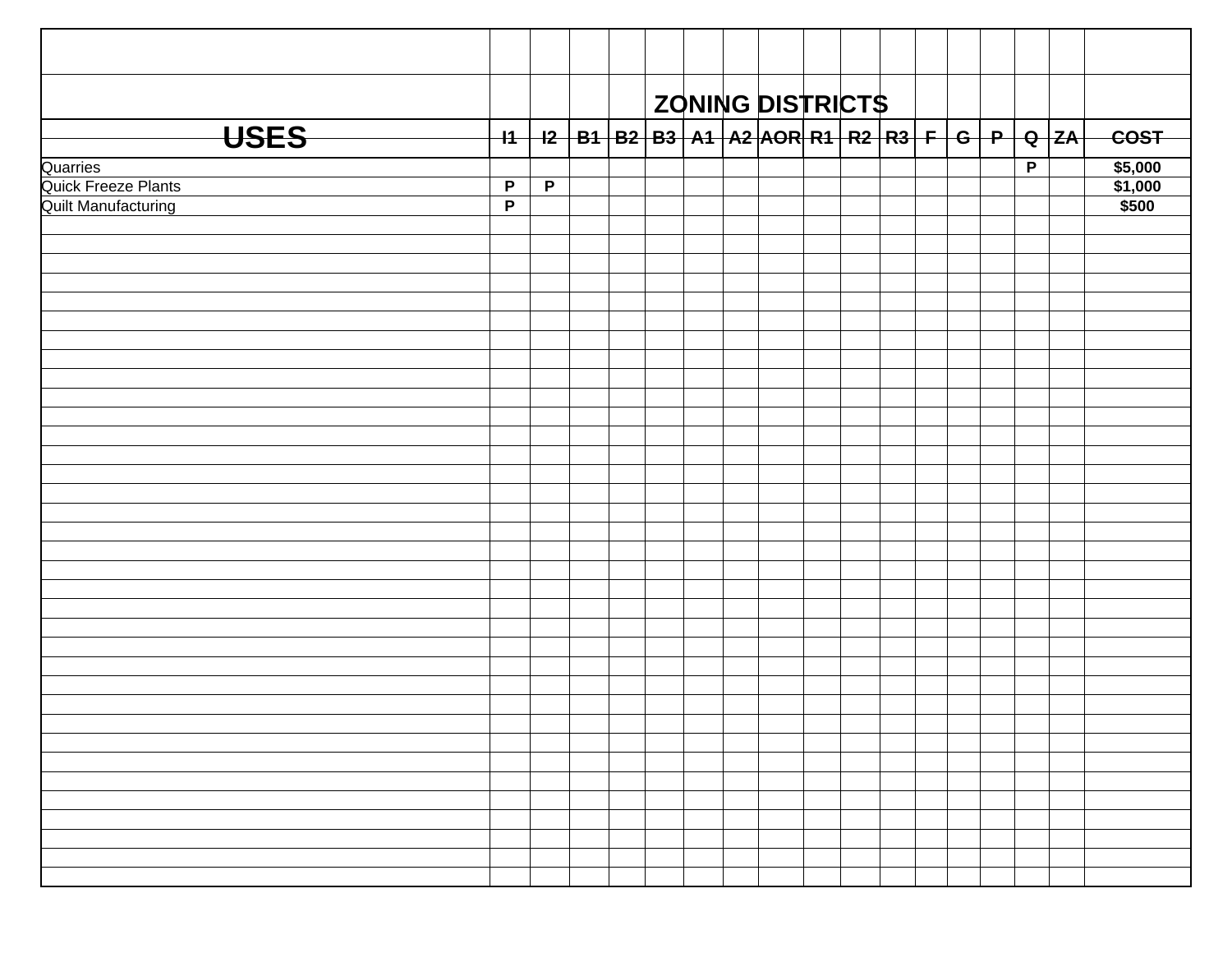|                                                      |             |              |             |             |             |             |             | <b>ZONING DISTRICTS</b>                           |             |             |             |             |              |              |             |              |             |
|------------------------------------------------------|-------------|--------------|-------------|-------------|-------------|-------------|-------------|---------------------------------------------------|-------------|-------------|-------------|-------------|--------------|--------------|-------------|--------------|-------------|
| <b>USES</b>                                          | $+1$        | $+2$         |             |             |             |             |             | $B1   B2   B3   A1   A2   AOR   R1   R2   R3   F$ |             |             |             |             | $-$ G $+$    | $\mathsf{P}$ |             | $Q$ $ZA$     | <b>COST</b> |
| Race Tracks                                          | T           | T            | T           | T           | T           | T           | T           | T                                                 | Τ           | T           | T           | T           | $\mathsf{T}$ | T            | T.          | $\mathsf{T}$ | \$500       |
| Radiator Manufacturing                               | C           | P            |             |             |             |             |             |                                                   |             |             |             |             |              |              |             |              | \$1,000     |
| <b>Radio Broadcasting Stations</b>                   |             |              | P           |             | P           | P           |             |                                                   |             |             |             |             |              |              |             |              | \$5,000     |
| Radio Equipment & Supplies - Wholesale               | P           | P            | P           |             |             |             |             |                                                   |             |             |             |             |              |              |             |              | \$500       |
| Radioactivity Instruments & Supplies                 | C           | $\mathbf c$  |             |             |             |             |             |                                                   |             |             |             |             |              |              |             |              | \$5,000     |
| Radios, Equipment & Supply Manufacturing             | P           | P            |             |             |             |             |             |                                                   |             |             |             |             |              |              |             |              | \$1,000     |
| Railroad Equipment & Maintenance                     | C           | P            |             |             |             |             |             |                                                   |             |             |             |             |              |              |             |              | \$1,000     |
| Railroad Equipment Manufacturing                     | C           | P            |             |             |             |             |             |                                                   |             |             |             |             |              |              |             |              | \$5,000     |
| Railroad Freight Terminals                           | C           | P            |             |             |             |             |             |                                                   |             |             |             |             |              |              |             |              | \$1,000     |
| Railroad Switching & Marshalling Yards               | C           | $\mathbf c$  |             |             |             |             |             |                                                   |             |             |             |             |              |              |             |              | \$1,000     |
| Railway Equipment & Supplies                         | C           | P            |             |             |             |             |             |                                                   |             |             |             |             |              |              |             |              | \$1,000     |
| Real Estate Tract & Sales Offices                    | T           | T.           | $\mathbf T$ | T           | T           | T           | T           | T                                                 | T           | T           | T           | T           | T            | T            | T           | $\mathbf T$  | \$500       |
| Recreation Facility - Private                        | P           | P            | $\mathsf P$ | P           |             |             |             |                                                   |             |             |             |             | P            |              |             |              | \$500       |
| Recreation Facility - Public                         | C           | $\mathbf{C}$ | $\mathbf c$ | $\mathbf c$ | C           | C           | C           | $\mathbf c$                                       | $\mathbf c$ | $\mathbf c$ | $\mathbf c$ | $\mathbf c$ | $\mathbf{C}$ | $\mathbf c$  | $\mathbf c$ | C            | \$1,000     |
| Recreational Vehicles Sales & Service                | P           |              |             |             |             |             |             |                                                   |             |             |             |             |              |              |             |              | \$500       |
| <b>Recycling Facility</b>                            | C           | $\mathbf c$  | $\mathbf c$ | C           | $\mathbf c$ | $\mathbf c$ | $\mathbf c$ | $\mathbf c$                                       | $\mathbf c$ | C           | $\mathbf c$ | $\mathbf c$ | $\mathbf c$  | $\mathbf c$  | $\mathbf c$ | $\mathbf c$  | \$350       |
| Refrigeration Equipment - Commercial - Manufacturing | C           | P            |             |             |             |             |             |                                                   |             |             |             |             |              |              |             |              | \$1,000     |
| <b>Rendering Plants</b>                              | $\mathbf c$ | P            |             |             |             |             |             |                                                   |             |             |             |             |              |              |             |              | \$5,000     |
| <b>Rental Services</b>                               |             |              | P           |             |             |             |             |                                                   |             |             |             |             |              |              |             |              | \$350       |
| <b>Resorts</b>                                       |             |              |             |             |             | $\mathbf c$ |             |                                                   |             |             |             |             | P            |              |             |              | \$350       |
| <b>Restaurants</b>                                   |             |              | P           | P           | P           | $\mathbf c$ |             |                                                   |             |             |             |             | P            |              |             |              | \$500       |
| <b>Retail Outlet Stores</b>                          |             |              | P           |             |             |             |             |                                                   |             |             |             |             |              |              |             |              | \$5,000     |
| Retail Stores, Sales, Supplies & Service             | P           |              | P           | P           | P           |             |             |                                                   |             |             |             |             |              |              |             |              | \$500       |
| <b>Retirement Homes</b>                              |             |              | P           |             |             | $\mathbf c$ | C           |                                                   |             |             | $\mathbf c$ |             |              |              |             |              | \$500       |
| Riding Academies                                     |             |              |             |             |             | P           | P           | P                                                 |             |             |             |             | P            |              |             |              | \$350       |
| <b>Riding Equipment Sales</b>                        |             |              | P           |             |             |             | P           |                                                   |             |             |             |             |              |              |             |              | \$350       |
| <b>Rock Festivals</b>                                |             |              |             |             |             | $\mathbf c$ |             |                                                   |             |             |             | C           | $\mathbf c$  |              |             |              | \$1,000     |
| Roller Skating Rink                                  |             |              | P           |             |             |             |             |                                                   |             |             |             |             |              |              |             |              | \$500       |
| Roof Sign                                            | C           | $\mathbf c$  | $\mathbf c$ | C           | C           |             |             |                                                   |             |             |             |             |              | C            |             |              | \$500       |
| Roofing & Sheet Metal Services                       | P           |              |             |             |             |             |             |                                                   |             |             |             |             |              |              |             |              | \$1,000     |
| Roofing Material Manufacturing                       | P           | $\mathsf{P}$ |             |             |             |             |             |                                                   |             |             |             |             |              |              |             |              | \$5,000     |
| Rope Manufacturing                                   | P           | P            |             |             |             |             |             |                                                   |             |             |             |             |              |              |             |              | \$1,000     |
| Rubber Products Manufacturing                        | P           | $\mathsf P$  |             |             |             |             |             |                                                   |             |             |             |             |              |              |             |              | \$5,000     |
| Rubber Products Salvage                              | C           | P            |             |             |             |             |             |                                                   |             |             |             |             |              |              |             |              | \$1,000     |
| Rubber Stamps Manufacturing                          | P           | P            |             |             |             |             |             |                                                   |             |             |             |             |              |              |             |              | \$1,000     |
| Retail Food Processing                               | P           | P            |             |             |             |             |             |                                                   |             |             |             |             |              |              |             |              | \$1,000     |
|                                                      |             |              |             |             |             |             |             |                                                   |             |             |             |             |              |              |             |              |             |
|                                                      |             |              |             |             |             |             |             |                                                   |             |             |             |             |              |              |             |              |             |
|                                                      |             |              |             |             |             |             |             |                                                   |             |             |             |             |              |              |             |              |             |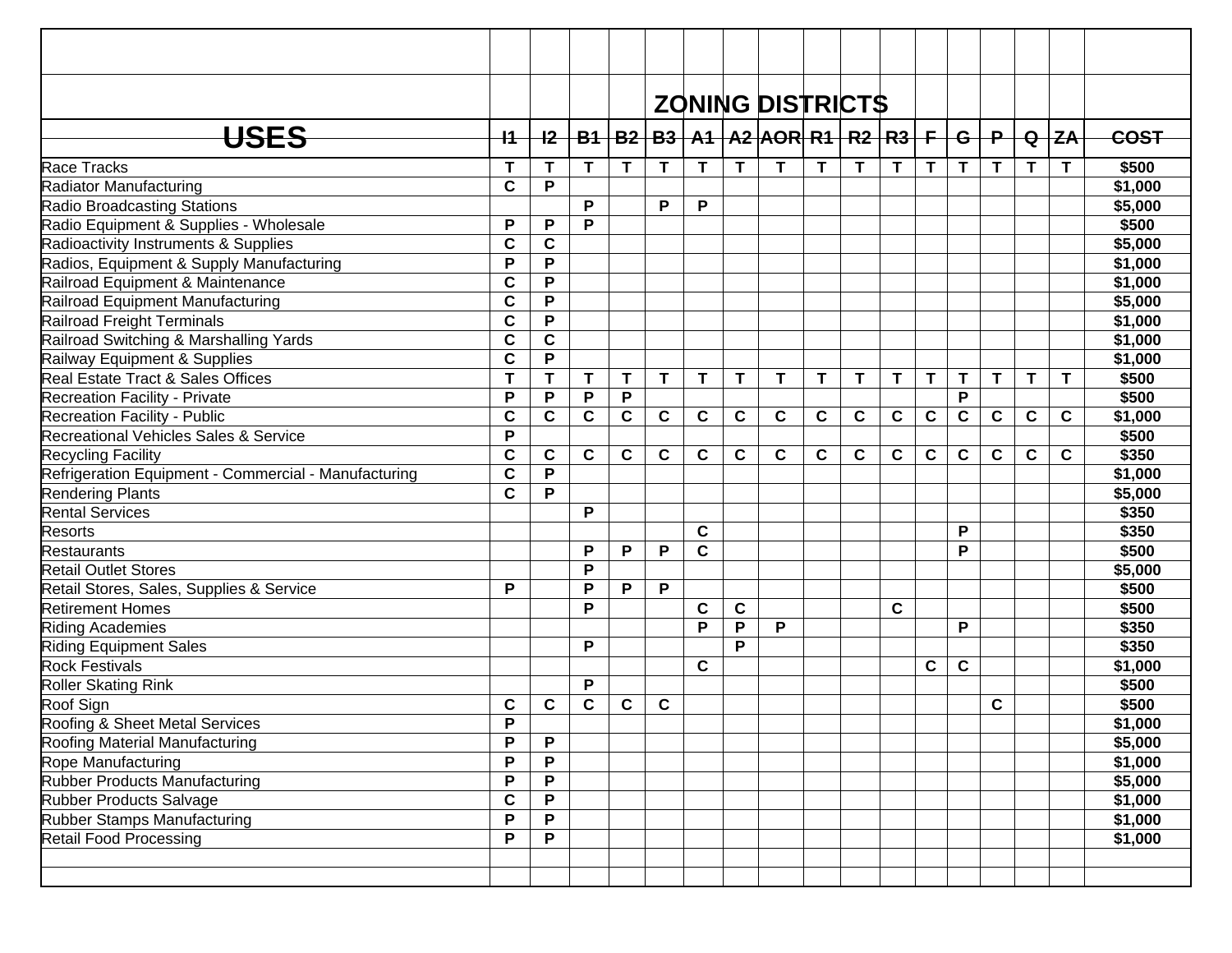|                                                           |             |             |             |   |              |             |             | <b>ZONING DISTRICTS</b>                       |             |             |             |             |             |                 |             |         |             |
|-----------------------------------------------------------|-------------|-------------|-------------|---|--------------|-------------|-------------|-----------------------------------------------|-------------|-------------|-------------|-------------|-------------|-----------------|-------------|---------|-------------|
| <del>USES</del>                                           | $+1$        | $+2-$       |             |   |              |             |             | B1   B2   B3   A1   A2  AOR  R1   R2   R3   F |             |             |             |             |             | $-$ G $+$ P $-$ |             | $Q$ $Z$ | <b>COST</b> |
|                                                           |             |             |             |   |              |             |             |                                               |             |             |             |             |             |                 |             |         |             |
| Saddlery Shops - Custom - Handmade                        | P           | P           |             |   |              | C           | $\mathbf c$ |                                               |             |             |             |             |             |                 |             |         | \$350       |
| Safe Manufacturing                                        | P           | P           |             |   |              |             |             |                                               |             |             |             |             |             |                 |             |         | \$1,000     |
| Salvage Yard - Retail                                     | $\mathbf c$ | $\mathbf C$ |             |   |              |             |             |                                               |             |             |             |             |             |                 |             |         | \$1,000     |
| Sand & Gravel Quarrying                                   |             |             |             |   |              |             |             |                                               |             |             |             |             |             |                 | P           |         | \$500       |
| <b>Sandblasting Services</b>                              | $\mathbf c$ | P           |             |   |              |             |             |                                               |             |             |             |             |             |                 |             |         | \$1,000     |
| Sandpaper Manufacturing                                   | $\mathbf c$ | P           |             |   |              |             |             |                                               |             |             |             |             |             |                 |             |         | \$1,000     |
| Sanitary Landfills                                        | $\mathbf c$ | $\mathbf c$ | С           | C | $\mathbf c$  | C           | C           | $\mathbf c$                                   | C           | C           | C           | C           | $\mathbf c$ | $\mathbf c$     | C           | C       | \$5,000     |
| Sanitary Paper Products Manufacturing                     | P           | P           | P           |   |              |             |             |                                               |             |             |             |             |             |                 |             |         | \$1,000     |
| Savings & Loan Associations                               |             |             | P           |   |              |             |             |                                               |             |             |             |             |             |                 |             |         | \$350       |
| Sawdust Storage                                           | C           | C           |             |   |              |             |             |                                               |             |             |             |             |             |                 |             |         | \$500       |
| Sawmills & Planing Mills                                  | $\mathbf c$ | $\mathbf c$ |             |   |              | C           | C           |                                               |             |             |             |             |             |                 |             |         | \$1,000     |
| <b>Scales Manufacturing</b>                               | P           | P           |             |   |              |             |             |                                               |             |             |             |             |             |                 |             |         | \$500       |
| School Supplies - Wholesale                               | P           | P           | P           |   |              |             |             |                                               |             |             |             |             |             |                 |             |         | \$500       |
| Schools - Art                                             |             |             | P           |   |              |             |             |                                               |             |             |             |             |             |                 |             |         | \$350       |
| Schools - Business                                        |             |             | P           |   |              |             |             |                                               |             |             |             |             |             |                 |             |         | \$350       |
| Schools - Nursery                                         |             |             | P           |   |              |             |             |                                               |             |             |             |             |             |                 |             |         | \$350       |
| Schools - Parochial                                       |             |             | P           |   |              |             |             |                                               |             |             |             |             |             |                 |             |         | \$350       |
| Schools - Private                                         |             |             | P           |   |              |             |             |                                               |             |             |             |             |             |                 |             |         | \$350       |
| Schools - Public                                          | Е           | Е           | Е           | Е | Е            | Е           | Е           | Е                                             | Е           | Е           | Е           | Е           | E           | Е               | Е           | Е       | \$5,000     |
| Schools - Secondary                                       |             |             | P           |   |              |             |             |                                               |             |             |             |             |             |                 |             |         | \$350       |
| Schools - Trade                                           |             |             | P           |   |              |             |             |                                               |             |             |             |             |             |                 |             |         | \$350       |
| Schools - Vocational                                      |             |             | P           |   |              |             |             |                                               |             |             |             |             |             |                 |             |         | \$350       |
| Scientific Research Services                              | P           | P           | P           |   |              | C           | C           |                                               |             |             |             |             |             |                 |             |         | \$1,000     |
| Scooter Manufacturing                                     | P           |             |             |   |              |             |             |                                               |             |             |             |             |             |                 |             |         | \$1,000     |
| Scrap & Waste Materials - Inside Building - Wholesale     | $\mathbf c$ | P           |             |   |              |             |             |                                               |             |             |             |             |             |                 |             |         | \$500       |
| Scrap Iron & Metals - Inside Storage & Sales              | $\mathbf c$ | P           |             |   |              |             |             |                                               |             |             |             |             |             |                 |             |         | \$500       |
| <b>Screen Process Printing</b>                            |             |             | P           |   |              |             |             |                                               |             |             |             |             |             |                 |             |         | \$350       |
| Second Hand Stores                                        |             |             | P           |   |              |             |             |                                               |             |             |             |             |             |                 |             |         | \$350       |
| Secondary Smelting & Refining Metals & Alloys             | C           | P           |             |   |              |             |             |                                               |             |             |             |             |             |                 |             |         | \$1,000     |
| Security Guard Equipment & Supplies                       | P           | P           |             |   |              |             |             |                                               |             |             |             |             |             |                 |             |         | \$500       |
| <b>Security Guard Services</b>                            | $\mathbf c$ | $\mathbf c$ | $\mathbf c$ | C | $\mathbf{C}$ | $\mathbf c$ | $\mathbf c$ | $\mathbf{C}$                                  | $\mathbf c$ | $\mathbf c$ | $\mathbf c$ | $\mathbf c$ | $\mathbf c$ | $\mathbf c$     | C           | C       | \$500       |
| Septic System Tanks                                       | P           | P           | P           | P | P            | P           | P           | P                                             | P           | P           | P           | P           | P           | P               | P           | P       | \$115       |
| Service Station Equipment, Supplies & Service - Wholesale | P           | P           | P           |   |              |             |             |                                               |             |             |             |             |             |                 |             |         | \$500       |
| Sewage Pressure Control Stations                          | E           | E           | Е           | Е | Е            | Е           | Е           | Е                                             | Е           | Е           | E           | E           | E           | Е               | E           | Е       | \$150       |
| <b>Sewage Treatment Plants</b>                            | $\mathbf c$ | $\mathbf c$ |             |   |              | $\mathbf c$ | $\mathbf c$ | $\mathbf c$                                   | $\mathbf c$ | $\mathbf c$ | $\mathbf c$ |             | $\mathbf C$ |                 | $\mathbf c$ | C       | \$10,000    |
| Sewing Machines - Industrial - Manufacturing              | P           | P           |             |   |              |             |             |                                               |             |             |             |             |             |                 |             |         | \$1,000     |
| Sewing Supplies & Notions - Manufacturing                 | P           |             |             |   |              |             |             |                                               |             |             |             |             |             |                 |             |         | \$500       |
| Sewing Supplies & Notions - Wholesale                     |             | P           | P           | P | P            |             |             |                                               |             |             |             |             |             |                 |             |         | \$500       |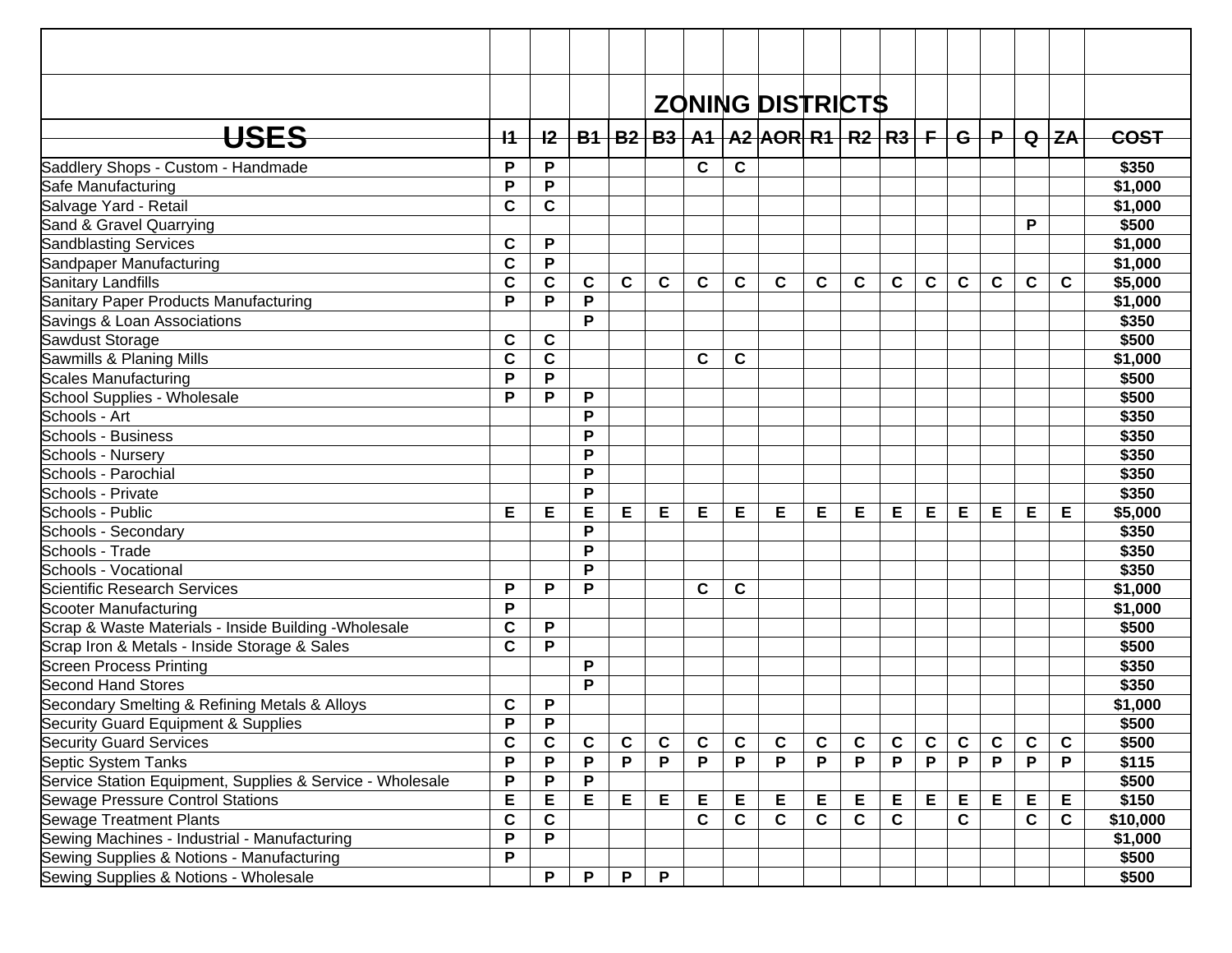|                                                        |             |              |             |             |             |             |             | <b>ZONING DISTRICTS</b>                           |             |             |             |             |             |             |             |           |             |
|--------------------------------------------------------|-------------|--------------|-------------|-------------|-------------|-------------|-------------|---------------------------------------------------|-------------|-------------|-------------|-------------|-------------|-------------|-------------|-----------|-------------|
| <b>USES</b>                                            | $+1$        | $+2$         |             |             |             |             |             | $B1   B2   B3   A1   A2   AOR   R1   R2   R3   F$ |             |             |             |             |             | $G+P$       |             | $Q$ $Z$ A | <b>COST</b> |
| <b>Sharpening Service</b>                              | P           |              | P           |             |             |             |             |                                                   |             |             |             |             |             |             |             |           | \$500       |
| Sheet Metal Products Manufacturing                     | P           | P            |             |             |             |             |             |                                                   |             |             |             |             |             |             |             |           | \$1,000     |
| Shipping Room Equipment & Supplies                     | P           |              | P           |             |             |             |             |                                                   |             |             |             |             |             |             |             |           | \$350       |
| Shortening, Oil & Margarine Manufacturing              | C           | P            |             |             |             |             |             |                                                   |             |             |             |             |             |             |             |           | \$1,000     |
| Silverware Manufacturing                               | P           |              |             |             |             |             |             |                                                   |             |             |             |             |             |             |             |           | \$1,000     |
| Single Wide Mobile Home                                | C           | C            | $\mathbf c$ | C           | $\mathbf c$ | $\mathbf c$ | $\mathbf c$ | $\mathbf c$                                       | $\mathbf c$ | $\mathbf c$ | $\mathbf c$ |             | $\mathbf c$ | $\mathbf c$ |             | C         | \$500       |
| Slaughterers - Custom                                  | C           | P            |             |             |             |             |             |                                                   |             |             |             |             |             |             |             |           | \$1,000     |
| <b>Small Animal Cemeteries</b>                         | C           | C            | C           | $\mathbf c$ | C           | C           | C           | $\mathbf c$                                       | C           | $\mathbf c$ | $\mathbf c$ | $\mathbf c$ | $\mathbf c$ | $\mathbf c$ | $\mathbf c$ | C         | \$500       |
| <b>Small Animal Crematories</b>                        |             | $\mathbf c$  |             |             |             | $\mathbf c$ | C           |                                                   |             |             |             |             |             |             |             |           | \$1,000     |
| Small Animal Impoundent Shelter                        | Е           | Е            | E           | Е           | Е           | Е           | E           | Е                                                 | Е           | Е           | Е           | Е           | E           | E           | Е           | Е         | \$150       |
| Smelting                                               | C           | P            |             |             |             |             |             |                                                   |             |             |             |             |             |             |             |           | \$1,000     |
| Snowmobile Manufacturing                               | P           | P            |             |             |             |             |             |                                                   |             |             |             |             |             |             |             |           | \$1,000     |
| Social & Welfare Services                              |             |              | P           |             |             |             |             |                                                   |             |             |             |             |             |             |             |           | \$350       |
| Sod & Soil Service                                     |             |              | P           |             |             |             | P           |                                                   |             |             |             |             |             |             |             |           | \$350       |
| Sound Systems & Equipment - Wholesale                  | P           | P            | P           |             |             |             |             |                                                   |             |             |             |             |             |             |             |           | \$500       |
| Sound Systems & Equipment Manufacturing                | P           |              |             |             |             |             |             |                                                   |             |             |             |             |             |             |             |           | \$1,000     |
| Souvenirs - Wholesale                                  | P           | P            | P           |             |             |             |             |                                                   |             |             |             |             |             |             |             |           | \$500       |
| Soybean Oil Milling                                    |             |              |             |             |             |             | C           |                                                   |             |             |             |             |             |             |             |           | \$1,000     |
| Special Cleaning, Polishing & Sanitation Products Mfg. | C           | P            |             |             |             |             |             |                                                   |             |             |             |             |             |             |             |           | \$1,000     |
| Special Industry Machinery Manufacturing               | C           | P            |             |             |             |             |             |                                                   |             |             |             |             |             |             |             |           | \$1,000     |
| Spices - Wholesale                                     | P           | P            | P           |             |             |             |             |                                                   |             |             |             |             |             |             |             |           | \$500       |
| Sport Stadiums - Public                                | E           | E            | E           | E           | Е           | Е           | E           | Е                                                 | Е           | Е           | E           | Е           | E           | Е           | Е           | Е         | \$150       |
| Sporting & Athletic Manufacturing                      | P           |              |             |             |             |             |             |                                                   |             |             |             |             |             |             |             |           | \$1,000     |
| Sporting Goods - Wholesale & Retail                    | P           | P            | P           |             |             |             |             |                                                   |             |             |             |             |             |             |             |           | \$500       |
| Spraying Equipment Manufacturing                       |             |              |             |             |             |             |             |                                                   |             |             |             |             |             |             |             |           | \$1,000     |
| Sprinkler Systems - Lawn - Wholesale                   |             | P            | P           |             |             |             |             |                                                   |             |             |             |             |             |             |             |           | \$500       |
| Stables - Private                                      |             |              |             |             |             | $\mathbf c$ | C           |                                                   |             |             |             |             | P           |             |             |           | \$500       |
| Stamp Collectors Supplies - Wholesale                  |             |              | P           | P           |             |             |             |                                                   |             |             |             |             |             |             |             |           | \$350       |
| Starch Manufacturing                                   | C           | P            |             |             |             |             |             |                                                   |             |             |             |             |             |             |             |           | \$1,000     |
| Steam Cleaning                                         | P           | P            | P           |             |             |             |             |                                                   |             |             |             |             |             |             |             |           | \$500       |
| <b>Steel Manufacturing</b>                             |             | P            |             |             |             |             |             |                                                   |             |             |             |             |             |             |             |           | \$5,000     |
| Steel Pipe & Tubes Manufacturing                       | $\mathbf c$ | P            |             |             |             |             |             |                                                   |             |             |             |             |             |             |             |           | \$1,000     |
| <b>Steel Products Manufacturing</b>                    | C           | $\mathbf c$  |             |             |             |             |             |                                                   |             |             |             |             |             |             |             |           | \$1,000     |
| <b>Steel Rewinding Service</b>                         | $\mathbf c$ | $\mathbf c$  |             |             |             |             |             |                                                   |             |             |             |             |             |             |             |           | \$1,000     |
| Stockyards                                             | $\mathbf c$ | $\mathbf{C}$ |             |             |             |             | C           |                                                   |             |             |             |             |             |             |             |           |             |
|                                                        |             |              |             |             |             |             |             |                                                   |             |             |             |             |             |             |             |           |             |
|                                                        |             |              |             |             |             |             |             |                                                   |             |             |             |             |             |             |             |           |             |
|                                                        |             |              |             |             |             |             |             |                                                   |             |             |             |             |             |             |             |           |             |
|                                                        |             |              |             |             |             |             |             |                                                   |             |             |             |             |             |             |             |           |             |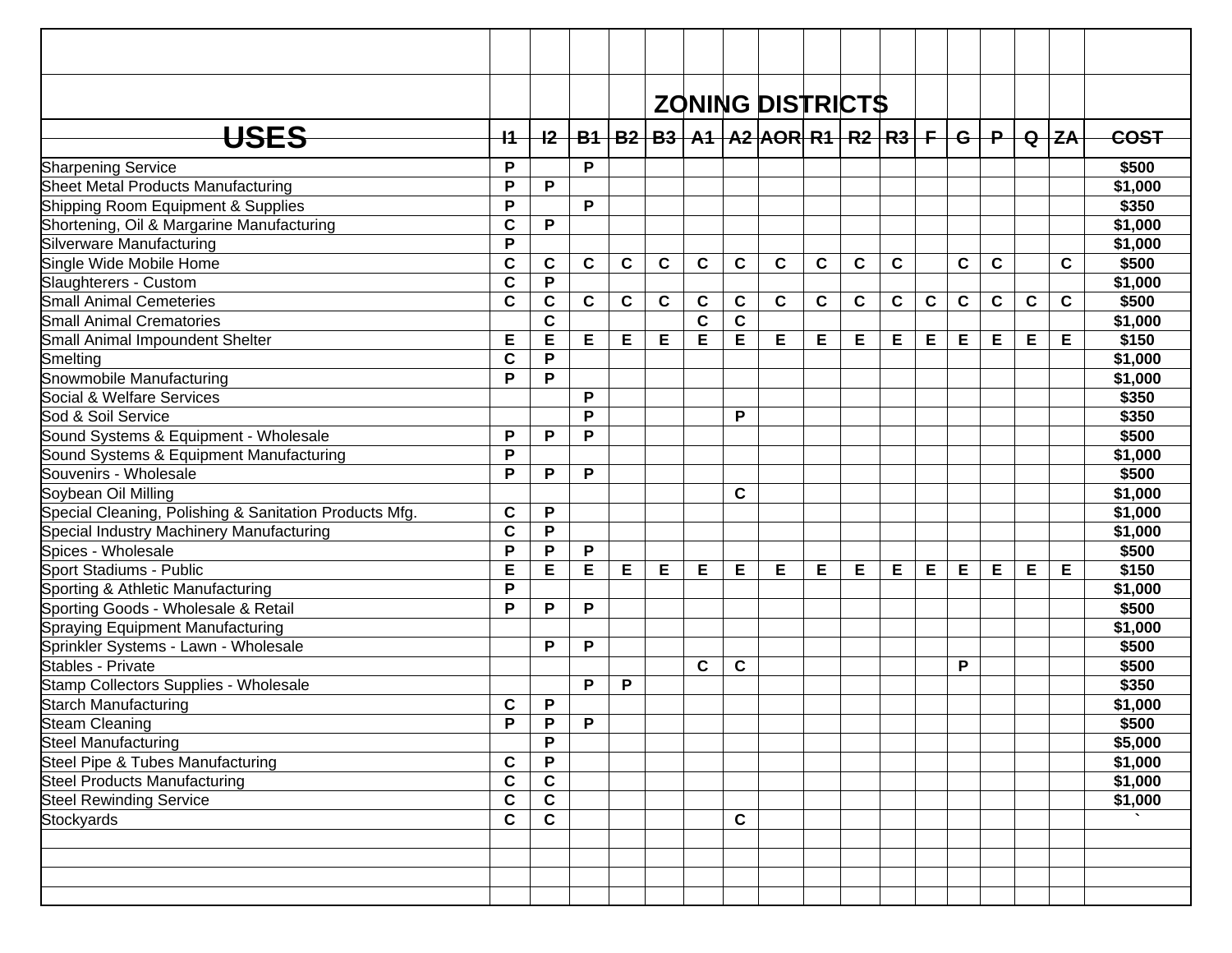|                                                     |              |             |             |              |                         | <b>ZONING DISTRICTS</b>                                             |             |              |             |             |   |   |             |
|-----------------------------------------------------|--------------|-------------|-------------|--------------|-------------------------|---------------------------------------------------------------------|-------------|--------------|-------------|-------------|---|---|-------------|
| <b>USES</b>                                         | $+1$         |             |             |              |                         | _I2   B1   B2   B3   A1   A2  AOR  R1   R2   R3   F   G   P   Q  ZA |             |              |             |             |   |   | <b>COST</b> |
| Stone Cast Manufacturing                            | $\mathsf{P}$ |             |             |              |                         |                                                                     |             |              |             |             |   |   | \$1,000     |
| Stone Storage & Crushing                            |              |             |             |              |                         |                                                                     |             |              |             |             |   | P | \$1,000     |
| Storage - Outdoor Vehicles & Machinery - No Salvage | $\mathbf c$  | $\mathbf c$ |             |              | $\mathbf c$             | $\mathbf c$                                                         |             |              |             |             |   |   | \$500       |
| Storage Units - Rental                              |              |             | $\mathbf c$ | $\mathbf c$  | $\overline{\mathbf{c}}$ | $\overline{\mathbf{c}}$                                             |             |              |             |             |   |   | \$500       |
| <b>Storm Windows Manufacturing</b>                  | $\mathsf{P}$ | P           |             |              |                         |                                                                     |             |              |             |             |   |   | \$1,000     |
| <b>Street Fairs</b>                                 |              |             |             |              |                         |                                                                     | $\mathbf c$ | $\mathbf{C}$ | $\mathbf c$ | $\mathbf c$ |   |   | \$500       |
| <b>Substance Abuse Treatment Centers</b>            |              |             | P           | $\mathsf{P}$ |                         |                                                                     |             |              |             |             |   |   | \$500       |
| Sundries - Wholesale                                | $\mathsf{P}$ | P           | P           |              |                         |                                                                     |             |              |             |             |   |   | \$500       |
| <b>Swimming Beaches</b>                             |              |             |             |              |                         |                                                                     |             |              |             |             | P |   | \$350       |
| Swimming Pool Equipment Manufacturing               | P            | P           |             |              |                         |                                                                     |             |              |             |             |   |   | \$1,000     |
| Synthetic Resins & Rubber Manufacturing             | $\mathsf{P}$ | P           |             |              |                         |                                                                     |             |              |             |             |   |   | \$5,000     |
|                                                     |              |             |             |              |                         |                                                                     |             |              |             |             |   |   |             |
|                                                     |              |             |             |              |                         |                                                                     |             |              |             |             |   |   |             |
|                                                     |              |             |             |              |                         |                                                                     |             |              |             |             |   |   |             |
|                                                     |              |             |             |              |                         |                                                                     |             |              |             |             |   |   |             |
|                                                     |              |             |             |              |                         |                                                                     |             |              |             |             |   |   |             |
|                                                     |              |             |             |              |                         |                                                                     |             |              |             |             |   |   |             |
|                                                     |              |             |             |              |                         |                                                                     |             |              |             |             |   |   |             |
|                                                     |              |             |             |              |                         |                                                                     |             |              |             |             |   |   |             |
|                                                     |              |             |             |              |                         |                                                                     |             |              |             |             |   |   |             |
|                                                     |              |             |             |              |                         |                                                                     |             |              |             |             |   |   |             |
|                                                     |              |             |             |              |                         |                                                                     |             |              |             |             |   |   |             |
|                                                     |              |             |             |              |                         |                                                                     |             |              |             |             |   |   |             |
|                                                     |              |             |             |              |                         |                                                                     |             |              |             |             |   |   |             |
|                                                     |              |             |             |              |                         |                                                                     |             |              |             |             |   |   |             |
|                                                     |              |             |             |              |                         |                                                                     |             |              |             |             |   |   |             |
|                                                     |              |             |             |              |                         |                                                                     |             |              |             |             |   |   |             |
|                                                     |              |             |             |              |                         |                                                                     |             |              |             |             |   |   |             |
|                                                     |              |             |             |              |                         |                                                                     |             |              |             |             |   |   |             |
|                                                     |              |             |             |              |                         |                                                                     |             |              |             |             |   |   |             |
|                                                     |              |             |             |              |                         |                                                                     |             |              |             |             |   |   |             |
|                                                     |              |             |             |              |                         |                                                                     |             |              |             |             |   |   |             |
|                                                     |              |             |             |              |                         |                                                                     |             |              |             |             |   |   |             |
|                                                     |              |             |             |              |                         |                                                                     |             |              |             |             |   |   |             |
|                                                     |              |             |             |              |                         |                                                                     |             |              |             |             |   |   |             |
|                                                     |              |             |             |              |                         |                                                                     |             |              |             |             |   |   |             |
|                                                     |              |             |             |              |                         |                                                                     |             |              |             |             |   |   |             |
|                                                     |              |             |             |              |                         |                                                                     |             |              |             |             |   |   |             |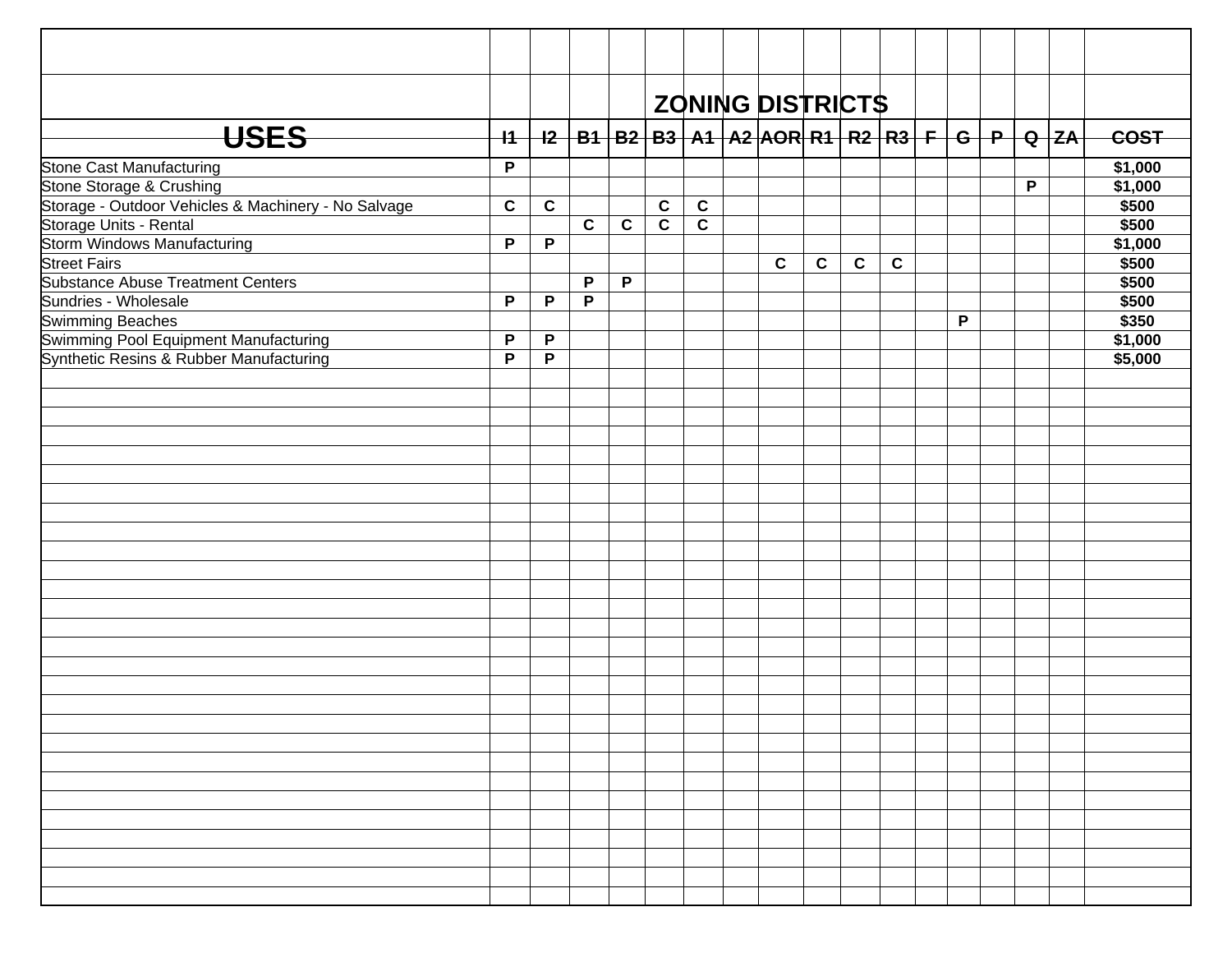|                                                            |                           |              |   |   |   |             |   | <b>ZONING DISTRICTS</b>                       |   |   |   |   |             |                         |             |           |         |
|------------------------------------------------------------|---------------------------|--------------|---|---|---|-------------|---|-----------------------------------------------|---|---|---|---|-------------|-------------------------|-------------|-----------|---------|
| <b>USES</b>                                                | $+1$                      | $+2-$        |   |   |   |             |   | B1   B2   B3   A1   A2  AOR  R1   R2   R3   F |   |   |   |   | -G-l        | $\overline{\mathbf{P}}$ |             | $Q$ $Z$ A | COST    |
| Tanks & Tank Components - Manufacturing & Repairing        | P                         | P            |   |   |   |             |   |                                               |   |   |   |   |             |                         |             |           | \$1,000 |
| Tanners                                                    | $\mathbf c$               | P            |   |   |   |             |   |                                               |   |   |   |   |             |                         |             |           | \$1,000 |
| <b>Tanning Salons</b>                                      |                           |              | P | P |   |             |   |                                               |   |   |   |   |             |                         |             |           | \$350   |
| <b>Target Shooting Range</b>                               |                           |              |   |   |   | $\mathbf c$ |   |                                               |   |   |   |   | $\mathbf c$ |                         |             |           | \$500   |
| Tape - Wholesale                                           | P                         | P            |   |   |   |             |   |                                               |   |   |   |   |             |                         |             |           | \$500   |
| Tar Products Manufacturing                                 | $\mathbf c$               | P            |   |   |   |             |   |                                               |   |   |   |   |             |                         |             |           | \$1,000 |
| <b>Tattoo Shops</b>                                        |                           |              | P |   |   |             |   |                                               |   |   |   |   |             |                         |             |           | \$350   |
| Taxicab Transportation Facility                            |                           |              | P |   |   |             |   |                                               |   |   |   |   |             |                         |             |           | \$350   |
| Taxidermists                                               | P                         | P            |   |   |   |             |   |                                               |   |   |   |   |             |                         |             |           | \$500   |
| Telephone Answering Service                                |                           |              | P | P | P |             |   |                                               |   |   |   |   |             |                         |             |           | \$350   |
| Telephone Equipment Manufacturing                          | P                         | P            |   |   |   |             |   |                                               |   |   |   |   |             |                         |             |           | \$500   |
| Telephone Exchange Stations                                | E                         | E            | E | Е | E | E           | E | E                                             | E | Е | Е | Е | E           | Е                       | E           | Е         | \$150   |
| Telephone Towers - Microwave                               | Е                         | E            | E | Е | E | Е           | Е | E                                             | Е | Е | E | E | E           | E                       | E           | Е         | \$1,000 |
| <b>Television Broadcasting Studios</b>                     |                           |              | P |   | P | P           |   |                                               |   |   |   |   |             |                         |             |           | \$1,000 |
| Television Sets Manufacturing                              | P                         | P            |   |   |   |             |   |                                               |   |   |   |   |             |                         |             |           | \$1,000 |
| <b>Television Transmitting Stations &amp; Relay Towers</b> | E                         | E            | E | Е | Е | Е           | Е | E                                             | Е | Е | Е | E | Е           | Е                       | E           | E         | \$1,000 |
| Temporary Signs                                            | P                         | P            | P | P | P | P           | P | P                                             | P | P | P | P | P           | $\mathsf P$             | P           | P         |         |
| Tent Revivals                                              | T                         | T            | T | T | T | T           | T | T                                             | T | T | T | T | T           | T                       | $\mathbf T$ | T         | \$150   |
| Tents & Awnings Manufacturing                              | P                         | P            |   |   |   |             |   |                                               |   |   |   |   |             |                         |             |           | \$500   |
| <b>Termite Control Contractor Shops</b>                    | P                         |              | P |   |   |             |   |                                               |   |   |   |   |             |                         |             |           | \$500   |
| Terra Cotta & Terrazzo Manufacturing                       | P                         | P            |   |   |   |             |   |                                               |   |   |   |   |             |                         |             |           | \$1,000 |
| <b>Textile Mill Products Manufacturing</b>                 | P                         | P            |   |   |   |             |   |                                               |   |   |   |   |             |                         |             |           | \$1,000 |
| Theaters - Indoor                                          |                           |              | P | P | P |             |   |                                               |   |   |   |   |             |                         |             |           | \$350   |
| Theaters - Outdoor (Other than Drive In)                   |                           |              | P | Ρ | P |             |   |                                               |   |   |   |   |             |                         |             |           | \$350   |
| Theatrical Equipment & Supplies Manufacturing              | P                         | P            |   |   |   |             |   |                                               |   |   |   |   |             |                         |             |           | \$500   |
| Thermometer Manufacturing                                  | P                         | P            |   |   |   |             |   |                                               |   |   |   |   |             |                         |             |           | \$1,000 |
| Thermostat Manufacturing                                   | P                         | P            |   |   |   |             |   |                                               |   |   |   |   |             |                         |             |           | \$1,000 |
| Thread Manufacturing                                       | P                         | P            |   |   |   |             |   |                                               |   |   |   |   |             |                         |             |           | \$500   |
| Tile Manufacturing                                         | P                         | P            |   |   |   |             |   |                                               |   |   |   |   |             |                         |             |           | \$1,000 |
| Timing Devices & Recorders Manufacturing                   | $\boldsymbol{\mathsf{P}}$ | D            |   |   |   |             |   |                                               |   |   |   |   |             |                         |             |           | \$500   |
| Tire Repair & Service                                      |                           |              | P | P | P |             |   |                                               |   |   |   |   |             |                         |             |           | \$350   |
| Tires - Recapping                                          | C                         | $\mathsf P$  |   |   |   |             |   |                                               |   |   |   |   |             |                         |             |           | \$500   |
| Tires & Inner Tubes Manufacturing                          | $\mathbf c$               | P            |   |   |   |             |   |                                               |   |   |   |   |             |                         |             |           | \$1,000 |
| Tobacco Products Manufacturing                             |                           | P            |   |   |   |             |   |                                               |   |   |   |   |             |                         |             |           | \$1,000 |
| Tobacco Stemming & Redrying                                | $\mathbf c$               | $\mathsf{P}$ |   |   |   |             |   |                                               |   |   |   |   |             |                         |             |           | \$500   |
|                                                            |                           |              |   |   |   |             |   |                                               |   |   |   |   |             |                         |             |           |         |
|                                                            |                           |              |   |   |   |             |   |                                               |   |   |   |   |             |                         |             |           |         |
|                                                            |                           |              |   |   |   |             |   |                                               |   |   |   |   |             |                         |             |           |         |
|                                                            |                           |              |   |   |   |             |   |                                               |   |   |   |   |             |                         |             |           |         |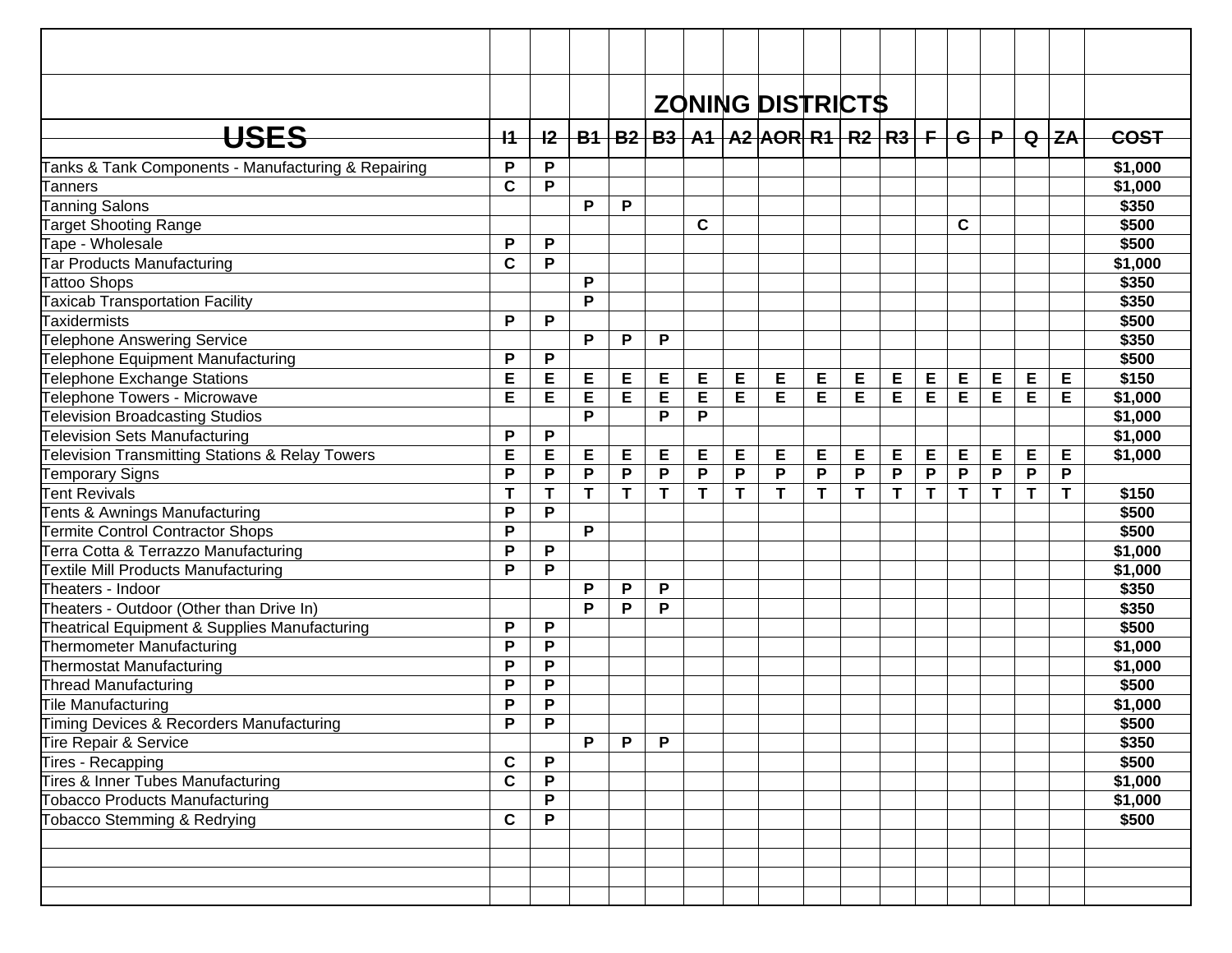|                                                 |             |             |   |   |  | <b>ZONING DISTRICTS</b>                                             |  |  |  |          |             |
|-------------------------------------------------|-------------|-------------|---|---|--|---------------------------------------------------------------------|--|--|--|----------|-------------|
| USES                                            | $+$         |             |   |   |  | <u>I2   B1   B2   B3   A1   A2  AOR  R1   R2   R3   F   G   P  </u> |  |  |  | $Q$ $ZA$ | <b>COST</b> |
| <b>Toilet Goods Manufacturing</b>               | P           | P           |   |   |  |                                                                     |  |  |  |          | \$500       |
| Tombstone Manufacturing                         |             | P           |   |   |  |                                                                     |  |  |  |          | \$1,000     |
| Tombstone Sales & Display                       | P           | P           | P |   |  |                                                                     |  |  |  |          | \$350       |
| Tool Designers & Makers                         | P           | P           |   |   |  |                                                                     |  |  |  |          | \$500       |
| Tools - Miscellaneous Types - Manufacturing     | P           | P           |   |   |  |                                                                     |  |  |  |          | \$1,000     |
| <b>Towel Supply Service</b>                     |             |             | P |   |  |                                                                     |  |  |  |          | \$350       |
| <b>Towel Manufacturing</b>                      | P           | P           |   |   |  |                                                                     |  |  |  |          | \$500       |
| Towels - Wholesale                              | P           | P           | P |   |  |                                                                     |  |  |  |          | \$350       |
| Toy Manufacturing                               | P           |             |   |   |  |                                                                     |  |  |  |          | \$500       |
| <b>Tractor Manufacturing</b>                    |             | P           |   |   |  |                                                                     |  |  |  |          | \$5,000     |
| Traffic Control Equipment & Supplies            | P           |             | P |   |  |                                                                     |  |  |  |          | \$500       |
| Trailer Sales & Rental - New & Used             |             |             | P |   |  |                                                                     |  |  |  |          | \$350       |
| Transportation Equipment & Supplies - Wholesale | P           | P           | P |   |  |                                                                     |  |  |  |          | \$500       |
| Trash Hauling Service (No Storage)              | P           |             |   |   |  |                                                                     |  |  |  |          | \$500       |
| Truck Bodies - Sales & Service                  | P           | P           | P |   |  |                                                                     |  |  |  |          | \$500       |
| Truck Dealer - New & Used                       |             |             | P |   |  |                                                                     |  |  |  |          | \$350       |
| Truck Equipment & Parts                         | P           |             | P |   |  |                                                                     |  |  |  |          | \$500       |
| <b>Truck Manufacturing</b>                      | $\mathbf c$ | P           |   |   |  |                                                                     |  |  |  |          | \$1,000     |
| <b>Truck Painting</b>                           | $\mathbf c$ | P           |   |   |  |                                                                     |  |  |  |          | \$500       |
| Truck Renting & Leasing                         |             |             | P |   |  |                                                                     |  |  |  |          | \$350       |
| <b>Truck Repairing</b>                          | P           |             | P |   |  |                                                                     |  |  |  |          | \$500       |
| <b>Truck Stops</b>                              |             |             |   | P |  |                                                                     |  |  |  |          | \$500       |
| Trunk Manufacturing                             |             | P           |   |   |  |                                                                     |  |  |  |          | \$500       |
| Tubing - Fitting Manufacturing                  |             | P           |   |   |  |                                                                     |  |  |  |          | \$1,000     |
| Tubing - Nonferrous Metal Manufacturing         |             | P           |   |   |  |                                                                     |  |  |  |          | \$1,000     |
| Tubing - Plastic Manufacturing                  |             | P           |   |   |  |                                                                     |  |  |  |          | \$1,000     |
| Tubing - Steel Manufacturing                    |             | P           |   |   |  |                                                                     |  |  |  |          | \$1,000     |
| Turbine Manufacturing                           | $\mathbf c$ | $\mathsf P$ |   |   |  |                                                                     |  |  |  |          | \$1,000     |
| Turpentine Manufacturing                        | $\mathbf c$ | P           |   |   |  |                                                                     |  |  |  |          | \$1,000     |
| Twine & Cordage Manufacturing                   | Þ           | Þ           |   |   |  |                                                                     |  |  |  |          | \$500       |
|                                                 |             |             |   |   |  |                                                                     |  |  |  |          |             |
|                                                 |             |             |   |   |  |                                                                     |  |  |  |          |             |
|                                                 |             |             |   |   |  |                                                                     |  |  |  |          |             |
|                                                 |             |             |   |   |  |                                                                     |  |  |  |          |             |
|                                                 |             |             |   |   |  |                                                                     |  |  |  |          |             |
|                                                 |             |             |   |   |  |                                                                     |  |  |  |          |             |
|                                                 |             |             |   |   |  |                                                                     |  |  |  |          |             |
|                                                 |             |             |   |   |  |                                                                     |  |  |  |          |             |
|                                                 |             |             |   |   |  |                                                                     |  |  |  |          |             |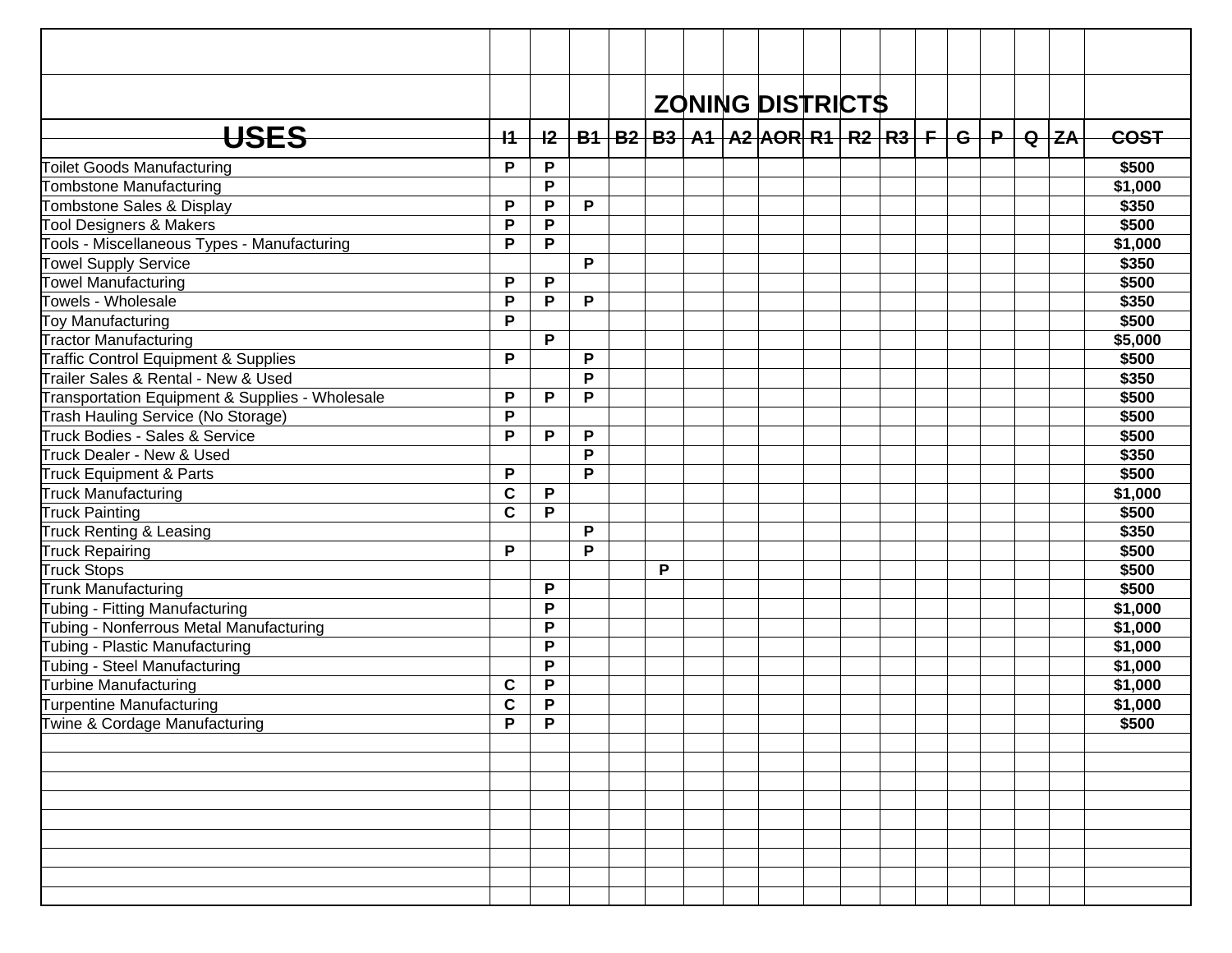|                                            |              |              |   |   |              |             |             | <b>ZONING DISTRICTS</b>                                                     |   |   |             |                |   |             |   |   |          |
|--------------------------------------------|--------------|--------------|---|---|--------------|-------------|-------------|-----------------------------------------------------------------------------|---|---|-------------|----------------|---|-------------|---|---|----------|
|                                            |              |              |   |   |              |             |             |                                                                             |   |   |             |                |   |             |   |   |          |
| <b>USES</b>                                | $+1$         |              |   |   |              |             |             | <u>I2   B1   B2   B3   A1   A2  AOR  R1   R2   R3   F   G   P   Q  ZA  </u> |   |   |             |                |   |             |   |   | COST     |
| Ultrasonic Equipment & Supplies            | $\mathbf c$  | $\mathsf{P}$ |   |   |              |             |             |                                                                             |   |   |             |                |   |             |   |   | \$500    |
| <b>Ultraviolet Apparatus Sales</b>         | $\mathbf c$  | P            |   |   |              |             |             |                                                                             |   |   |             |                |   |             |   |   | \$500    |
| Umbrella & Parasols Manufacturing          | P            | $\mathsf{P}$ |   |   |              |             |             |                                                                             |   |   |             |                |   |             |   |   | \$500    |
| Unclaimed Freight - Wholesale              | $\mathsf{P}$ |              |   |   |              |             |             |                                                                             |   |   |             |                |   |             |   |   | \$500    |
| Uniform Rental                             |              |              | P |   |              |             |             |                                                                             |   |   |             |                |   |             |   |   | \$350    |
| <b>Uniform Supply Service</b>              | $\mathsf{P}$ |              |   |   |              |             |             |                                                                             |   |   |             |                |   |             |   |   | \$500    |
| <b>Union Labor Halls</b>                   |              |              | P |   | $\mathsf{P}$ |             |             |                                                                             |   |   |             |                |   |             |   |   | \$350    |
| <b>Upholstery Cleaning &amp; Repairing</b> | $\mathsf{P}$ |              | P |   |              |             |             |                                                                             |   |   |             |                |   |             |   |   | \$350    |
| <b>Utility Plants</b>                      | E            | E            | E | E | $\mathsf E$  | $\mathsf E$ | E           | E                                                                           | E | E | E           | $\mathsf E$    | E | $\mathsf E$ | E | E | \$10,000 |
| <b>Utility Service Control Stations</b>    | E            | E            | E | E | $\mathsf E$  | E           | $\mathsf E$ | E                                                                           | E | E | $\mathsf E$ | $\overline{E}$ | E | $\mathsf E$ | E | E | \$5,000  |
| Utility Services Right - of - Way          | E            | E            | E | E | $\mathsf E$  | E           | E           | E                                                                           | E | E | E           | E              | E | $\mathsf E$ | E | E | \$10,000 |
|                                            |              |              |   |   |              |             |             |                                                                             |   |   |             |                |   |             |   |   |          |
|                                            |              |              |   |   |              |             |             |                                                                             |   |   |             |                |   |             |   |   |          |
|                                            |              |              |   |   |              |             |             |                                                                             |   |   |             |                |   |             |   |   |          |
|                                            |              |              |   |   |              |             |             |                                                                             |   |   |             |                |   |             |   |   |          |
|                                            |              |              |   |   |              |             |             |                                                                             |   |   |             |                |   |             |   |   |          |
|                                            |              |              |   |   |              |             |             |                                                                             |   |   |             |                |   |             |   |   |          |
|                                            |              |              |   |   |              |             |             |                                                                             |   |   |             |                |   |             |   |   |          |
|                                            |              |              |   |   |              |             |             |                                                                             |   |   |             |                |   |             |   |   |          |
|                                            |              |              |   |   |              |             |             |                                                                             |   |   |             |                |   |             |   |   |          |
|                                            |              |              |   |   |              |             |             |                                                                             |   |   |             |                |   |             |   |   |          |
|                                            |              |              |   |   |              |             |             |                                                                             |   |   |             |                |   |             |   |   |          |
|                                            |              |              |   |   |              |             |             |                                                                             |   |   |             |                |   |             |   |   |          |
|                                            |              |              |   |   |              |             |             |                                                                             |   |   |             |                |   |             |   |   |          |
|                                            |              |              |   |   |              |             |             |                                                                             |   |   |             |                |   |             |   |   |          |
|                                            |              |              |   |   |              |             |             |                                                                             |   |   |             |                |   |             |   |   |          |
|                                            |              |              |   |   |              |             |             |                                                                             |   |   |             |                |   |             |   |   |          |
|                                            |              |              |   |   |              |             |             |                                                                             |   |   |             |                |   |             |   |   |          |
|                                            |              |              |   |   |              |             |             |                                                                             |   |   |             |                |   |             |   |   |          |
|                                            |              |              |   |   |              |             |             |                                                                             |   |   |             |                |   |             |   |   |          |
|                                            |              |              |   |   |              |             |             |                                                                             |   |   |             |                |   |             |   |   |          |
|                                            |              |              |   |   |              |             |             |                                                                             |   |   |             |                |   |             |   |   |          |
|                                            |              |              |   |   |              |             |             |                                                                             |   |   |             |                |   |             |   |   |          |
|                                            |              |              |   |   |              |             |             |                                                                             |   |   |             |                |   |             |   |   |          |
|                                            |              |              |   |   |              |             |             |                                                                             |   |   |             |                |   |             |   |   |          |
|                                            |              |              |   |   |              |             |             |                                                                             |   |   |             |                |   |             |   |   |          |
|                                            |              |              |   |   |              |             |             |                                                                             |   |   |             |                |   |             |   |   |          |
|                                            |              |              |   |   |              |             |             |                                                                             |   |   |             |                |   |             |   |   |          |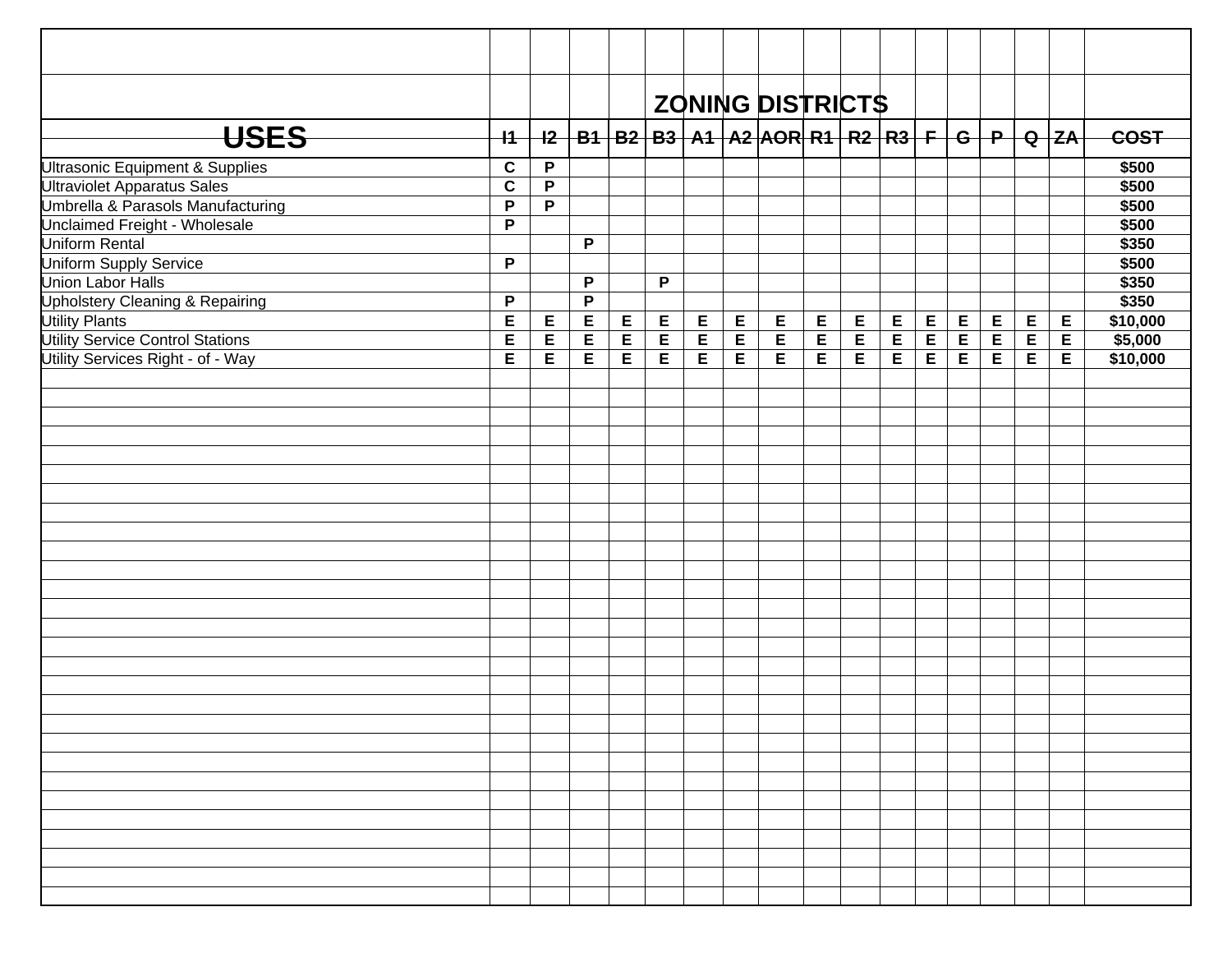|                                                |              |             |             |   |             |                |             |  | <b>ZONING DISTRICTS</b>                                                       |             |  |         |
|------------------------------------------------|--------------|-------------|-------------|---|-------------|----------------|-------------|--|-------------------------------------------------------------------------------|-------------|--|---------|
| <b>USES</b>                                    | $+1$         |             |             |   |             |                |             |  | <u>I2   B1   B2   B3   A1   A2  AOR  R1   R2   R3   F   G   P   Q   ZA   </u> |             |  | COST    |
| <b>Vacation Vehicles</b>                       |              |             |             |   |             | $\mathbf c$    |             |  |                                                                               | P           |  | \$500   |
| Vacation Vehicles Community                    |              |             |             |   |             | $\overline{c}$ |             |  |                                                                               | P           |  | \$1,000 |
| Vacation Vehicles Manufacturing                | P            | P           |             |   |             |                |             |  |                                                                               |             |  | \$1,000 |
| Vacation Vehicles Park                         |              |             | $\mathbf c$ |   | $\mathbf c$ | $\mathbf c$    |             |  |                                                                               | $\mathbf C$ |  | \$1,000 |
| Vacation Vehicles Renting & Leasing            |              |             | P           |   |             |                |             |  |                                                                               |             |  | \$350   |
| Variety Merchandise - Wholesale                | P            | P           | P           |   |             |                |             |  |                                                                               |             |  | \$500   |
| <b>Variety Stores</b>                          |              |             | P           | P | $\mathbf c$ |                |             |  |                                                                               |             |  | \$500   |
| Varnish & Lacquer Manufacturing                |              | P           |             |   |             |                |             |  |                                                                               |             |  | \$1,000 |
| Vaults - Burial Manufacturing                  |              | P           |             |   |             |                |             |  |                                                                               |             |  | \$1,000 |
| Vaults & Safes Manufacturing                   |              | P           |             |   |             |                |             |  |                                                                               |             |  | \$1,000 |
| Vending Machine Manufacturing                  |              | P           |             |   |             |                |             |  |                                                                               |             |  | \$1,000 |
| Veneer & Plywood Manufacturing                 |              | P           |             |   |             |                |             |  |                                                                               |             |  | \$1,000 |
| <b>Veterinarian Services</b>                   | $\mathsf{P}$ |             | P           |   |             |                | P           |  |                                                                               |             |  | \$500   |
| Veterinary Equipment & Supplies Manufacturing  | $\mathbf c$  | P           |             |   |             |                |             |  |                                                                               |             |  | \$1,000 |
| Veterinary Pharmaceuticals                     | $\mathbf c$  | P           |             |   |             |                |             |  |                                                                               |             |  | \$500   |
| Vineyard                                       |              |             |             |   |             | P              | $\mathbf c$ |  |                                                                               |             |  | \$500   |
| Vitamin Products Manufacturing                 | $\mathbf c$  | P           |             |   |             |                |             |  |                                                                               |             |  | \$1,000 |
| Vitreous China Plumbing Fixtures Manufacturing | $\mathbf C$  | P           |             |   |             |                |             |  |                                                                               |             |  | \$1,000 |
| Vulcanizing                                    | $\mathbf c$  | $\mathsf P$ |             |   |             |                |             |  |                                                                               |             |  | \$1,000 |
|                                                |              |             |             |   |             |                |             |  |                                                                               |             |  |         |
|                                                |              |             |             |   |             |                |             |  |                                                                               |             |  |         |
|                                                |              |             |             |   |             |                |             |  |                                                                               |             |  |         |
|                                                |              |             |             |   |             |                |             |  |                                                                               |             |  |         |
|                                                |              |             |             |   |             |                |             |  |                                                                               |             |  |         |
|                                                |              |             |             |   |             |                |             |  |                                                                               |             |  |         |
|                                                |              |             |             |   |             |                |             |  |                                                                               |             |  |         |
|                                                |              |             |             |   |             |                |             |  |                                                                               |             |  |         |
|                                                |              |             |             |   |             |                |             |  |                                                                               |             |  |         |
|                                                |              |             |             |   |             |                |             |  |                                                                               |             |  |         |
|                                                |              |             |             |   |             |                |             |  |                                                                               |             |  |         |
|                                                |              |             |             |   |             |                |             |  |                                                                               |             |  |         |
|                                                |              |             |             |   |             |                |             |  |                                                                               |             |  |         |
|                                                |              |             |             |   |             |                |             |  |                                                                               |             |  |         |
|                                                |              |             |             |   |             |                |             |  |                                                                               |             |  |         |
|                                                |              |             |             |   |             |                |             |  |                                                                               |             |  |         |
|                                                |              |             |             |   |             |                |             |  |                                                                               |             |  |         |
|                                                |              |             |             |   |             |                |             |  |                                                                               |             |  |         |
|                                                |              |             |             |   |             |                |             |  |                                                                               |             |  |         |